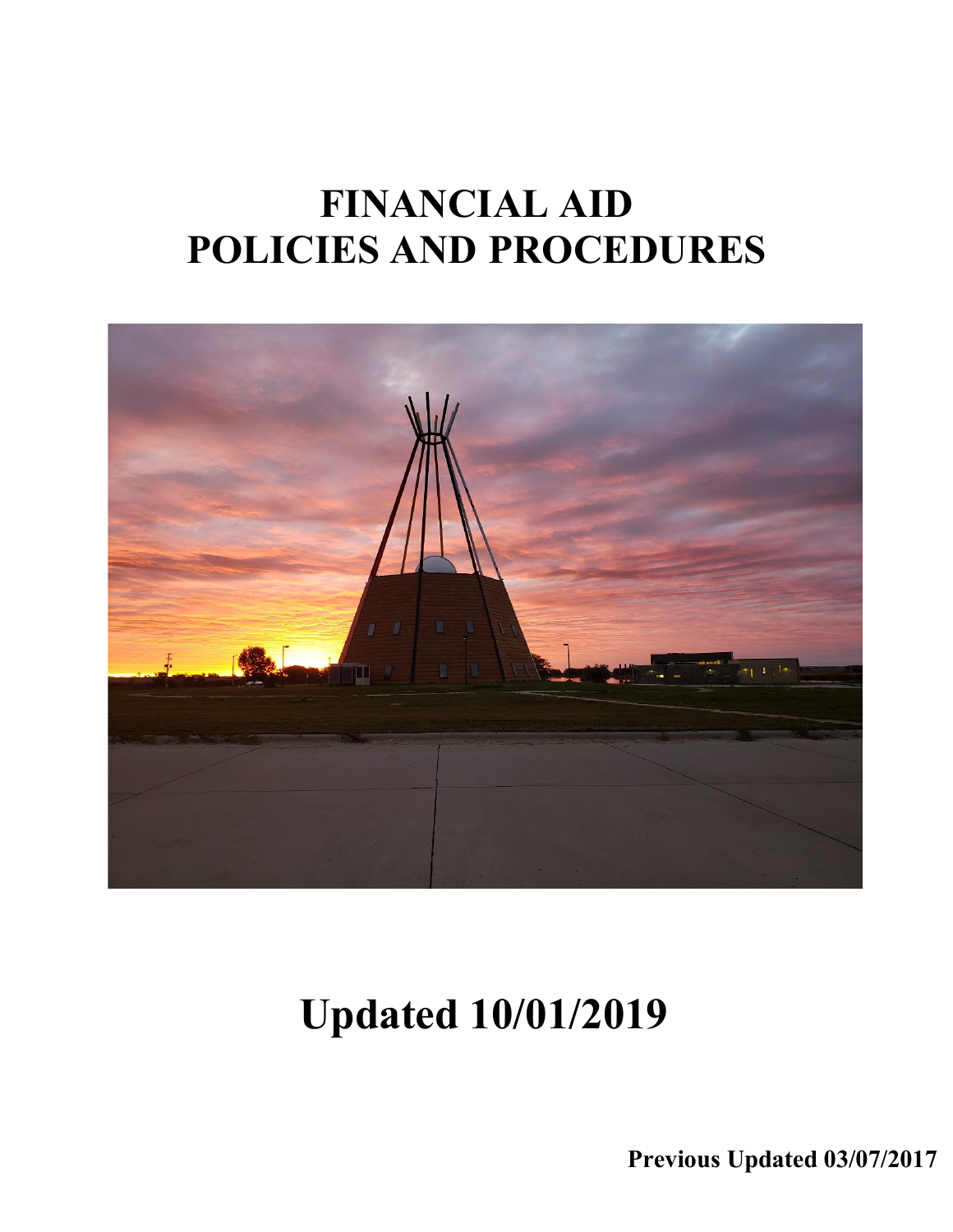| <b>TABLE OF CONTENTS</b>                        | <b>PAGE</b>    |
|-------------------------------------------------|----------------|
| <b>ALCOHOL/DRUG ABUSE</b>                       | 28             |
| ANNUAL FINANCIAL AID REPORTS                    | 28             |
| <b>APPEALS</b>                                  | 27             |
| <b>APPLICATION DEADLINES</b>                    | 10             |
| <b>AWARD LETTER</b>                             | 14             |
| AWARDS AND DISBURSEMENTS                        | 14             |
| <b>BIA HIGHER EDUCATION GRANT PROGRAM</b>       | 17             |
| <b>BUDGETS</b>                                  | 12             |
| DEPARTMENTAL RESPONSIBILITIES                   | 7 <sup>1</sup> |
| <b>DISCLOSURE INFORMATION</b>                   | 23             |
| <b>DISBURSEMENTS</b>                            | 14             |
| <b>DOCUMENT PROCESSING</b>                      | 10             |
| <b>EDUCATIONAL EXPENSES</b>                     | 12             |
| <b>ELGIBILITY</b>                               | 9              |
| <b>ENROLLEMENT STATUS</b>                       | 25             |
| <b>EXAMPLES/FORMS INDEX</b>                     | 30             |
| <b>EXAMPLES/FORMS</b>                           | 31             |
| <b>EXPECTED FAMILY CONTRIBUTION</b>             | 12             |
| FEDERAL PELL GRANT AWARD                        | 14             |
| FEDERAL SUPPLEMENTAL EDUCATIONAL                |                |
| <b>OPPORTUNITY GRANT (SEOG)</b>                 | 15             |
| FEDERAL WORK STUDY (FWS)                        |                |
| <b>COMMUNITY SERVICE</b>                        | 15             |
| FINANCIAL AID DEFINITION                        | 9              |
| FINANCIAL AID APPLICATION PROCEDURES            | 10             |
| <b>FINANCIAL AID POLICIES</b>                   | 5              |
| <b>FINANCIAL AID PROBATION</b>                  | 28             |
| <b>FINANCIAL AID REFUNDS</b>                    | 21             |
| FINANCIAL AID RESPONSIBILITIES AND CONDUCT CODE | 5              |
| <b>FINANCIAL AID INELIGBLE</b>                  | 27             |
| <b>FINANCILA AID WARNING</b>                    | 27             |
| <b>INSTITUTIONAL POLICIES</b>                   | 4              |
| <b>INTRODUCTION</b>                             | $\overline{4}$ |
| <b>LOCATION RECORDS</b>                         | 24             |
| <b>OVER AWARDS</b>                              | 22             |
| <b>PACE</b>                                     | 23             |
| <b>PACKAGING</b>                                | 9              |
| PROFESSIONAL JUDGEMENT                          | 22             |
| RETENTION OF FINANCIAL AID RECORDS              | 28             |
| SATISFACTORY ACADEMIC PROGRESS (SAP)            | 25             |
| SATISFACTORY COMPLETION OF COURSE               | 25             |
| SPECIAL ADMISSIONS POLICY                       | 25             |
| STUDENT AID INTERNET GATEWAY (SAIG)             | 29             |
| STUDENTS HAVE THE RIGHT TO                      | 24             |
| <b>TERMS</b><br><b>ACADEMIC YEAR</b>            | 22<br>22       |
|                                                 |                |
| <b>ACADEMIC PROBATION</b>                       | 26             |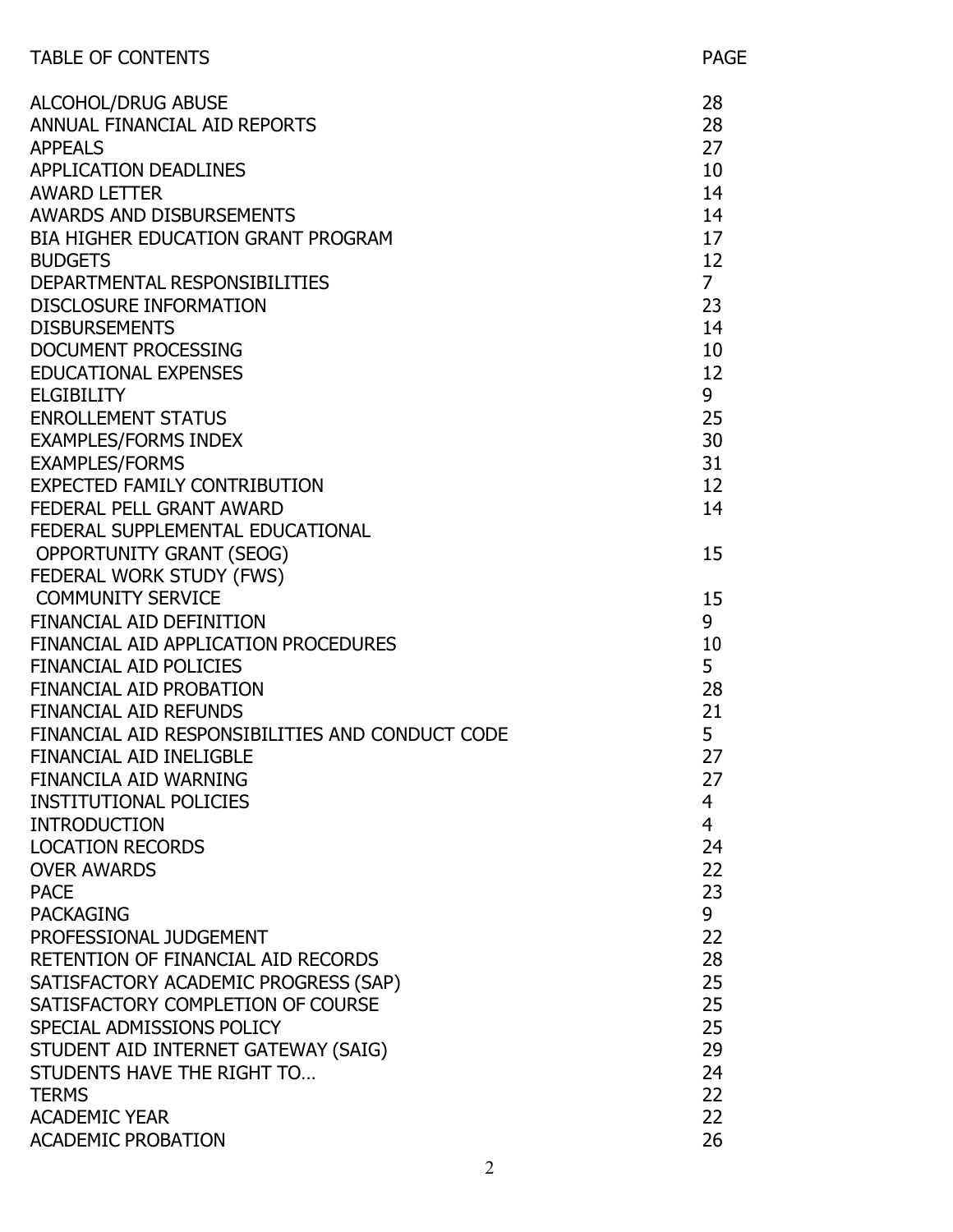| <b>ACADEMIC SUSPENSION</b>             | 22 |
|----------------------------------------|----|
| <b>BOOK BILLS</b>                      | 23 |
| DIRECTORY INFORMATION                  | 23 |
| <b>PRIVACY</b>                         | 23 |
| <b>RETAKE POLICY</b>                   | 23 |
| <b>TRANSCRIPTS (ACADEMIC)</b>          | 21 |
| <b>RETURN TO TITLE IV AID</b>          | 25 |
| <b>TRANSFER STUDENTS</b>               | 25 |
| <b>TYPES OF RECORDS MAINTAINED FOR</b> | 28 |
| STUDENTS OF SGU                        |    |
| <b>VERIFICATION</b>                    | 24 |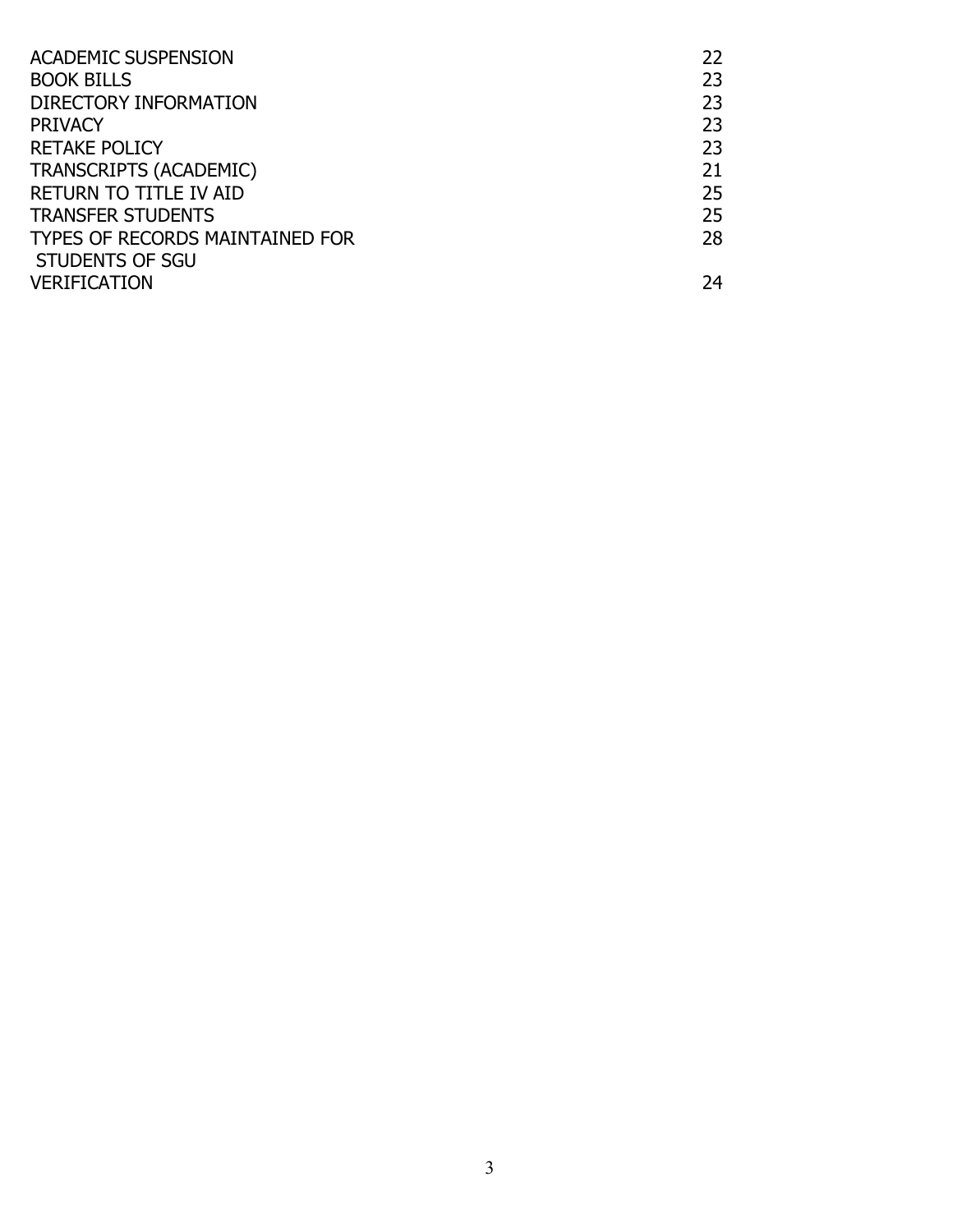#### **INTRODUCTION**

As Sinte Gleska University continues to grow and prosper, we recognize that certain incumbent responsibilities accompany our newly gained levels of sophistication. A key responsibility in thus created whenever growth leads to additional administrative functions and prescribed ability to deal with daily management operations. One such institutional component, which witnesses annual expansion in terms of both student and institutional participation, is the area of student financial aid. In response to this direct challenge, SGU seeks to provide an optimal combination of financial aid services for its students and local community members.

The Policies and Procedures Manual defines institutional methodology and intent in relationship to the judicious regulations of federal, state and institutional financial aid programs. The manual further describes personnel duties and outlines those points entailed in the official requesting, receiving, disbursing, accounting, and reporting of student financial aid monies.

The manual exists as a governing instrument for the Financial Aid Office (FAO) and at the same time assists other individuals and agencies that may require specific insight into the overall organizational system. The manual will be examined on a yearly basis and updated to reflect any changes that might significantly alter the stated objectives of our financial aid program at Sinte Gleska University.

#### **INSTITUTIONAL POLICIES**

Beginning in 1972, the FAO was created within the Student Services Department to coordinate all student financial aid programs at SGU. The original concept called for the Financial Aid Office to execute the preliminary work on any student financial aid applications and then per institutional agreement, forward these applications to outside agencies for final processing and subsequent awards. Since that time, SGU has gained local administration of its own financial aid design and therein assumes those attendant responsibilities for federally compliant management.

Below is a list of applicable policies to be incorporated within the daily operational flow of the FAO:

In accordance with established procedures, all students applying for financial aid assistance must submit the appropriate application forms to the FAO and complete any other processes, such as paperwork, and verification.

All funds available to SGU for financial assistance to students shall be administered in cooperation with the FAO. Nominations of individuals to receive designated scholarships shall be submitted by the sponsoring department or agency to the FAO for final approval.

No student shall receive any financial aid payments, or advances until all necessary documents and applications are on file within the FAO and SGU. All student employment shall be administered through the FAO in conjunction with the potential employer(s) will attempt to match individual student interests to job requirements.

Students applying for financial assistance are to be regarded for all programs, for which they are deemed eligible, contingent upon fund availability. The student's resultant "aid package" may consist of one or more programs that best suits the student's needs.

The Financial Aid Committee serves as appeals board for students who feel that their individual circumstances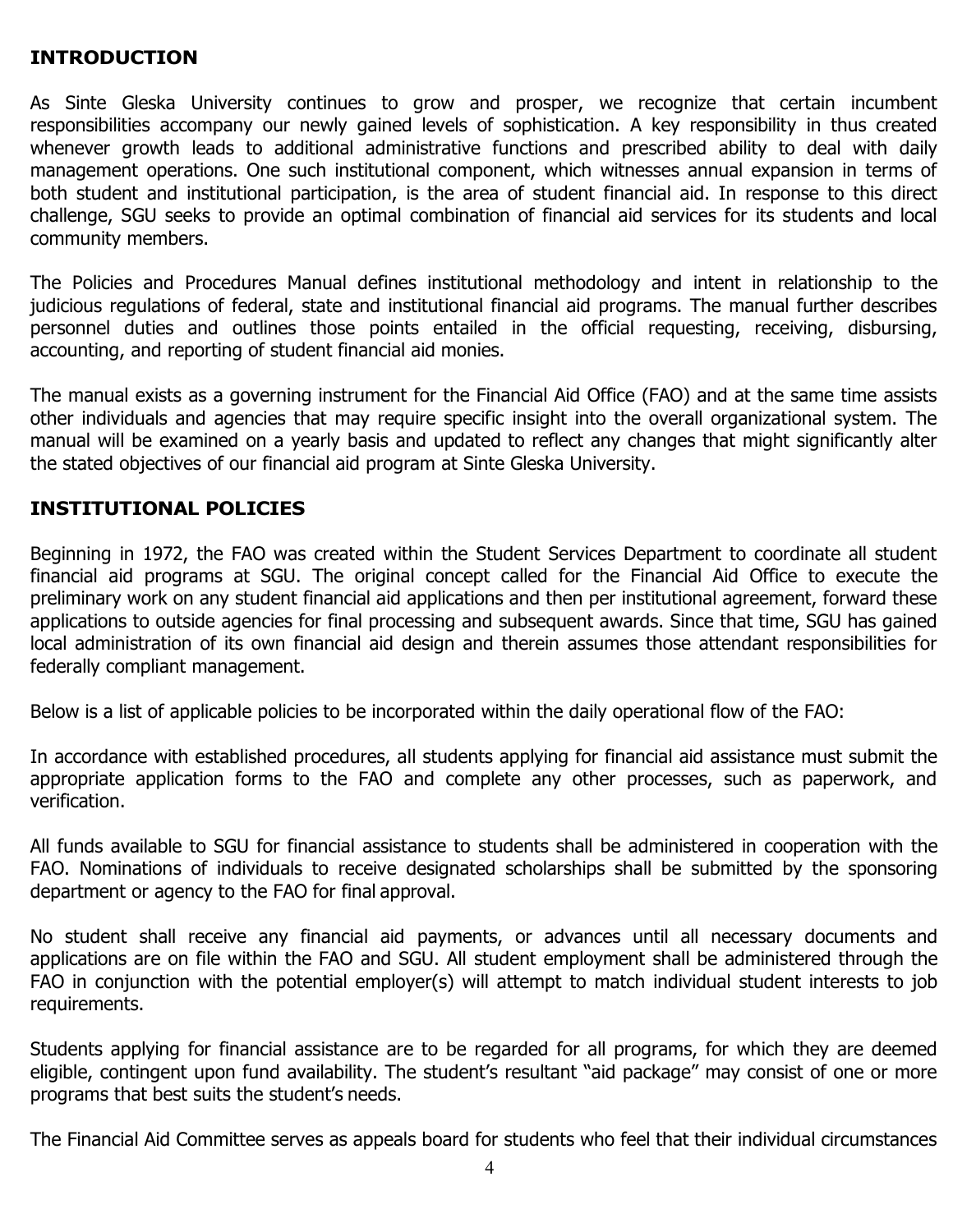have been misjudged by the FAO in its interpretation of policies and award conferment. The committee will consist of the following department heads, the Financial Aid Director, Director of Student Services and the Register.

## **FINANCIAL AID POLICIES**

The underlying goal of our financial aid program is to provide financial aid assistance to students who without such aid would be unable to attend SGU.

Financial aid consists of scholarships, grants and student employment, which may be offered to the student either singly or in various combinations.

The parents and/or spouse are expected to make a maximum effort to assist the student with college expenses. Financial assistance from SGU is treated as supplementary to student and family efforts.

Final determination of student eligibility will be decided via results from the approved federal needs analysis formula utilized by the Institutional Student Information Record (ISIR) and observed by SGU.

In choosing eligible students to receive Federal financial assistance, SGU will place its main emphasis on their financial need, not in default or owe a Title IV repayment and the student maintaining academic good standing and financial aid standards SAP.

The total amount of financial assistance offered to a student by SGU may not exceed their cost of attendance, if that student received Title IV aid (FWS, or FSEOG), anything other than a Pell Grant, as awarded by SGU FAO.

In calculating the amount of other resources available to the student SGU will take into account the financial support that might be logically contributed from income and assets of the student and family. All factors affecting a family's financial strength as derived by an approved needs analysis system by the US Secretary of Education shall be taken into consideration. Exceptions will be documented.

Awards based exclusively on explicit criteria may be made to students who do not otherwise qualify for financial assistance; however, such awards must be handled as other resources for any student participating in financial aid program.

Periodic semester reviews of financial awards will be scheduled in order to note any requisite adjustments in the SGU institutional student budgets as precipitated by the changing of status of student financial need (i.e. Full time, 3/4 time, 1/2 time, less than 1/2 time) other student aid awards and the cost of education.

SGU will make every possible effort to cooperate with other institutions in hopes of encouraging college matriculation for all students who might benefit form a college education.

## **FINANCIAL AID REPONSIBILITIES AND CONDUCT CODE**

The following guidelines are conceived to guarantee an orderly informational and operational network within the FAO and SGU.

The basic goal of student financial aid is to provide resources to students who would otherwise be financially incapable of attending a postsecondary educational institution. To successfully accomplish this goal SGU has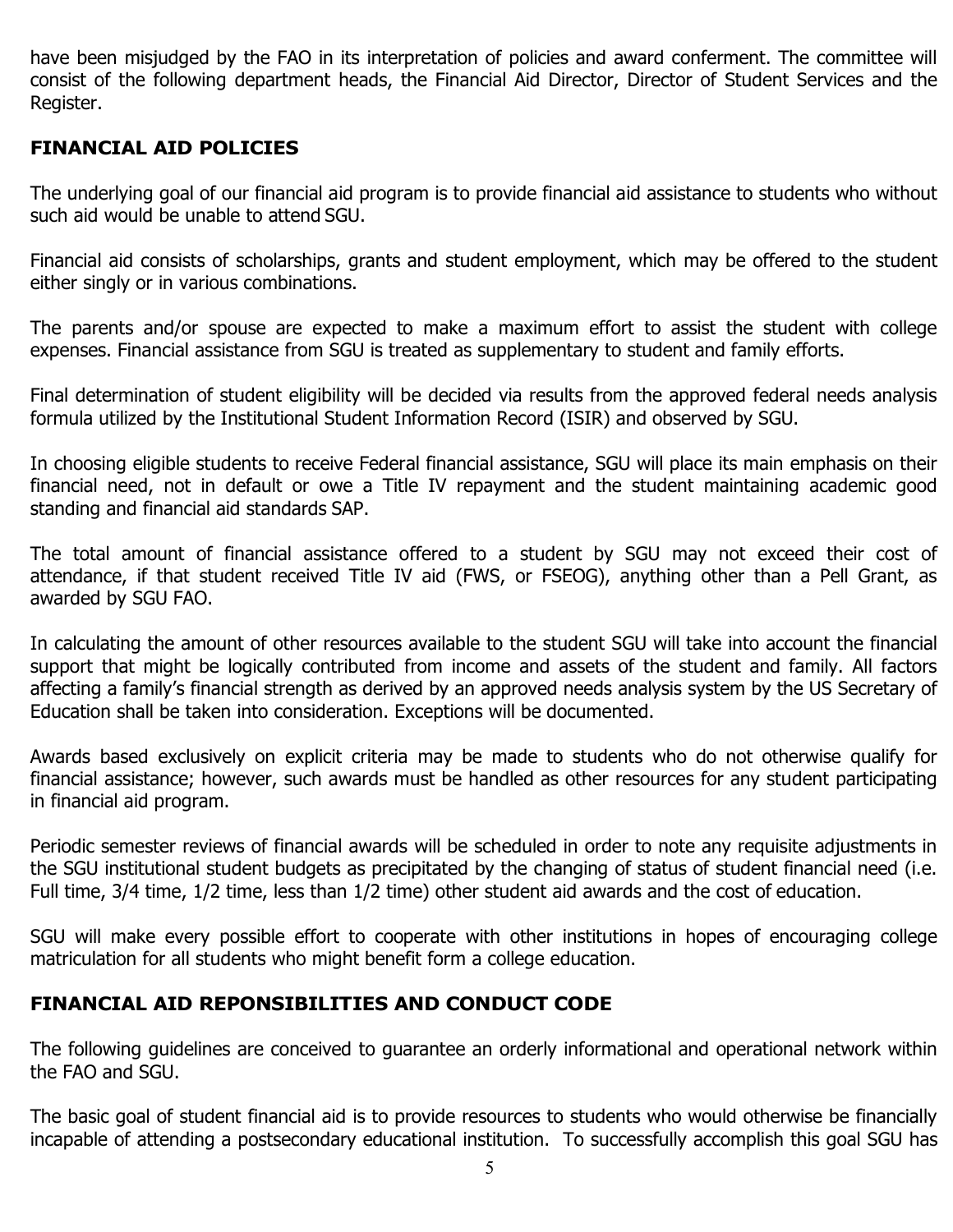initiated a number of general operating standards.

The Financial Aid Office:

Shall in an ethical manner, make every effort to meet the demonstrated needs of all students at SGU to the extent funds are available.

Shall award all aid resources according to demonstrated financial need except where funds are designated for acknowledgment of special talents. Where aid is not based on need and represents a substantial portion of institutional assistance, every effort will be made to redirect overbalanced funds to help students with a demonstrated need.

Shall exercise adequate controls to insure that neediness awards do not Exceed documented need.

Shall help students identify, secure, and efficiently utilize all available financial aid resources.

Shall help students complete all applications, forms and documents accurately and to submit them in a timely manner to the appropriate agency or office.

Shall retain general supervisory control for the Federal Work Study Program (FWS) as listed.

Assist Departmental Chairperson and Directors in the development of position descriptions for FWS employment.

Actual requests in writing from prospective employers seeking employees.

Maintain a file of all students desiring FWS positions and refer qualified applicants to employers for interviews. Insofar as feasible, students will be referred to jobs related to their major field of study.

Once a student has been selected for employment the FAO will issue the Student Award Letter and Authorization Card.

The employer of student workers must submit job descriptions and sign Authorization Cards for final approval by the FAO. No student will be deemed employed prior to the completion of the above items. Employers shall file verifiable student time sheets on bi-weekly basis to the Payroll Office per customary university conduct. Students should try not to work over 20 hours a week and should not work when they are to be in class.

Shall monitor all departmental scholarship funds, special awards, and any other financial aid monies at SGU. Whereas selection of awardees is clearly an agency or departmental prerogative, the FAO asks that selections be announced at the earliest possible date for inclusion of these award amounts in respective financial aid packages. Award letters for award payments shall originate in the FAO and be transmitted to the Business Office for disbursement.

Shall be informed of incoming scholarship monies that might be inadvertently routed to other college office for credit to student financial aid accounts. In such instances a notice of receipt should be sent to the FAO.

Shall monitor communication channels so that any financial aid status changes are related to the FAO; however, the majority of information involving student changes is routinely received in other college offices.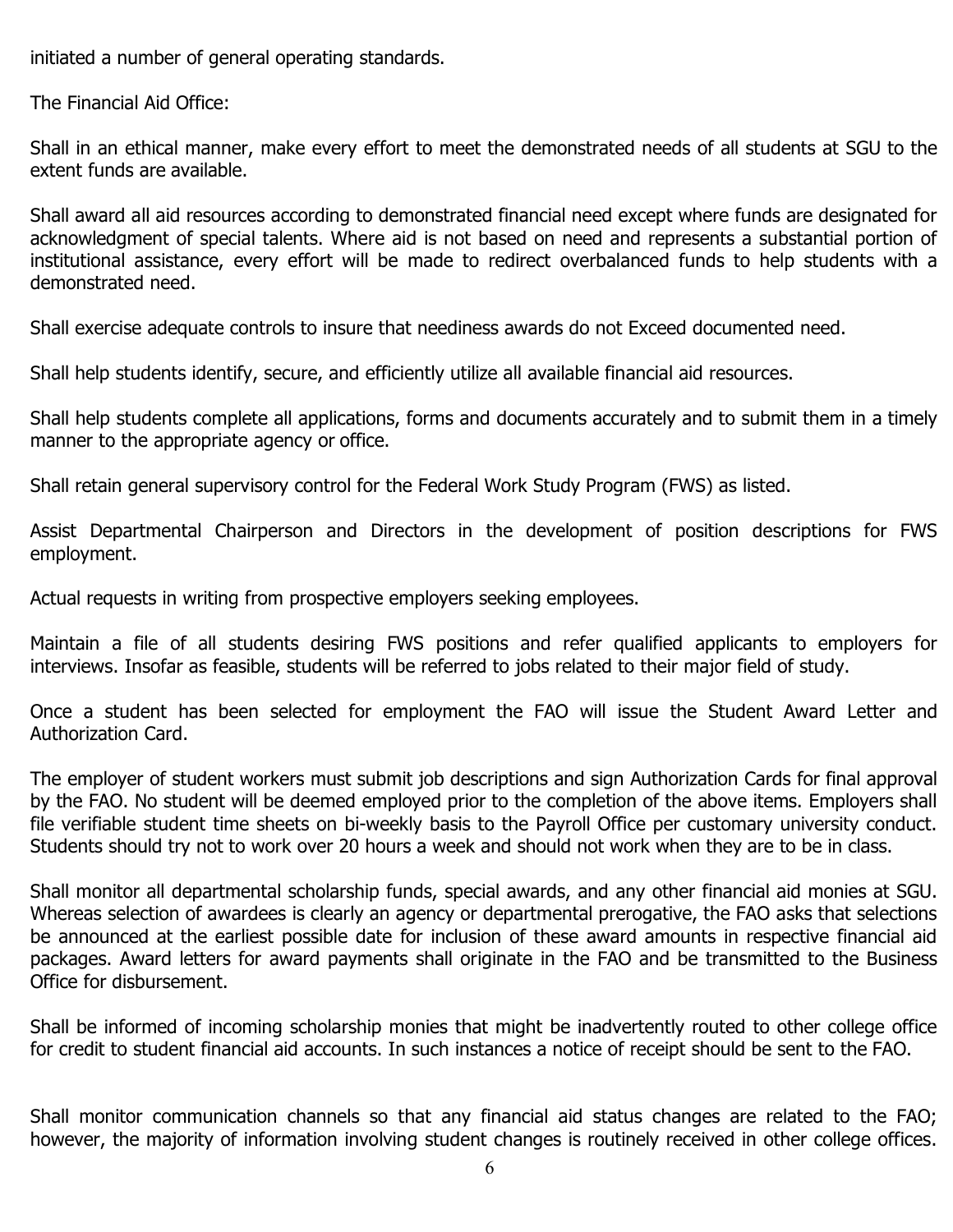Whenever information about a change in student financial aid status is received in any other college office, information is to be relayed to the FAO.

Shall maintain individual student financial aid files for each student who possesses a rightful claim to assistance monies at SGU. This record shall indicate the total student need and any types and amounts of financial assistance received by the student and will be kept confidential.

Shall serve as an informational clearinghouse for both summary and comprehensive data on student financial aid programs at SGU.

Shall work closely with the Registrar's office, Business Office, Instructors and Staff at SGU, gathering or disseminating information about students to the aforementioned offices at SGU.

Shall work with agencies outside SGU, exchanging financial aid information on current students, which will benefit SGU, students and other agencies such as: Rosebud Housing Authority, RST GA Programs, South Dakota Welfare Program, AFDC and Food Stamps, LIEAP, TANF, SDEAC, AICF and such programs with intent of helping our students.

Shall monitor and maintain all student files for a minimum of five (5) years.

Shall assist all students to apply for scholarships. Since Sinte Gleska University is a tribally controlled institution of higher learning, most of the scholarship monies we get will be awarded to tribal members.

The FAO is responsible for the regular dissemination for Student Consumerism information plus the annual revision of the SGU Financial Aid Policies and Procedures Handbook.

## **DEPARTMENTAL RESPONSIBILITIES STUDENT SERVICES DEPARTMENT**

The Students Services Department encompasses the following offices, programs and functions at SGU: FAO, Student Assistance Program, Student Transportation, Student Activities, Student Government and Student Athletics. The Student Services Director coordinates the Student Services Department.

The Student Services Director develops proposed policies and procedures for administrative approval and, once approved, is responsible for the implementation of all such student-related policy and procedural matters. The Student Services Director reviews and approves all fiscal and program reports involving student data and general student information. The Student Services Director is a member of the Student Services Committee at SGU.

## **FINANCIAL AID DEPARTMENT**

The FAO is institutionally responsible for submitting federally required reports and documents including Pell, IPEDS, FISAP, SSCR, and BIA Management Information System Report.

Similarly, the FAO is responsible for pertinent information dissemination, both written and verbal, as necessitated by student inquires, requests and demands.

### REGISTRAR'S OFFICE

The Registrar's Office secures institutional registration records and on a semester basis supplies the FAO with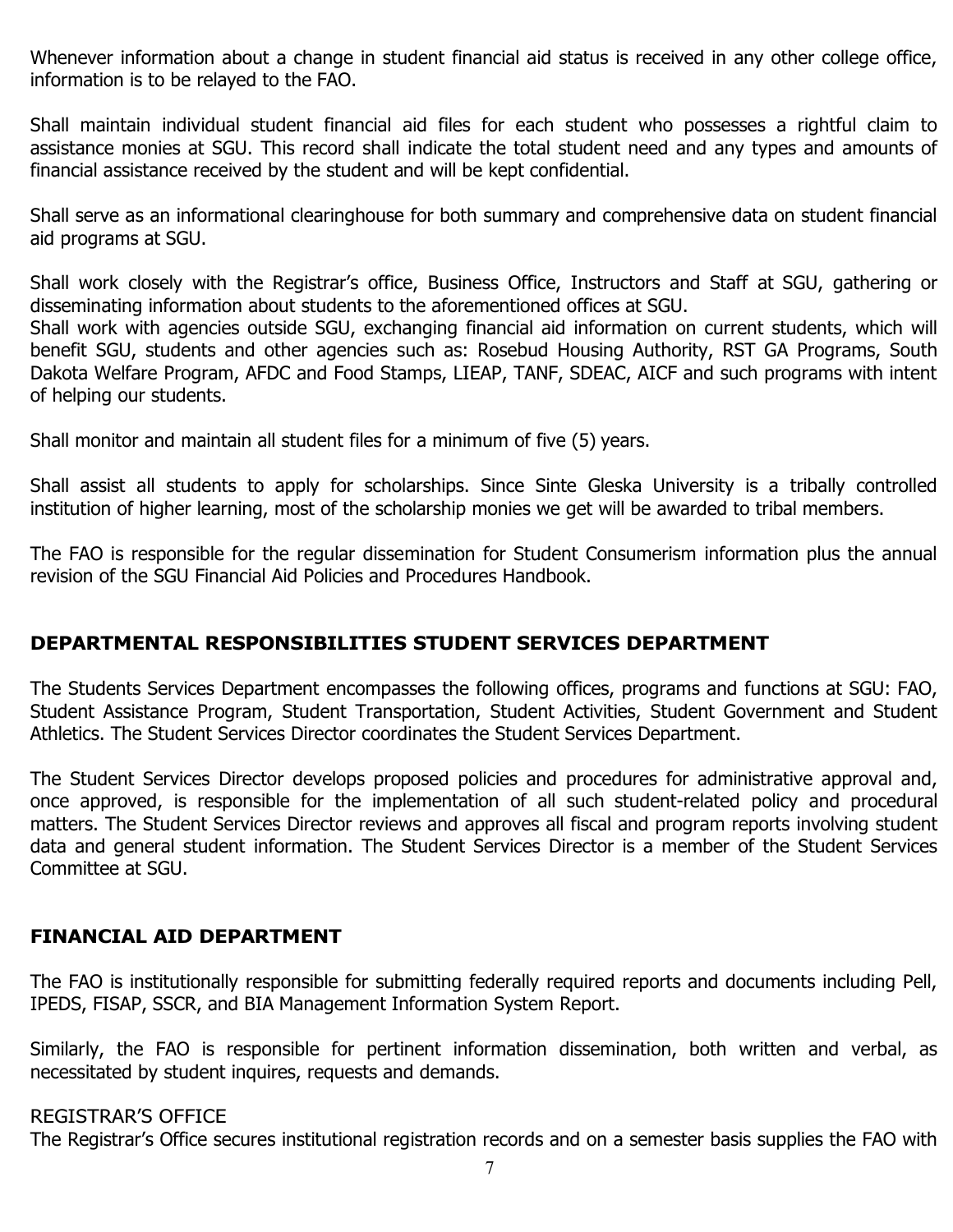an official registration roster. During a given semester, the Registrar's Office forwards all drop/add and reinstatements to the FAO and Student Billing Office for proper notation and subsequent adjustments in student financial assistance awards and student accounts.

All students enrolled at SGU must have earned a High School Diploma or GED. (Exception: High School waivers). High school students are allowed to take limited number of courses at SGU. They do not receive a transcript until they produce a diploma or GED. They are not counted as regular students and are not eligible to receive any financial aid.

All students who are admitted at SGU must have completed a file in the Registrar's Office. This file contains the Release of Information form, a copy of their High School transcript, GED, or college transcript, a completed application

for enrolled member of a federally recognized tribe. Any other forms or requests that are sent to the Registrar's Office are filed in the Student's Permanent Record file. Any questions see the Registrar's Policy and Procedure Manual.

The Registrar's Office at SGU has adequate, responsible, qualified personnel to oversee the daily functions required.

## **BUSINESS OFFICE (BO)**

The Business Office manages the fiscal accounting and reporting of all financial aid funds at SGU. To ensure accountability, an independent CPA firm, as required by government regulations, conducts an annual audit.

The computerized accounting system is centralized fund accounting system that incorporates features to conform to generally accept accounting principles for governmental institutions and non-profit organizations. A self-balancing set of records, including asset, liability, revenue and expenditure accounts is maintained for each fund to control the receipt and disbursement of monies.

The Student Billing Clerk is responsible for the disbursement of all financial aid disbursements. To ensure accuracy and accountability, this person is also responsible for maintaining subsidiary student ledger cards for all financial aid awards, disbursements and any changes in awards, or enrollment status for each student.

The Business Office notifies our current bank(s) and will notify any new bank(s) that Federal Funds are deposited in Sinte Gleska University's account(s), which accounts have FSA funds and SGU will keep a copy of such notice.

The Business Office processes any reports required by them for compliance with grants, or other funds received at SGU for Tribal, Government, State and accrediting agencies.

The Business Office processes payroll checks for the FWS Program and handles other related FWS forms.

The Business Office handles and keeps current all Insurance Fidelity Bonds, etc. for SGU. The FAO and the BO also preform periodically reconciliation's of the Title IV funds.

The Business Office at SGU has adequate, responsible, qualified personnel to oversee the daily functions required.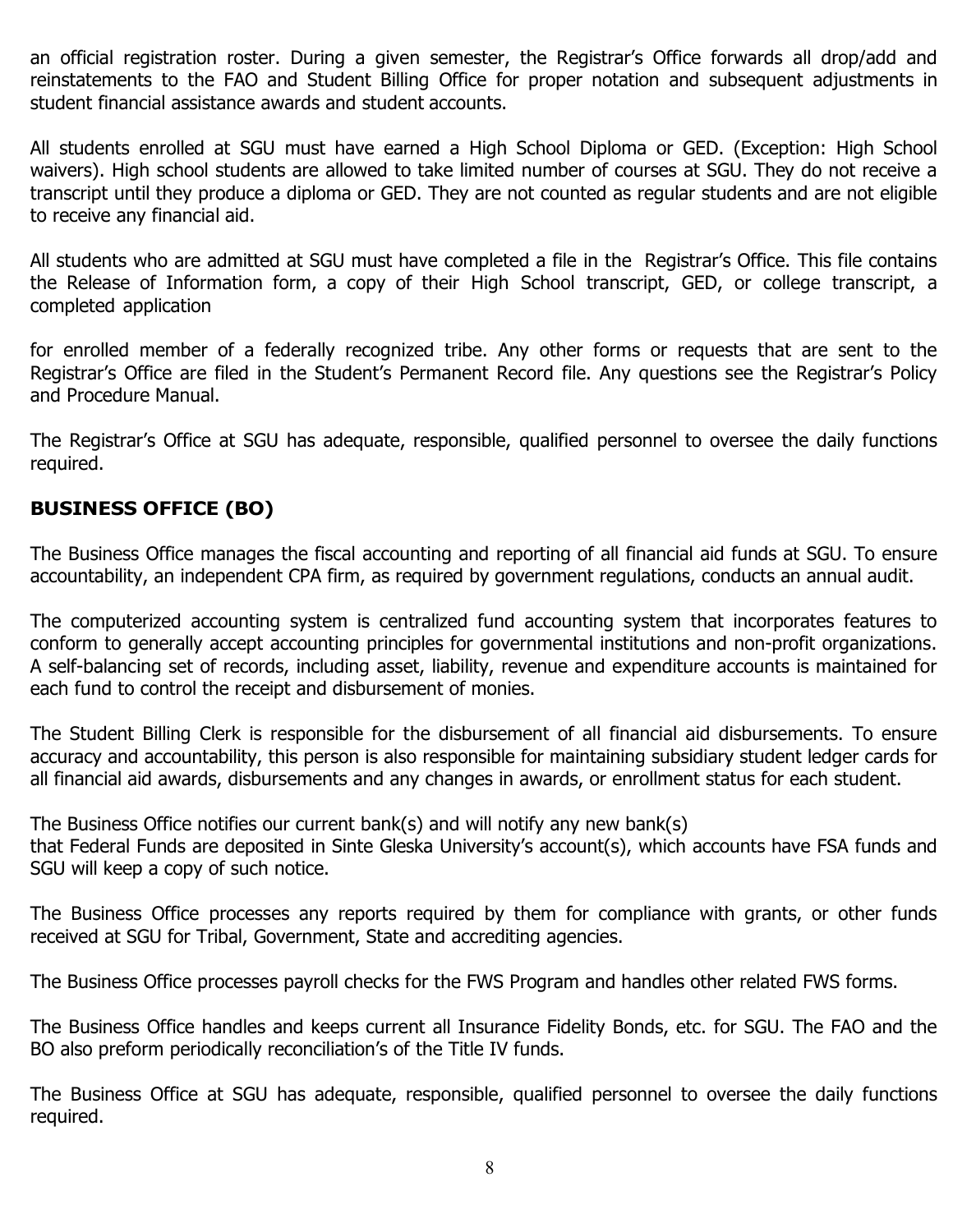## **STUDY SKILLS PROGRAM/BASIC SKILLS POLICY**

Beginning freshman at SGU will be recommended to take the ACT Compass Test. If new students enter SGU without previous ACT Scores, we can use the Compass Test to decide which classes to place them in. If they enter with Compass scores (within 5 years of their enrollment), we can use the ACT Scores to place them in classes.

Once a student has completed their freshman year of 32 credit hours, they will not be allowed to receive financial aid for remedial classes if they decide to take them. (Exception: If a student scored low in one of the three (3) required skills and later needs to upgrade that skill for completion of a degree, the student will be allowed to register for remedial classes and receive financial aid. A letter from the Study Skills Department is required).

Students may receive financial aid for Study Skill Courses (Remedial Courses) up to a maximum of 30 credit hours attempted. Study Skill Courses (Remedial Courses) "Maximum 30 credit hours attempted." Do count as total hours attempted for Satisfactory Academic Progress (SAP).

#### **FINANCIAL AID DEFINITION**

Financial aid funds or some other form of financial help that is available to help the student pay for a college education. This help is awarded to the student to allow him or her to have a choice in deciding which school to attend and to make it possible to complete a stated program of study. Funds may be awarded to the student in the form of scholarships, grants, or employment. Federal and state government, some local businesses, civic clubs, community agencies sponsor these programs. At SGU, we have FPELL, FWS, FSEOG, and BIA funds.

#### **ELIGIBILITY**

Student eligibility is determined by the results of their FAFSA, as submitted, by computer to the Department of Education's MDE Processor. This service is a systematic method of gathering information regarding the student and his or her family's financial situation in its present state. The information is gathered and entered onto a computer and analyzed according to federal, state and institutional guidelines. This insures that all applicants are treated fairly and equally. information requested includes all taxable and nontaxable income, assets, family size, marital status, and number of family members in college. A married student (is considered Independent) must include his or her spouse's income and assets. The result of this need analysis indicates the difference between what can be expected from the student and family and the cost of education (the need). It shows the ability, not the willingness, of the student and family to pay for a college education. All students' eligibility will be based on hour's attempted (67 %) of completion rate and CGPA. Students will be eligible for Title IV aid up to 150% of their average program length and/or 600% of Pell eligibility. SGU's programs are on semesters and credit hours. Students are ineligible if they are in default or owe a repayment to the DOE.

#### **PACKAGING**

SGU FAO will utilize software from the Department of Education, Jenzabar, and Power Faids to aid in the delivery of financial aid to students. Within the packaging methodology students with a valid ISIR in SGU's system and the greatest unmet need may be given priority funding.

PACKAGING PHILOSOPHY: To aid as many students as possible with available funds.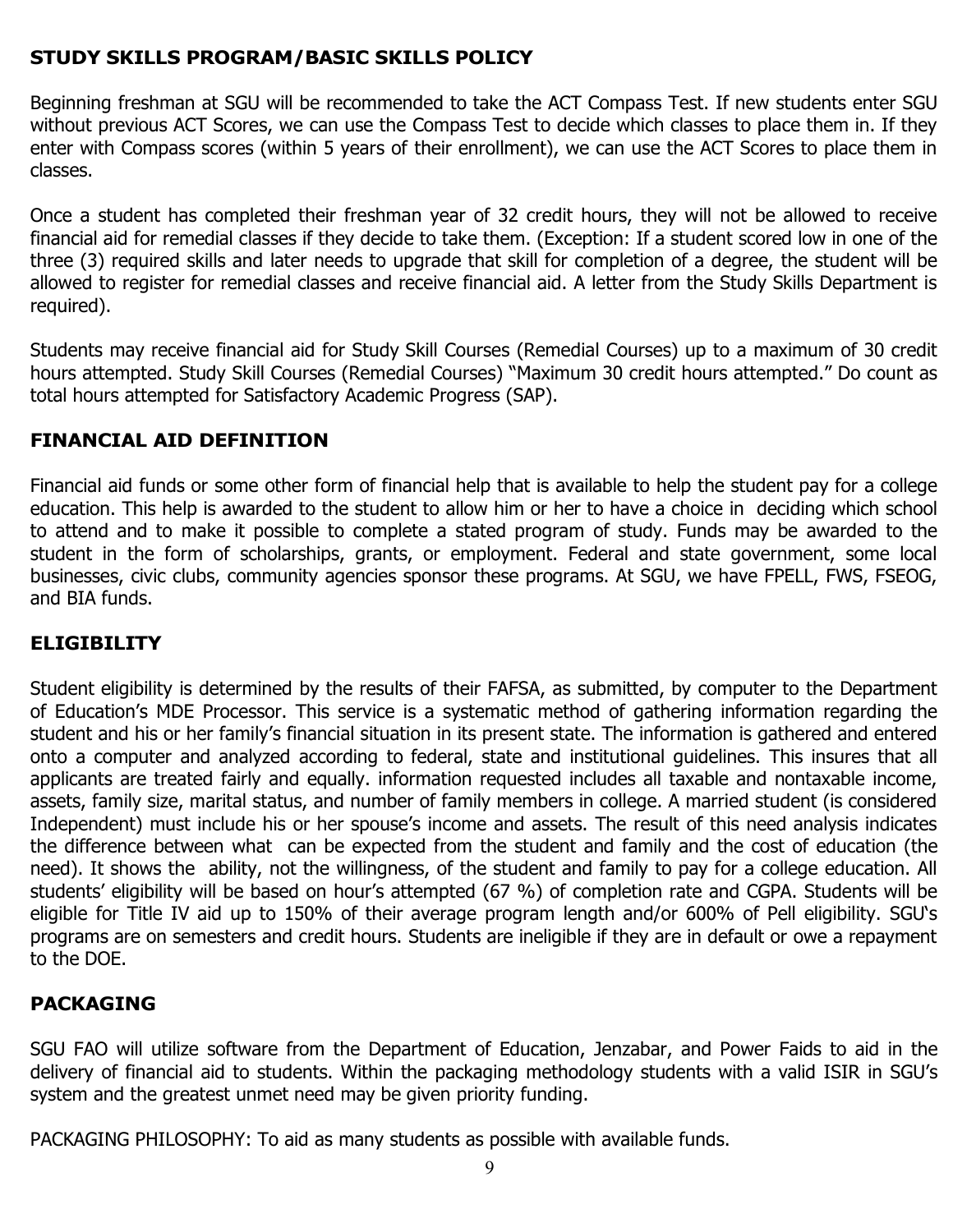## **APPLICATION DEADLINES**

Financial aid awards are processed according to the date that all the necessary applications, forms and other documents are on file in the SGU FAO. If the Student file is completed by the suggested application deadline, then the student may receive the maximum available assistance based on program eligibility, requests or preferences.

Semester Application Deadline

| Fall and Spring Semesters   | April 15   |
|-----------------------------|------------|
| <b>Fall Semester Only</b>   | April 15   |
| <b>Spring Semester Only</b> | August 15  |
| Summer Semester             | January 15 |

#### **FINANCIAL AID APPLICATION PROCEDURES FORMS REQUIRED**

Before a student will be considered for Title IV aid, that student must complete the required forms. All forms are available from SGU FAO.

ISIR, which is the result from submission of your Free Application for Federal Student Aid on line, with the students Pin number and SGU's code.

BIA Higher Education Grant Application (Enrolled members of the Rosebud Sioux Tribe).

Abstract (For the Registrar's Office).

A GED or High School diploma must be on record in the Registrar's Office prior to any types of financial aid being disbursed. (Exception: High School waiver) Note: High school waivers are not eligible for financial aid.

Information Release Form (if applicable). (FAO Form –03) Example pg. 36.

#### **DOCUMENT PROCESSING STUDENT AID REPORT (SAR) INSTITUTIONAL STUDENT INFORMATION SYSTEM (ISIR)**

The ISIR is the key document for determining student eligibility andparticipation in the Federal Financial Aid Programs (Title IV) as administered through SGU, the Federal Pell Grant (FPG), Federal Supplementary Educational Opportunity Grant (FSEOG), Federal Work Study (FWS), and Bureau of Indian Affairs Higher Education Grant Program (BIA).

The ISIR determines eligibility for the disbursement of FPG Moines as administered through FAO at SGU.

The FAFSA ID is completed on line and use it to apply for a Pell Grant.

The student must exhibit an eligibility index number as determined by a congressional approved formula to be eligible for a Pell Grant.

The student must be officially registered in an eligible program at SGU.

An ISIR, whose eligibility index number exceeds the Congressional approved formula, restricts individual student participation in these Title IV Programs as administered through FAO at SGU.

Student may still be eligible for financial aid based on their cost of attendance (COA).  $COA - EFC =$  Unmet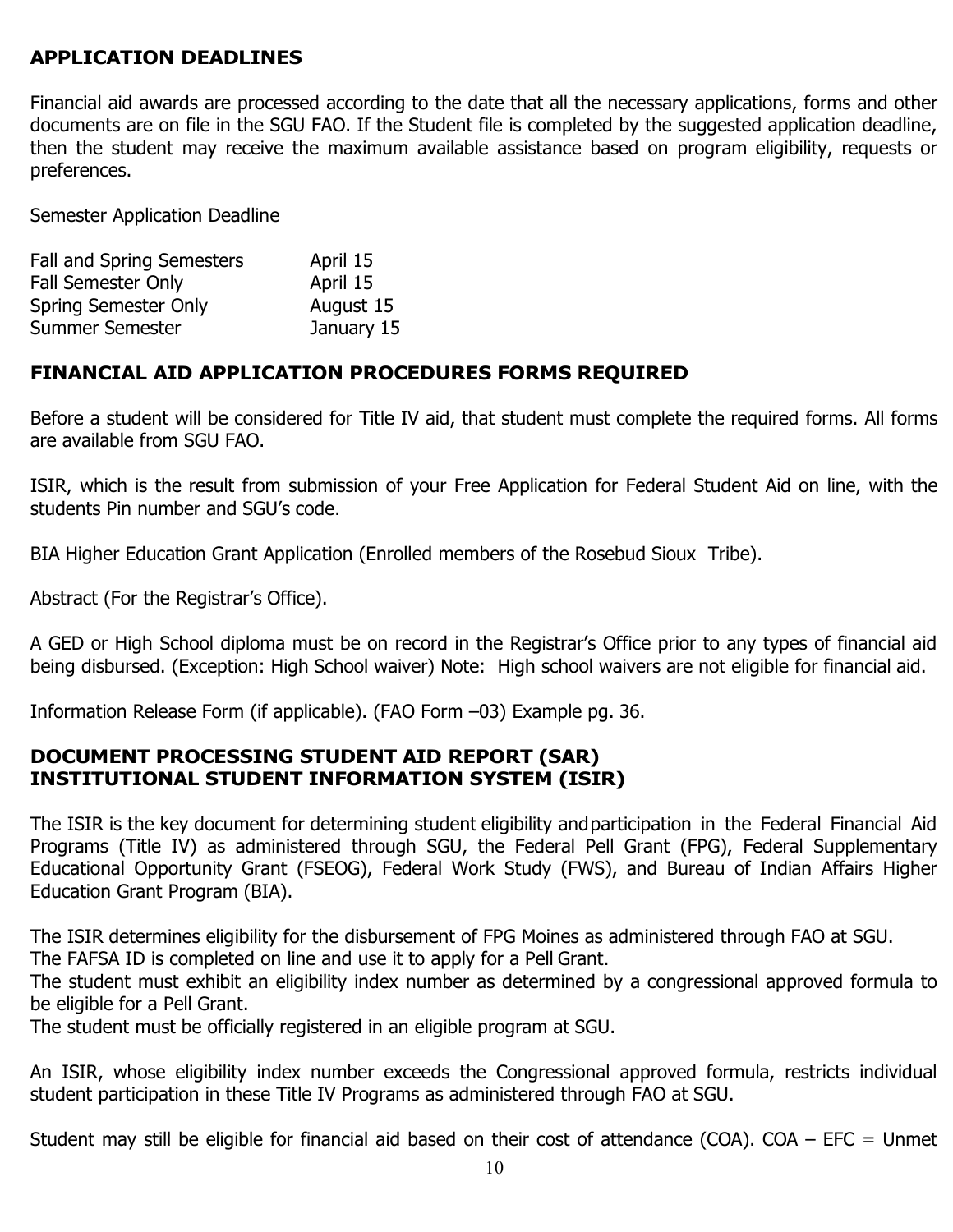Need. Unmet Need is determined by subtracting EFC, Scholarships, BIA, and FWS form COA. All monies received by students are resources; the total of all need based resources may not exceed the students COA.

#### **VERIFICATION**

An ISIR requiring verification (noted by an asterisk behind the EFC, Expected Family Contribution) necessitates the student to fulfill a prescribed procedure, as dictate by the US Department of Education (DOE) prior to an award of any Title IV funds.

All information provided on the student financial aid application is subject to verification. Verification is the term applied to the review, the accuracy of the students application.. If selected for verification the student and/or spouse and /or parent(s), if applicable, must provide documents (such as IRS Tax Transcripts for the previous year, and certification statements verifying the number of household members enrolled in postsecondary schools) to prove that the information provided on the application is correct.

Once a regular student attending SGU submits an ISIR on line, to the FAO, that student shall complete the verification process no later than 60 days from the last period of enrollment for that academic year.

No Title IV Aid will be disbursed until the student provides the required documentation within the aforementioned time period. If the student fails to complete the verification process, they will not receive any Title IV Aid.

Upon receipt of the ISIR the student will be notified verbally and/or by mail of documents needed to complete verification. If after completing the verification process, the students EFC and/or award changes, The SGU FAO will notify the student verbally and/or in writing.

After the student provides the required documentation to complete the verification process, and it is determined that application information is in error, the FAO, or student will make the appropriate corrections electronically. Once verification is complete, the student will be notified verbally and/or in writing and will receive a Pell Grant.

If it is determined by the FAO at SGU that any student purposely misrepresented information on their FASFA/Renewal Application or other forms with the intent to receive financial aid under false pretenses, that students name will be sent to the US Secretary of Education or appropriate agency and will be subject to their authority and possible criminal action.

Documents needed to be complete verification may include the following:

Copy of parent's tax transcript

Copy of student and/or spouse's tax transcript

Birth Certificate or baptismal records Marriage license

Statement, or in the event of irregularities, documentation on untaxed income such as GA, ADC, etc.

Proof of Selective Service Registration or proof of non-requirement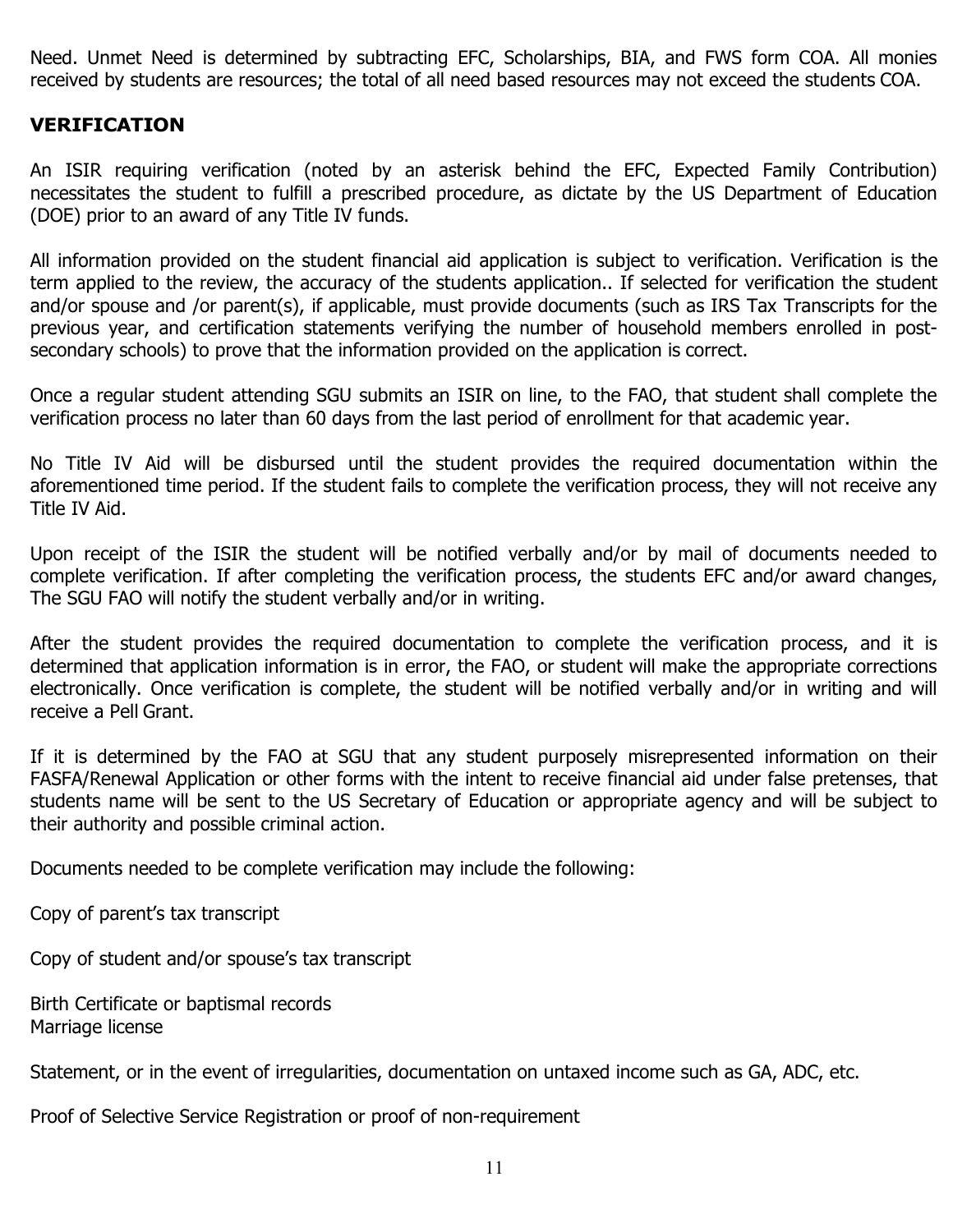Proof of Social Security number and/or court documents if required.

It will be the student's responsibility to provide the needed documents and present them to the FAO at SGU within established institutional time limits. The FAO will complete Student Verification for every student who is selected for verification on line in accordance with the DOE guild lines.

## **EXPECTED FAMILY CONTRIBUTION (EFC)**

The EFC is located in the upper right hand corner of the SAR/ ISIR. The EFC is the amount that a family can be expected to contribute towards their educational costs. The EFC formula replaces all other formulas for determining financial need for the Federal Pell Grant Program (FPGP), and the campus based programs, FSEOG, and FWS. The higher the EFC, the less financial aid the student will be eligible for and the family will have to pay more for educational costs.

These figures will be used in the calculations of most financial aid awarded at (SGU) towards educational costs.

## **EDUCATIONAL EXPENSES**

The SGU FAO establishes standard institutional budgets, which reflect average cost for students during an academic year (9months) or a (twelve-month) period, as appropriate. Budgets established by the SGU FAO include DIRECT EDUCATIONAL EXPENSES such as tuition, fees, books and supplies and also include INDIRECT EDUCATIONAL EXPENSES such as housing, food, transportation and some personal costs. Students need to request and document Child Care Expenses before their budget will reflect those allowable costs.

Budget calculations are based upon student dependency status, marital status, number of dependents, enrolled status, and total direct educational expenses. Budget allowances are designed to provide a modest but adequate lifestyle. Educational expenses are researched annually so that the budget calculations are up to date and realistic. Budget allowances are published and made available each year by the SGU FAO as soon as soon as the Direct Educational expenses are announced for the year. (See FAO Form-04 pg. 37).

## **BUDGET/CALCULATIONS INSTITUTIONAL BUDGET**

The institutional student financial aid budget analysis represents the main document for demonstrating student financial need during a given registration period at SGU. This document lists student expenses and resources based on incoming financial aid reports, student perceived need and institutional interpretation of all such information supplied to the FAO at SGU. The SGU FAO reserves the right to make any necessary budget adjustments on program funds administered through SGU. Institutional budgets are reviewed and updated annually by the Financial Aid Director to reflect reasonable and allowable costs for attendance at SGU.

### **STUDENT BUDGETS ONE SEMESTER COMPUTED AT 12 CREDIT HOURS OR SEMESTER**

|          | Independent/GraduateDep .living w/parent (s) |  |  |
|----------|----------------------------------------------|--|--|
| Tuition* |                                              |  |  |
| Fees     |                                              |  |  |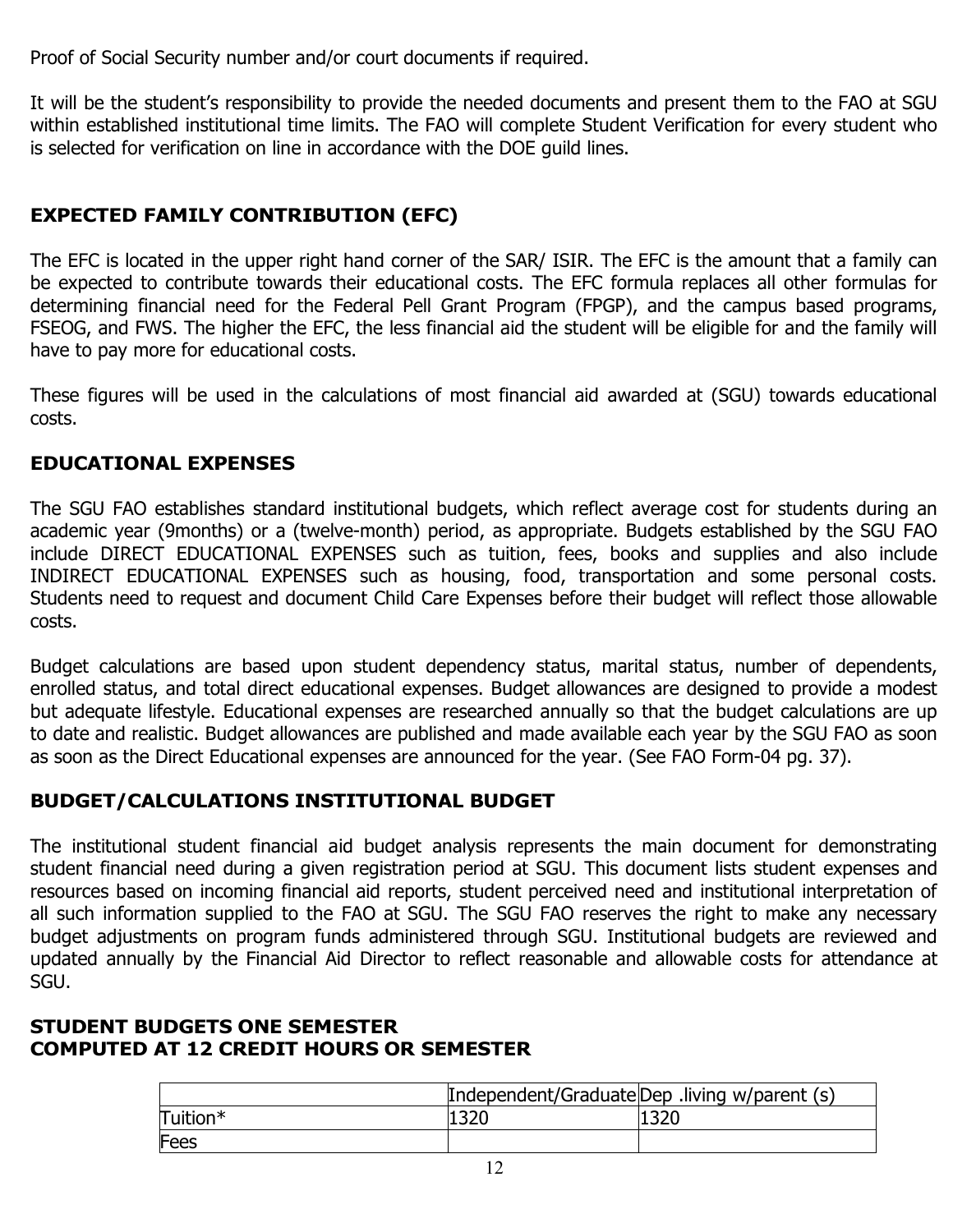| Registration                     | 120           | 120           |
|----------------------------------|---------------|---------------|
| Activity                         | 50            | 50            |
| Lab/Technology Fee               | 150           | 150           |
| Books and Supplies (est.)        | 500           | 500           |
| Housing                          | 2500          | 1000          |
| Utilities                        | 00            | 00            |
| Food                             | 2500          | 2000          |
| Personal                         | 1000          | 2500          |
| Transportation                   | 2500          | 2500          |
| Sub-totals                       | 10640         | 8640          |
| Matriculation fee (one time fee) | 20            | 20            |
| Child Care Expenses              | As Documented | As Documented |

## **TWO SEMSTERS (Nine Months) COMPUTED AT 24 CREDIT HOURS**

|                                  | Independent/Graduate Dependent |               |
|----------------------------------|--------------------------------|---------------|
| Tuition-Under.G.95pch 120 grad   | 2640                           | 2640          |
| Fees                             |                                |               |
| Registration                     | 240                            | 240           |
| <b>Activity</b>                  | 100                            | 100           |
| Lab/Technology Fee               | 300                            | 300           |
| Books and Supplies (est.)        | 1000                           | 1000          |
| Housing                          | 5000                           | 2000          |
| Utilities                        |                                |               |
| Food                             | 5000                           | 4000          |
| Personal                         | 2000                           | 2000          |
| Transportation                   | 5000                           | 5000          |
| Sub-Totals                       | 21280                          | 17280         |
| Matriculation fee (one time fee) | 20                             | 20            |
| Child Care Expenses              | As Documented                  | As Documented |

|                         | SUMMER/IND    | SUMMER/DEP |
|-------------------------|---------------|------------|
| Tuition*                | 570           | 570        |
| Fees                    |               |            |
| Registration            | 120           | 120        |
| <b>Activity</b>         | 50            | 50         |
| Lab/Technology Fee      | 50            | 50         |
| Books & Supplies (Est.) | 225           | 225        |
| Housing                 | 1200          | 600        |
| Utilities               |               |            |
| Food                    | 1100          | 800        |
| Personal                | 400           | 400        |
| Transportation          | 500           | 500        |
| Childcare               | As documented |            |
| Total                   | 4,215         | 3,315      |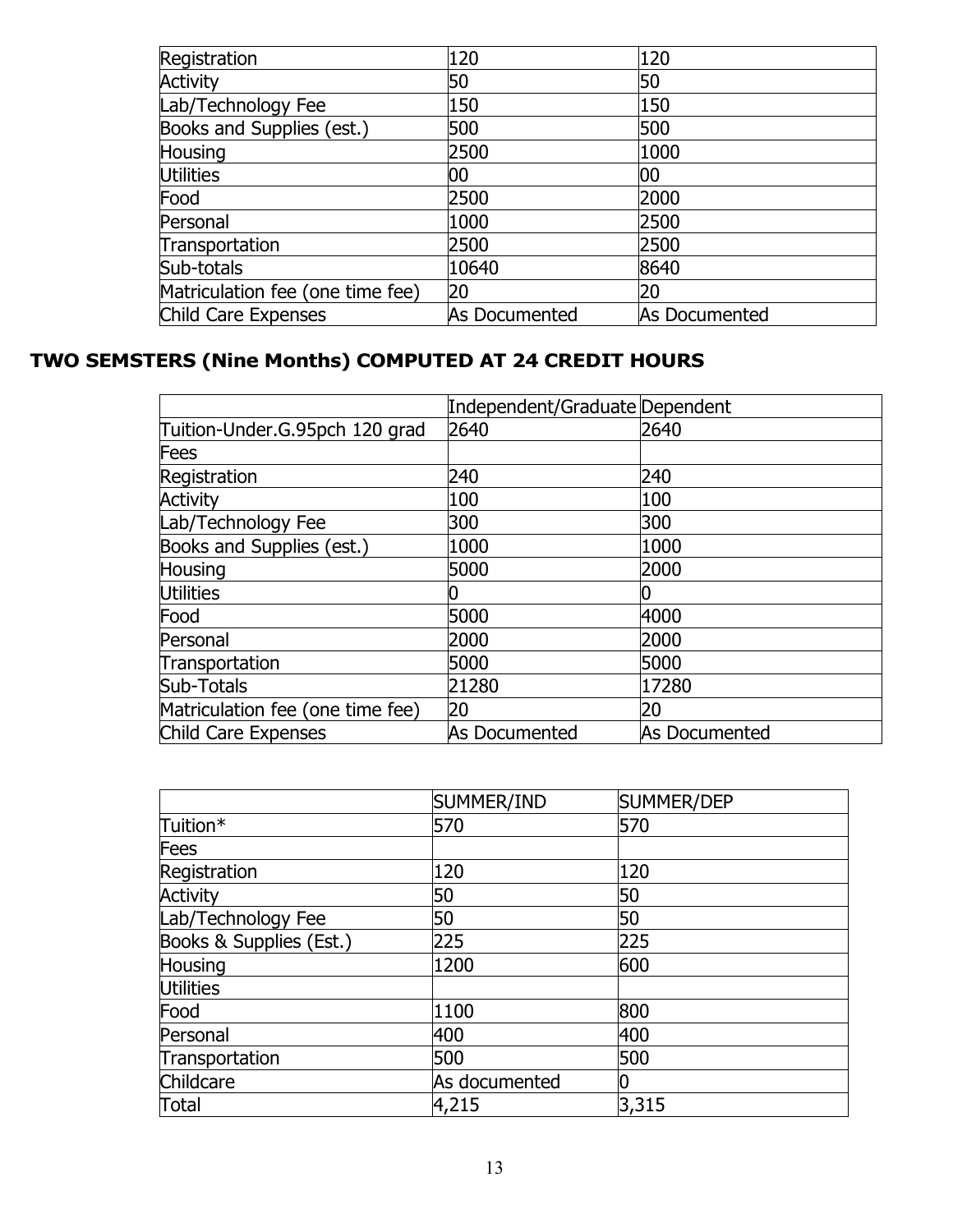\*Tuition is \$95.00 per credit hour for undergraduate studies and \$120.00 per Credit hour for graduate studies.

## **AWARDS AND DISBURSEMENTS AWARD PACKAGE**

The recommended student financial aid package is the end result of counter balancing those anticipated educational expenses and those anticipated financial resources, including family and student contribution, which the student will legitimately experience while in attendance at SGU. The recommended award package is the decision of the FAO and based on institutional calculations, total fund availability and those management practices observed by SGU.

The recommended award package may be contested or rejected by the individual student in which case it becomes the dual responsibility of the FAO and the individual student to settle any differences and notify the award package with any feasible adjustments.

An unresolved difference surrounding the recommended award package becomes the decision-making responsibility of the SGU Financial Aid Committee.

#### **DISBURSEMENTS**

Most financial aid awards are calculated and disbursed following the 5th week of classes. These awards are calculated on the basis of financial need and the number of credit hours that a student is registered for as of that date. BIA and FWS awards are calculated on the basis of financial need and student enrollment status, and are awarded on a schedule throughout the semester. FSEOG is awarded and disbursed after the last day to withdraw. All Students must maintain minimum Satisfactory Academic Progress (SAP) to continue eligibility for all Title

IV and other aid. Summer term may consist of one or two sessions. See Registrar's policies and procedures.

#### **AWARD LETTER**

The SGU estimated award letter is the complete documentation indicating all financial assistance an individual student may or may not receive during a single given semester or year while in attendance at SGU as calculated by the FAO and Cost of Attendance (COA).

The amounts itemized on the award letter are subject to total or partial institutional recalculation due to changes in student registration status or other situations.

#### **FEDERAL PELL GRANT AWARD**

The FPG Award is calculated via ISIR information, institutional variables and DOE guidelines specifying the actual amounts to award to the individual student.

The EFC number taken from the ISIR provides an assigned degree of FPG eligibility, the exact value of which ranges according to enrollment status (less than 1/2, 1/2 time, 3/4 time, or full time) and annual cost at SGU.

For dependent students the total average institutional cost of education is derived by the sum of tuition, fees, a standard allowance for books, supplies, miscellaneous, for room and board and transportation, since the institution does not contract for room and board services.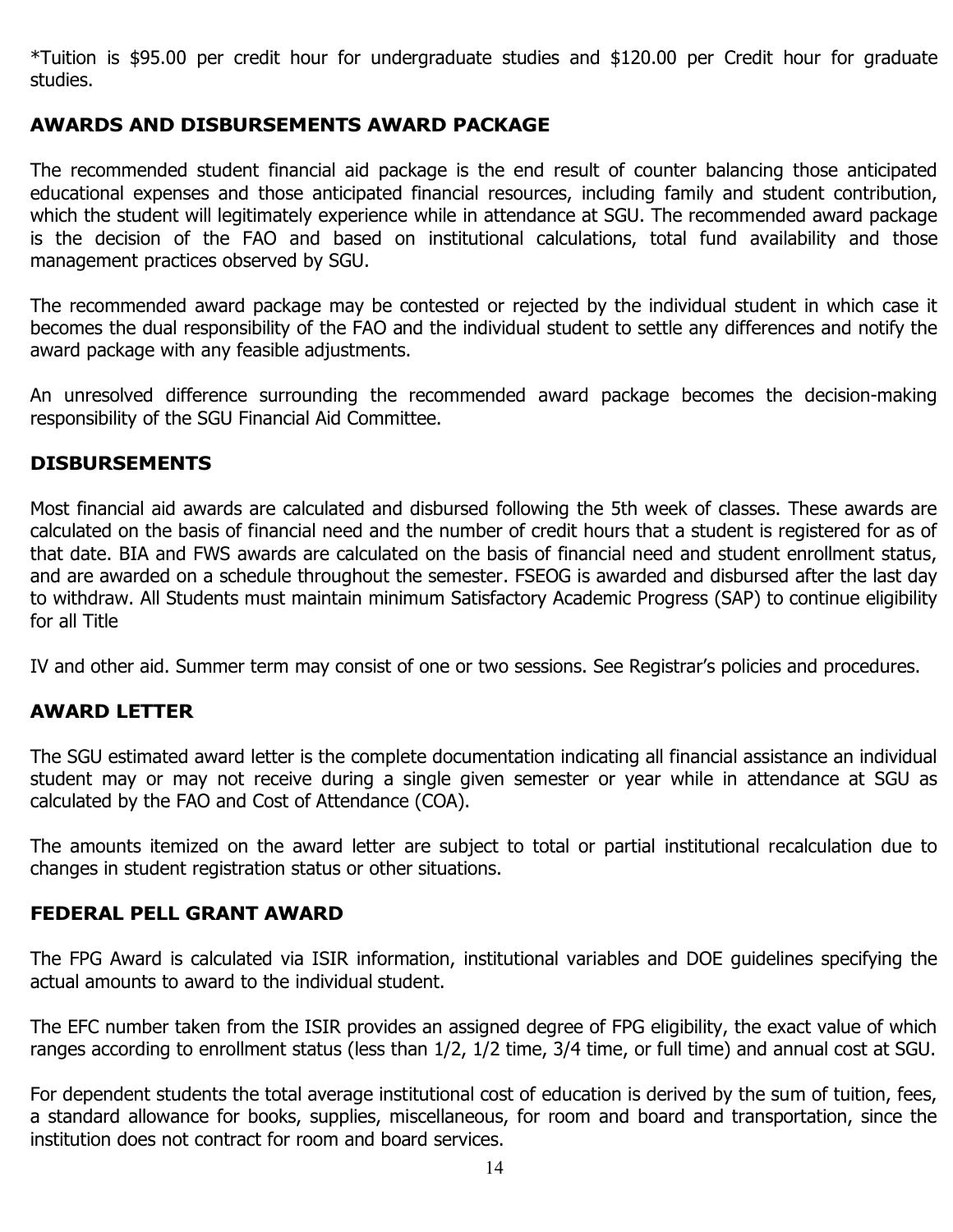For independent students the total average institutional cost of education is derived by the sum of tuition, fees, and a standard allowance of \$500 for one semester or \$1000 for an academic year for books. Supplies, miscellaneous, room and board and transportation are included, since the institution does not contract for room and board services.

The final FPG Award is calculated per the EFC number, total institutional cost of education as determined by the DOE formula and guidelines, enrollment status and using the official FPG payment chart.

All students must maintain minimum SAP and Pace standards to be eligible for Title IV aid.

The FPG Award constitutes the final calculated institutional amount, which a duly registered student at SGU shall receive during a single given semester. The FPG payment often differs from the FPG Award amount since the institution reserves the right to deduct all educational expenses owed to SGU prior to any FPG credit balance refunds. Summer FPG's are prorated because our summer term is not fifteen (15) weeks long.

Title IV monies for FPG will be drawn down from the DOE via G5 Program on the internet after FPG are disbursed. FPG will be dispersed (generally after 5 weeks of classes), after drop/ add and now shows end, to eligible students based on their enrollment at that time (less institutional charges for tuition, fees and books)

Students need to apply annually for FPG, because of changes in household income, family size, etc. Students need to apply as early as possible for FPG as this application determines eligibility for other financial aid programs they may be deemed eligible for.

If a student decides to change their program of study, coursework taken by a student for enrollment in other majors will count in their SAP for a new major.

## **FEDERAL SUPPLEMENTAL EDUCATIONAL OPPORTUNITY Grant (FSEOG)**

The FSEOG Award constitutes a calculated institutional amount, which a duly registered student at SGU shall receive during a single given semester. The FSEOG award is disbursed after the last day to officially withdraw from classes in two equal payments per academic year and is contingent on the student maintaining registration status at the time of first and second disbursement(s). If selected students must complete verification to qualify for FSEOG.

All FSEOG Award considerations are also based on fund availability and those fund management principles practiced by the FAO. A FSEOG Award at SGU typically ranges from \$200 to \$800.00 per academic year. Priority is given to students with the lowest EFC and by greatest unmet need based on their FAFSA application date.

#### **FEDERAL WORK STUDY/COMMUNITY SERVICE**

The FWS Award is calculated at the institutional level and is generally designed to assist any student reflecting financial need. The exact amount of a FWS Award will vary according to the individual student employment schedule; therefore, SGU computes an estimated maximum award authorization, which maybe adjusted during a given semester. All FWS Award considerations are also based on fund availability and those fund management practices observed by the FAO (Students must submit a formal application to the SGU FAO for FWS eligibility).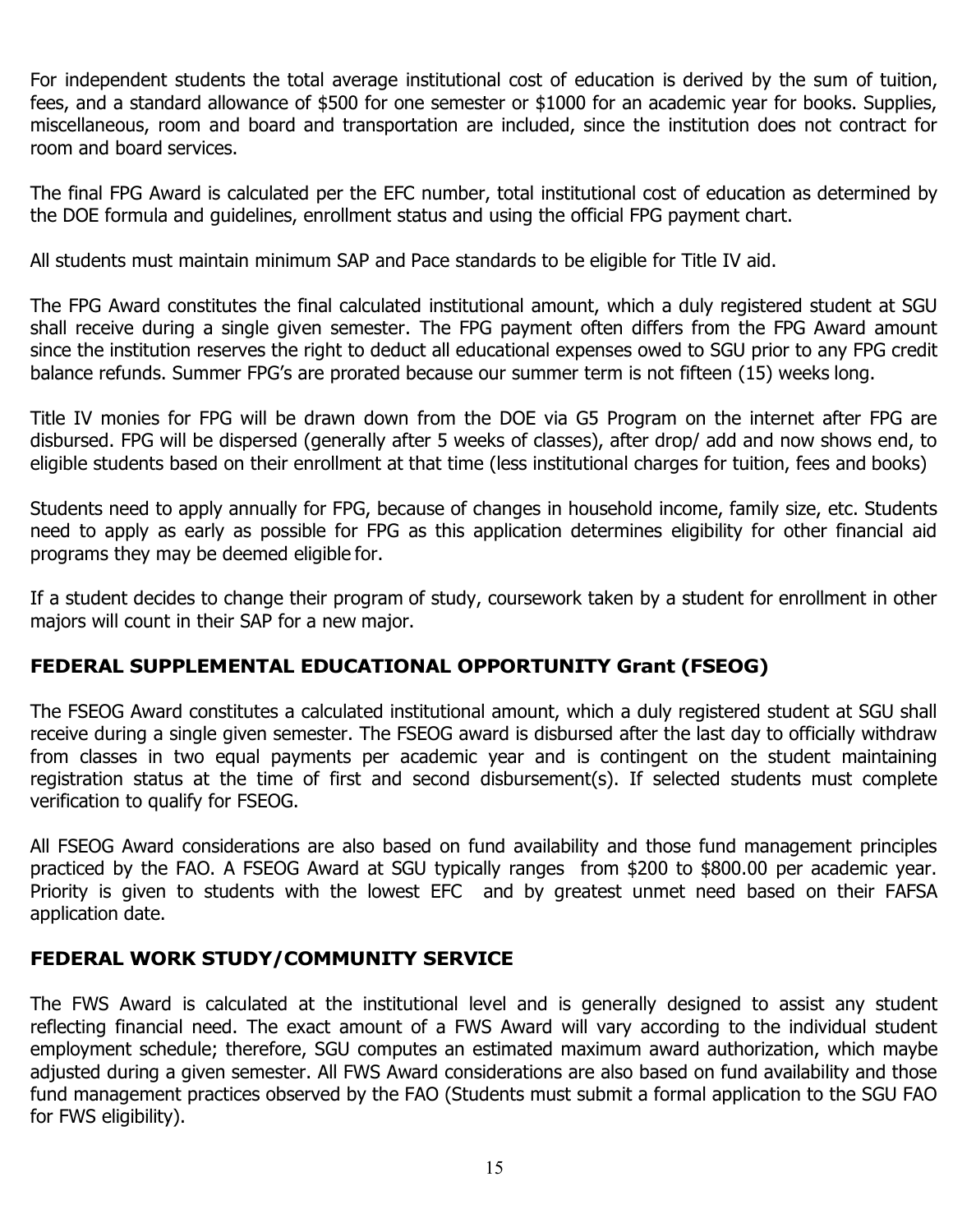The FWS award earnings are disbursed in bi-weekly payments and are contingent on the student-maintaining minimum SAP and at least a half-time (six credit hours) registration status at the time of such disbursement. The FWS disbursement occasionally differs from the FWS award amount since the institution reserves the right to deduct all educational expenses owed to SGU prior to any FWS payment. Such acceptance of the FWS award is evidenced by the signature on the ward letter, the FWS Authorization, and student's signature authorizing SGU to deduct institutional charges incurred by that student.

Wage rates for the FWS Program will be set by the FAO in light of federal and state legislation. Most FWS positions are paid minimum wage or higher at SGU.

Student Eligibility – Students enrolled in at least six credit hours per semester in an approved course of study and in academic good standing at SGU and who have their SAR/ISIR results from FPG application in the SGU FAO, and demonstrated financial need, and a completed FWS application may be eligible to participate in the FWS Program. Students must apply for and establish FWS Program eligibility through the SGU FAO.

Requesting Employees – Any SGU department/office must submit a formal written request to the SGU Financial Aid Director for the FWS Program employee or employees. This request must include a job description for each job and further designate the supervisor for each job. All FWS jobs may be on campus. Departments must request FWS student employees in writing for fall and/or spring semesters(s).

Referring Employees – Students shall be referred to various institutional departments/ offices by the SGU FAO in accordance with the proposed job requirements and the individual capabilities and personal interests of the student. To the extent possible, students will be referred in accordance with their stated employment preferences. Non- referred students may not be considered for employment until approved by the SGU FAO.

Hiring Employees – The institutional department/office makes the decision as to which student best fits the proposed job requirements. Prospective employees should be interviewed by the institutional department/office or off-campus agency to ensure that the student understands the job duties and work performance expectations plus any specific requirements, the designated supervisor must sign the FWS Program Authorization Card which indicates the period of employment, the maximum student earnings limit and the job description. Students are responsible for returning all documents to the SGU FAO prior to beginning employment. Students may not begin work until all the FWS Program forms have been received and approved by the SGU FAO. (See FAO Form-05, Application for FWS pg. 38; FAO Form 06, Authorization Card pg. 39; FAO Form-07, Time Sheet pg. 40, Form.)

Limited Funds – Due to the limited amount of FWS, funds, written requests for FWS employees need to be in the FAO prior to class starting, best if by January of the upcoming New Year. Summer requests should be in by conclusion of spring semester.

SGU's library is the only library in forty (40) mile radius, it is open to the public and is also open on weekends, for local and surrounding communities to utilize, it will serves as a community service. FWS students placed there will doing community service work. The ABE Department, which provides tutoring and testing for GED students, at each community will also serve as community service work.

One or more FWS award(s) will be awarded to a student(s) that will be working as reading tutor(s) in grades k through 12.

One or more FWS Award(s) will be awarded to a student(s) that will tutor grades K through 12 in math.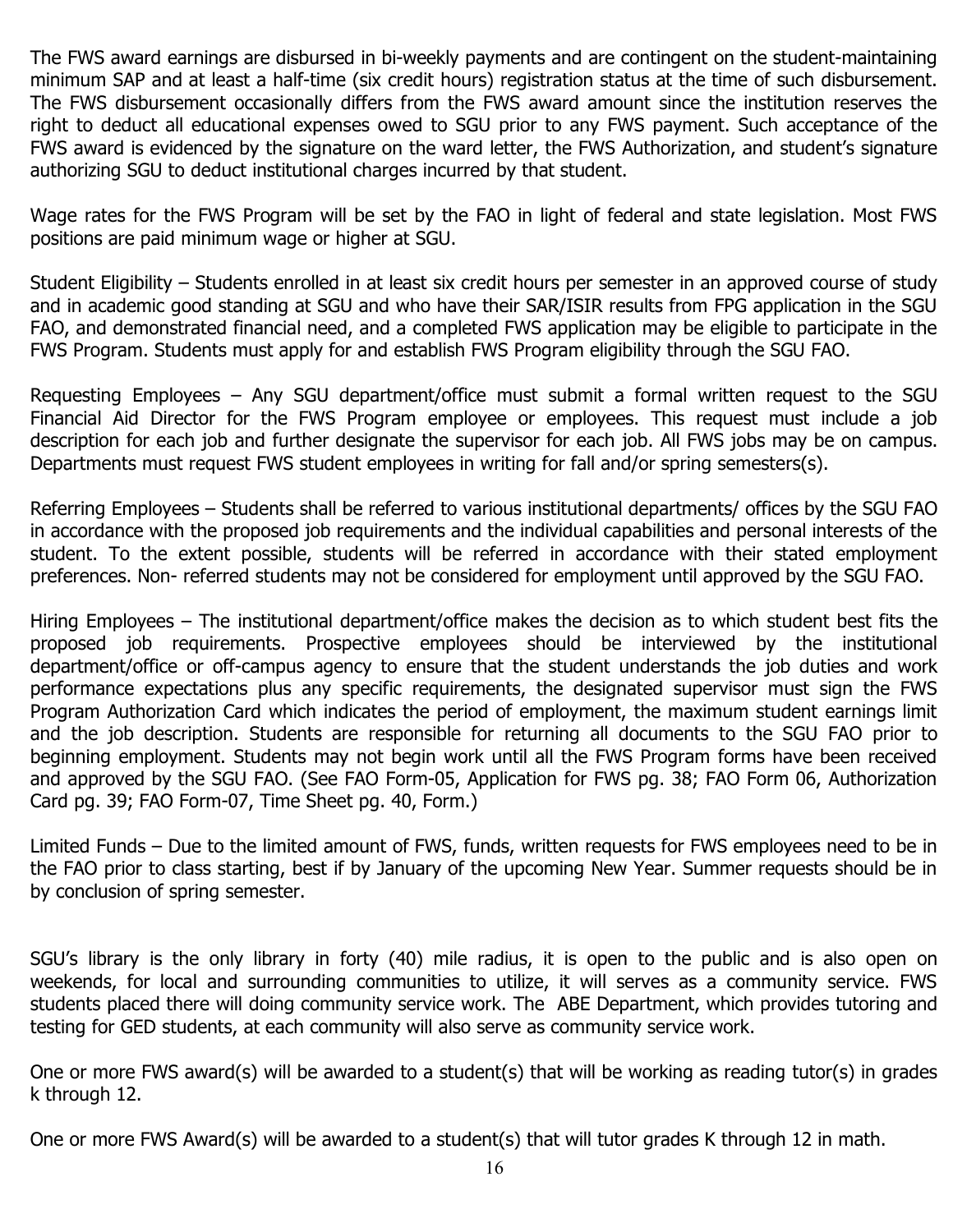### **SINTE GLESKA UNIVERSITY BUREAU OF INDIAN AFFAIRS HIGHER EDUCATION GRANT PROGRAM (BIA) POLICIES AND PROCEDURES**

## **INTRODUCTION**

The established guidelines delineated herein collectively serve as governing policy for the SGU – BIA administered locally on behalf of the Rosebud Sioux Tribe Indian students in attendance at SGU.

#### **PURPOSE**

The SGU- BIA is designed and designated to furnish financial assistance to Rosebud Sioux Tribe Indian students who are officially registered in post-secondary curricula at SGU. Each Indian student must complete all necessary financial aid applications, satisfy institutional academic standards, comply with filing deadlines and be subject to overall fund availability limitations.

#### **STUDENT SELECTION AND ELIGIBILITY**

All BIA Grant applicants must be able to meet the following tribal financial aid and academic eligibility requirements:

Enrolled or eligible for enrollment in the Rosebud Sioux Tribe ISIR/SAR on file in the SGU FAO BIA Application on file in the SGU FAO

Enrolled at SGU as a full-time student, and maintaining full-time status throughout the semester

Awarded to students by greatest unmet need, enrollment status (Full Time) at the end of regular registration, and by class level.

Priority is given to continuing and graduating students.

Student has Census Abstract on file with the SGU Registers Office.

Demonstrate a documented financial need as calculated by the SGU FAO only after all possible sources are considered including personal and family contributions.

The student must maintain minimum SAP (based upon registration status and class level) toward a stated degree objective to qualify for financial assistance through the SGU FAO.

Continued eligibility is based on number of credits completed and when the student's SAR/ISIR for the upcoming year is submitted to the FAO.

Students that earn less than Six (6) credits on BIA may not receive BIA the following semester, unless they are in compliance with SAP. (Exception: acceptable documentation).

Students placed on warning for any semester are expected to register for the appropriate number of credit hours the following semester and earn the required CGPA, so they avoid ineligible status so they do not lose eligibility for BIA.

#### **STUDENT CLASSIFICATION/BIA**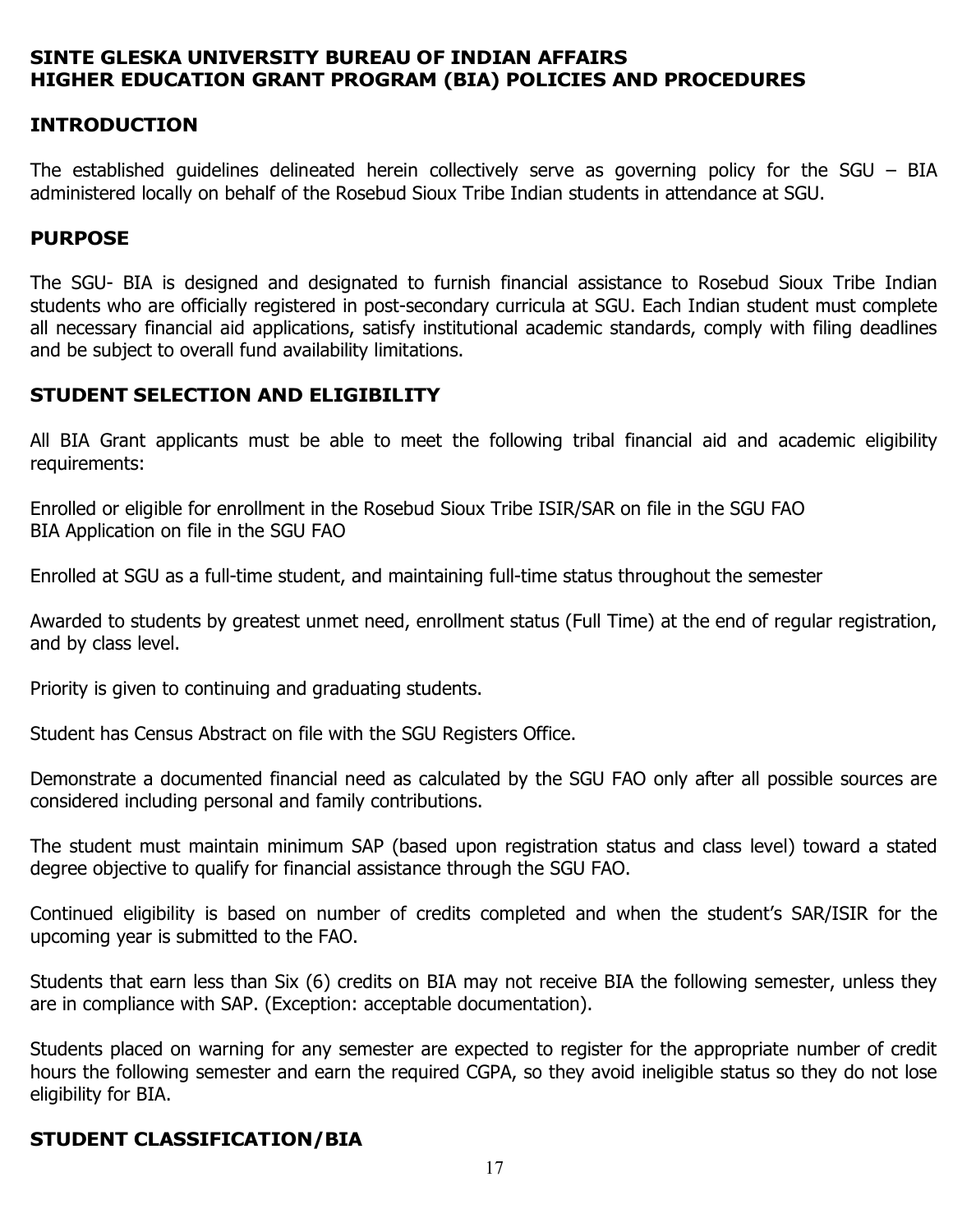Full time Indian students registered in twelve (12) or more credit hours per semester who produce a SAR/ISIR with an eligibility index number in excess of 4618 may qualify for a BIA Grant under the following circumstances.

The student may seek financial assistance to help defray tuition, fees and book expenses plus living expenses and can demonstrate financial need, which reflects the present family economic condition.

Full time Indian students registered twelve (12) or more credit hours per semester that do not produce a SAR/ISIR may not qualify for a BIA Grant.

Part time Indian students registered in six (6) or more credit hours but fewer than twelve credit hours per semester who produce an ISIR with an eligibility index number in excess of 4618 may qualify for a BIA Grant to help defray tuition, fees, and book expenses, if funds are available.

Part time Indian students registered in five (5) or less credit hour per semester that seek financial assistance to help defray tuition, fees, and book expenses may qualify for BIA Grant. (EXCEPTION: Students who have applied for FPG, and during the application process the ISIR is delayed and does not get into the FAO in time, that student may be eligible for a BIA award), also graduate students, if funds are available.

Summer students attending classes at SGU during the summer session(s) shall be considered 1/2-time students, if they enroll for a three (3) credit hour class during the summer session(s). Students that enroll for six (6) credit hours during the summer session(s) shall be considered full time students. (For BIA purposes only) If it is too late to apply for a FPG for the academic year, the student may qualify for BIA Grant.

#### **BIA GRANT – GENERAL POLICY**

The BIA is awarded to RST Indian students on a supplemental basis providing: An unmet financial need still exists, The student has exhausted all other financial aid possibilities,

Full time students may be subsequently deemed eligible for BIA Grant to help defray tuition, fees, and book expenses plus certain subsistence allowances such as room and board, transportation, baby-sitting and personal expenses. Part time Indian students may be subsequently deemed eligible for the BIA Grant to help defray tuition, fees, and book expenses.

The BIA Grant is awarded for a single academic year; therefore, a previous financial aid recipient must reapply annually for continuing eligibility at SGU.

For all RST Indian students, late applications or late registration will be recognized and processed according to arrival date on file and be evaluated strictly on basis of fund availability.

#### **AWARD CALCULATIONS**

The BIA Grant Award constitutes the final calculated institutional amount, which a duly registered student at SGU shall receive during a given semester. The BIA Grant Award is disbursed to the full-time student in equal monthly payments and is contingent on the student maintaining a full time registration status at the time of disbursement. The BIA Grant Award is not disbursed to the part-time student and is computed to defray only those tuition, fee, and book expenses, which the student may incur while in attendance at SGU. The BIA Grant disbursement occasionally differs from the BIA Grant Award amount since the institution reserves the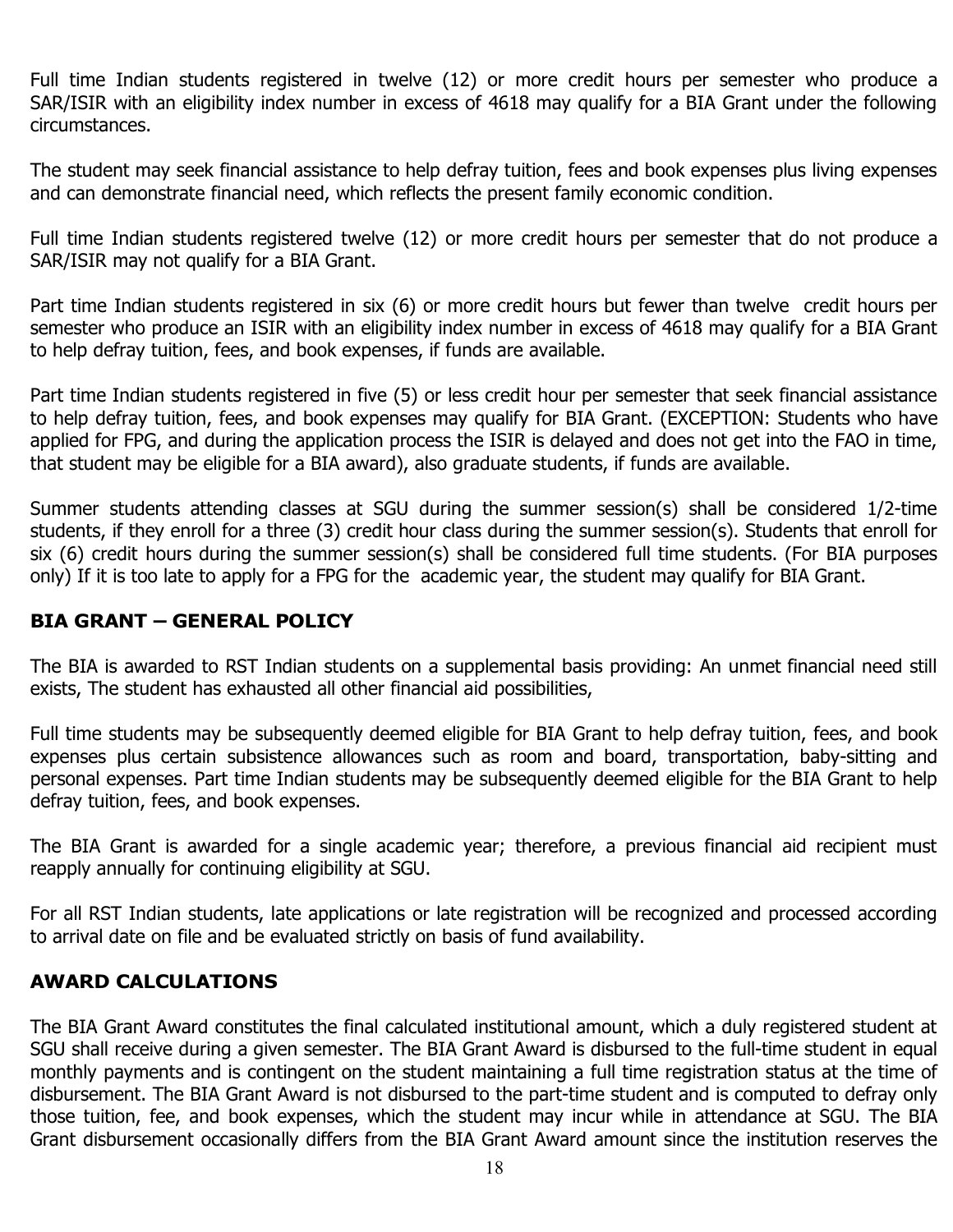right to deduct all educational expenses owed to SGU prior to any BIA payment. The SGU award letter evidences student acceptance of the BIA Grant Award.

The BIA Grant is calculated according to the following variables:

FPG eligibility Other financial aid resources Total expenses Employment status Registration status Parental status Marital status Number of dependents All BIA Grant Award calculations are subject to final adjustments based on fund availability and those fund management principals practiced by the SGU FAO.

## **SINTE GLESKA UNIVERSITY – BIA PAYMENT SCHEDULES**

## **MARRIED OR SINGLE**

## **PARENT(S) WITH THREE (3) DEPENDENTS**

Fall semester 8.0 pay periods =  $$2400 = $600.00$  monthly Spring semester 8.0 pay periods =  $$2400$  -\$600.00 monthly

## **PARENT(S) WITH TWO (2) DEPENDENTS**

Fall semester 8.0 pay periods =  $$2000.00 = $500.00$  monthly Spring semester 8.0 pay periods =  $$2000.00 =$ \$500.00 monthly

#### **PARENT(S) WITH ONE DEPENDENT**

Fall semester 8.0 pay periods =  $$1800.00 = $450.00$  monthly Spring semester 8.0 pay periods =  $$1800.00 =$ \$450.00 monthly

## **SINGLE/INDEPENDENT**

Fall semester 8.0 pay periods =  $$1,300 = $325.00$  monthly Spring semester 8.0 pay periods =  $$1,300 =$ \$325 monthly

#### **SINGLE/DEPENDENT**

Fall semester 8.0 pay periods =  $$1000 = $250$  monthly Spring semester 8.0 pay periods =  $$1000 = $250$ monthly

#### **BIA AWARD ISSUANCE AND DISBURSEMENT**

The issuance of BIA Grant Award constitutes the calculated institutional amount, which a duly registered student shall receive during a given semester at SGU. Student acceptance of the BIA Grant Award is evidenced by the students' signature on the award letter.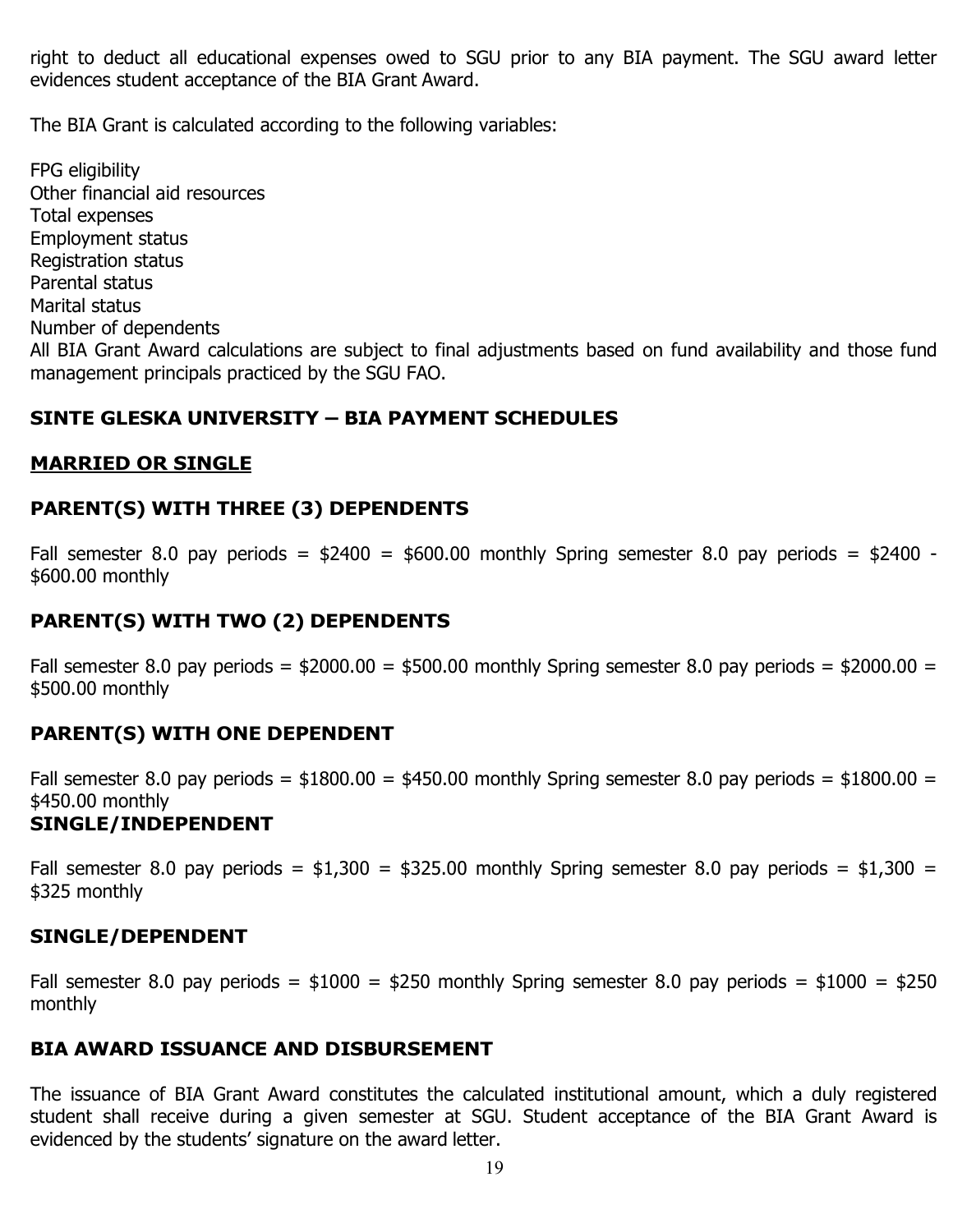The BIA Grant Award is disbursed to the full time student in monthly payments and is contingent on the student maintaining a full time registration status at the time of disbursement. The BIA Grant disbursement occasionally differs from the BIA Grant Award amount since the institution reserves the right to deduct all educational expenses owed to SGU. The BIA Grant is not disbursed to the part time student and is computed to defray only the tuition, fees, and book expenses, which a student incurs while in attendance at SGU. All BIA Grant disbursements are handled through the Business Office.

## **BIA SUMMER SESSION**

Student attending classes at Sinte Gleska University during the summer session(s) shall be considered 1/2 time students, if they enroll for three (3) credit hour classes during the summer session(s). Students that enroll for six (6) credit hours during the summer session(s) shall be considered full time students (For BIA Purposes only).

Students enrolled at Sinte Gleska University for six (6) credit hours during the summer session(s) that are eligible to receive Federal Pell Grant Awards will receive half (1/2) time award, nine (9) to eleven (11) credit hours will receive three quarter (3/4) time awards, and students that carry twelve (12) or more credit hours will receive full time awards. Graduate students are considered full time at (6) hours (See Registrar's Policies and Procedures) and may be eligible for BIA Stipends, if funds are available.

BIA monies will be awarded to summer session(s) students based on fund availability, and prioritized under the following conditions:

Student is going to graduate.

Student needs a class that will not be offered other than the summer session(s) or will

Graduate in the fall semester after completion of summer courses.

Continuing students (Graduate Students if funds are available.)

To maintain satisfactory progress

Students that traditionally attend summer classes because of employment situations. (Providing students have not exceeded eligibility of requirements for BIA).

Mutual agreement with student, Financial Aid Director and the Student Services Director

## **FULL TIME STUDENT FINANCIAL ASSISTANCE**

Due to severe limitations of BIA funds at SGU, full financial assistance may be provided only to students registered for at least twelve (12) credit hours per semester.

No student shall continue to receive BIA funds administered through the SGU FAO unless he/she is in compliance with SAP or has an educational plan in process.

All SGU BIA funds remaining in the individual student account shall be refunded to the BIA fund.

Full time students receiving BIA funds that get dropped to nine (9) hours may continue receiving funds if one of the following is applicable: Medical – student or family Transportation problems Child care If a student is going to receive an "F" in a class and their CGPA is close to the minimum.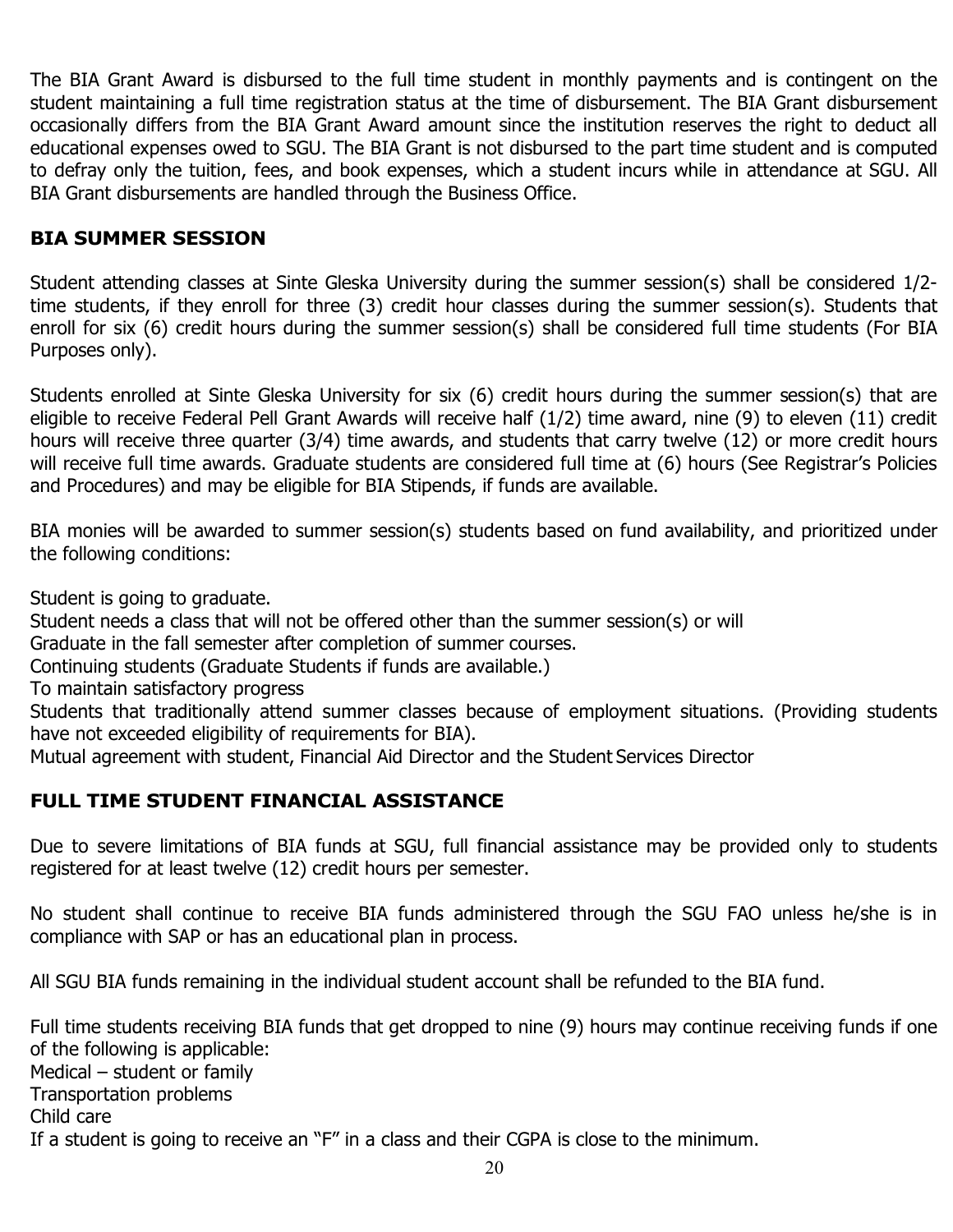Death in the family (may require documentation)

Personal, marriage, or family problems

Students that are dropped to nine (9) hours that are allowed continued funding on BIA would be encouraged to carry fifteen (15) credit hours the following semester. (Exception: Summer).

The determination of students eligible to continue receiving BIA funds at nine (9) hours will be the realm of the Student Services Director and the Financial Aid Director.

Documentation such as a doctor's statement, personal letter, a statement from a friend, lawyer, priest or instructor may be required.

## **FINANCIAL AID REFUNDS**

Once a student has registered and paid for classes at SGU the following refund will apply for reimbursement or changes in enrollment:

If dropped before the end of Drop/Add period. 100% refund-no charge.

If dropped after (3) weeks of Drop/Add period. 100% charge will be assessed and no refund.

When a student has received a financial aid award and decides to withdraw from college, the amount of refund due is refunded to the financial aid programs, which awarded the funds to the student. The student may not receive the refund. In addition, the student may be required to repay any money that he or she has not used for educational purposes.

Federal regulations state that students who owe over-awards on Title IV funds previously received or is in default on a loan is ineligible to receive future financial aid until this situation is remedied. SGU DOES NOT participate in any loan programs.

At SGU most financial aid (except BIA and FWS) is not awarded until after the fifth week of class and/ or completion of Drop/Add and now shows.

Students that receive Title IV Aid and drop from class(s) will have a refund calculation done, but if the student withdraws after they complete 60% of the semester, they will most likely not be required to refund financial aid monies, because they will have used their monies for direct and indirect educational expenses.

Summer students who drop after 60% of the session may not be required to refund financial aid monies, as each day of summer classes is equivalent to a week of regular classes.

## **RETURN TO TITLE IV AID**

If a student receives Title IV assistance greater than the amount of institutional charges and withdrawals prior to completing more than 60% of the semester, the student will most likely be subject to a refund of some of those funds. In determining the amount that a student may have to return, SGU FAO will use existing software from College Board; PowerFaids to run the calculation. SGU FAO will notify the student of any refund owed to the Department of Education, or to SGU.

Once a student has completed 60% of the semester or longer, then the student has earned any Title IV aid they received. Anything less than 60% then a Return to Title IV calculation is done to determine how much of the aid they were eligible for. When considering to withdrawal from classes, it is strongly advised that the student visit with the Financial Aid Office to know the full impact this may have on their financial aid awards.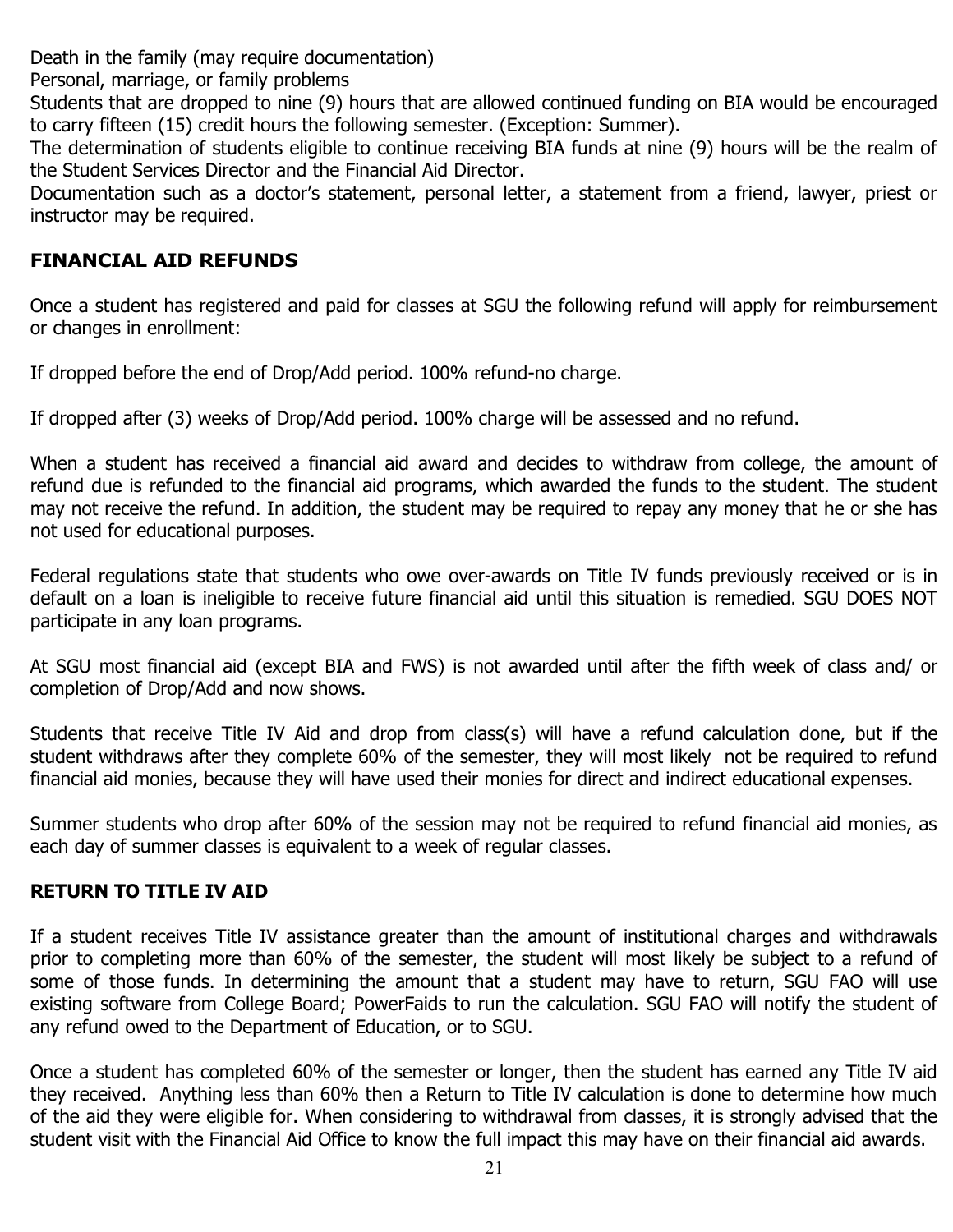If an award was not made to the student at the time of their withdrawal from classes, a Return to Title IV aid calculation will be done to determine how much aid the student was eligible for, and a disbursement of that calculation will be made.

The date used in determining the calculations used in Return to Title IV aid will be the last date for the last class once the student uses when submitting his official withdrawal to the Registrar's Office. In the event a student doesn't go through the official process, the Financial Aid Office and Registrar's Office with work with the students instructor to determine the last date they were in class, turned in work, or otherwise able to make a determination as to their last date as a student. That is the date that will be used in Return to Title IV aid calculations.

Within 45 days from when you discontinue enrollment, the Financial Aid Office with calculate the amount of financial aid that you have earned prior to that date. Any aid received in excess of the earned amount is considered unearned aid and must be returned back to the Title IV Aid programs. The Federal Pell Grant is first, than FSEOG.

## **OVER AWARDS**

Federal regulations restrict the total amount of funds, which a student may receive in a designated period of time. If a student receives more financial aid than he or she is eligible to receive, an over award occurs and the excess amount must be repaid. Over awards can be cited in respect to grant funds, scholarships, FWS earnings, and other types of financial aid. To avoid an over award situation:

Notify the FAO when receiving scholarships from any outside source. Make sure to list all resources on the FPG Application FASFA. Check with the FAO before seeking additional assistance to determine what effects the additional funds will have on the financial aid package.

#### **PROFESSIONAL JUDGEMENT (PJ)**

At SGU the financial aid office, director and assistant director, will document, in the student's records any unusual situation that explains any special consideration given to the student when awarding financial aid if PJ is approved. A Professional Judgment Worksheet will be completed, with appropriate documentation attached, and placed in the student's file, examples of situations that may require a student to receive PJ are, but not limited to, death in the family, medical situations, transportation problems, marriage problems, etc. (See FAO Form – 08- Professional Judgment Worksheet pg.41).

#### **TERMS:**

#### **ACADEMIC YEAR…**

An academic year at SGU consists of fall and, spring, 24 credits and or 30 weeks of instructional time and may include Summer Session(s) which will have their own budgets.

#### **ACADEMIC PROBATION…**

(See Registrar's Policies and Procedures Manual).

## **ACADEMIC SUPSPENSION**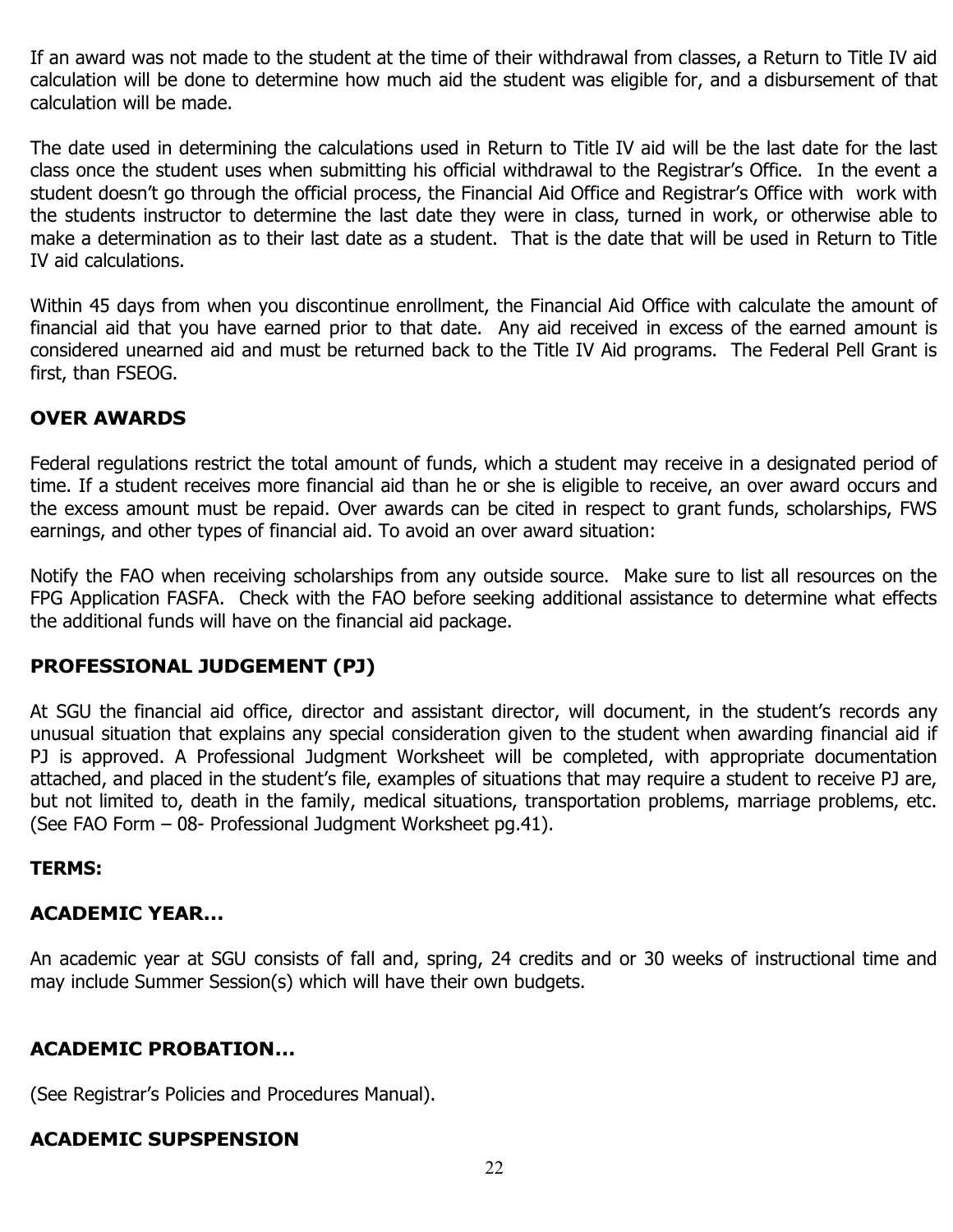(See Registrar's Policies and Procedures Manual).

#### **BOOK BILLS…**

Students that choose to sign their book bill charge forms, on the charge form is a stamped statement authorization SGU to deduct such charges from the students FPG or other financial aid received by the student. If a student chooses not to sign the charge form no bookstore deductions can be assessed to that student's financial aid. (See FAO Form-01, Book Bill pg. 34). The student that doesn't sign may have to pay cash for their books.

#### **DIRECTORY INFORMATIO**N

As defined by the Family Education and Privacy Act as amended June 19, 1976, Directory Information consists of:

The name of the student, address, telephone number, date and place of birth, major field of study, participation in officially recognized activities and athletics, weight and height of members of athletic teams, dates of attendance, degrees and awards received and the most recent educational agency or institution attended by the student. (See Registrar's Office).

#### **PACE**

Pace or completion of attempted credits is measured in two increments:

Completion of Attempted Credits: Students must successfully complete two-thirds 67% of the cumulative credits attempted per term.

The percentage is calculated for the cumulative pace by dividing the total number of successfully completed credits by the total number of credits attempted. The total number of attempted credits for the term shall be determined by the SGU FAO.

#### **PRIVACY**

SGU observes the regulations set forth in the Family Education and Privacy Act as amended June 19, 1976 in respect to the privacy rights of students.

#### **TRANSCRIPTS…(ACIDEMIC)**

Permanent records are maintained for students who attend classes at Sinte Gleska University. Official transcripts of Sinte Gleska University can be obtained for a fee of \$5.00; unofficial transcript is \$2.00 to receive either, in person or by writing:

Sinte Gleska University Office of the Registrar P.O. Box 105 Mission, South Dakota 57555-0105

#### **DISCLOSURE OF INFORMATION**

#### **Student-**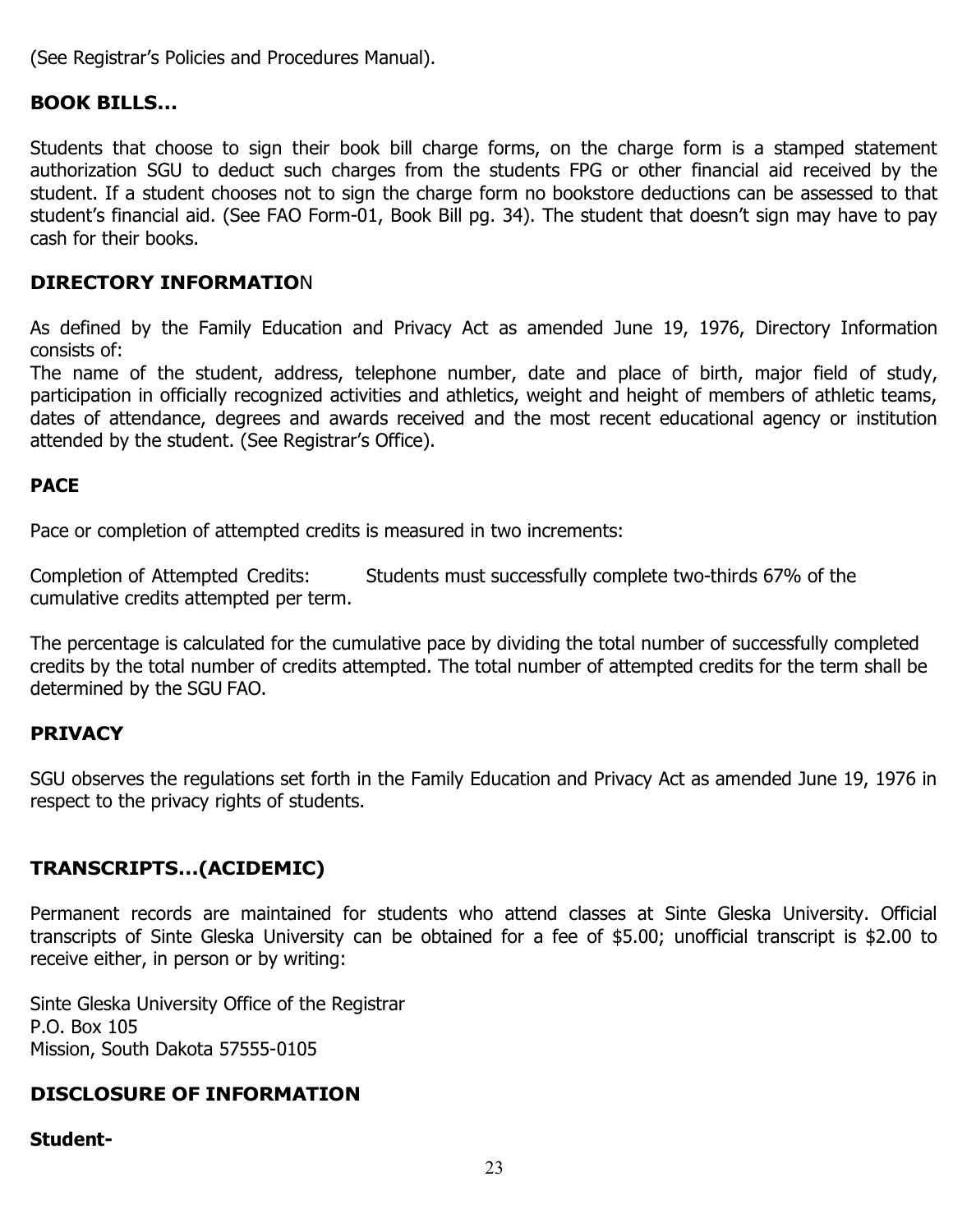Students are entitled to copies of unofficial transcripts for a fee of \$2.00.

Students have the right to inspect academic records through the procedure established at Sinte Gleska University.

#### **Staff-**

University staff who have legitimate educational need to examine academic records are permitted to do so consistent with the procedure established at SGU.

Parents, Educational Agencies and Other Institutions-

Parents, spouses and guardians and other agencies may obtain information only with the verbal approval of the student and/or in writing by the student.

Educational agencies and other institutions may obtain information such as transcripts and other academic information only with prior consent of the student in writing.

Governmental Agencies-

Federal, State and Local government agencies, through their properly identified representatives, may obtain directory information and academic records with prior consent of the student.

Government investigative agencies do not have inherent legal right to obtain information and normally require the written permission of the student. If the student does not grant this permission then the information can be released through proper subpoena or court order and, in this event, the student will be notified of each action.

Disclosure may be made to authorized representative of the U.S. Department of Education, the Office of Inspector General, or State of local education authorities. These officials may have access to education records as a part of an audit or program review, or to ensure compliance with SFA program requirements without student permission. A statement of disclosure will be placed in the students file.

Other Persons-

Written consent from the student is required before any financial aid records are released to any other person. (See FAO Form-02- Disclosure Form- pg. 35 & FAO Form 03 pg. 36).

## **STUDENTS HAVE THE RIGHT TO…**

Inspect and review education records pertaining to the student.

Request an amendment to the student's records.

Request a hearing (if the request for an amendment is denied) to challenge the contents of the educational records, on the grounds that the records are inaccurate, misleading, or violate the rights of the student.

## **TYPES OF RECORDS MAINTAINED FOR STUDENTS OF SGU**

Academic records Financial aid files Testing Results Directory information

## **LOCATION OF RECORDS…**

All students that attend Sinte Gleska University may have one or more record files maintained at one of the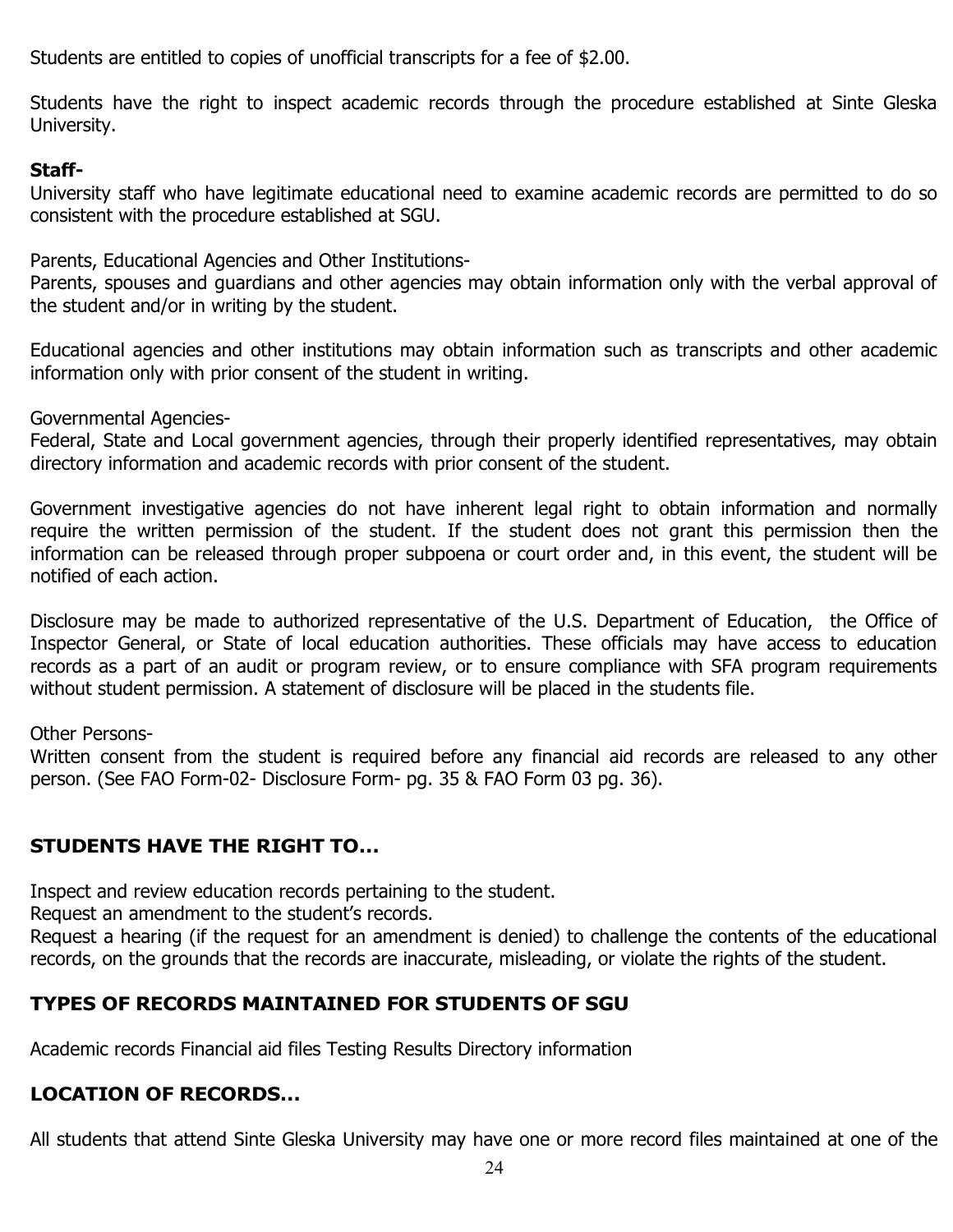following location: Sinte Gleska University Campus, Mission, S.D. Sinte Gleska University Administration Building, Mission, S.D. Sinte Gleska University Campus, Lower Brule, S.D. (Lower Brule Community College) Sinte Gleska University Campus, Marty, S.D. (Ihanktonwan Community College) Sitting Bull College, Fort Yates, N.D. United Tribes Technical College, Bismarck, ND

## **SPECIAL ADMISSIONS POLICY**

High school students who have not yet obtained their high school diplomas who wish to enroll for courses on a personal interest basis, will not be allowed to enroll in more than six (6) credit hours per semester and may not earn more than twelve (12) credit hours overall prior to earning their high school diplomas or GED certification. These students are not regular students and do not qualify for financial aid funding at SGU and will have their credit hours withheld until such time the SGU Registrar's Office receives verification of the high school diploma or GED certification.

## **ENROLLEMENT STATUS**

At Sinte Gleska University a student's enrollment status is based on the following: 1-5 credit hours……………..less than half time

6-8 credit hours……………..half time

9-11 credit hours……………three quarter time 12 or more credit hours……..full time

Any college student or parent is encouraged to contact the Financial Aid Office at Sinte Gleska University for assistance and preparation of financial aid, admissions, etc. Call (605) 856-8100 from 8:00 a.m. to 5:00 p.m. Central Standard Time.

## **TRANSFER STUDENTS**

Any transfer student must supply official transcripts or NSLDS Loan History Data from all previously attended post-secondary institutions plus meet applicable SAP as acknowledge by the FAO at SGU before any financial aid assistance is awarded. SAP for a transfer student will be based on the CGPA and number of credit hours to transfer towards a degree at SGU. It is the student's responsibility to take care of deferment procedures with the Registrar's Office. Transfer hours accepted toward the completion of a student's program, will count hours completed and hours attempted. Grades may be calculated in the students' CGPA, A, B or C's are allowed to be transferred to a student's record.

## **SATISFACTORY ACADEMIC PROGRESS (SAP)**

Beginning with the 2012-2013 academic years, the SGU FAO recognized the following set of institutional guidelines relative to the evaluation of SAP standards at SGU.

Federal regulations governing the administration of Federal Student Financial Aid Funds provide that: "No payments of funds may be made unless the institution determines that the student is maintaining satisfactory progress in the course of studies he/she is pursuing(PACE), according to the standards and practices of the institution at which the student is in attendance…" Except that, "if an institution at the beginning of a payment period determines that the student is not making satisfactory progress, but is able, at the close of that period, to reverse the determination, it may make grant payments for that period to the student".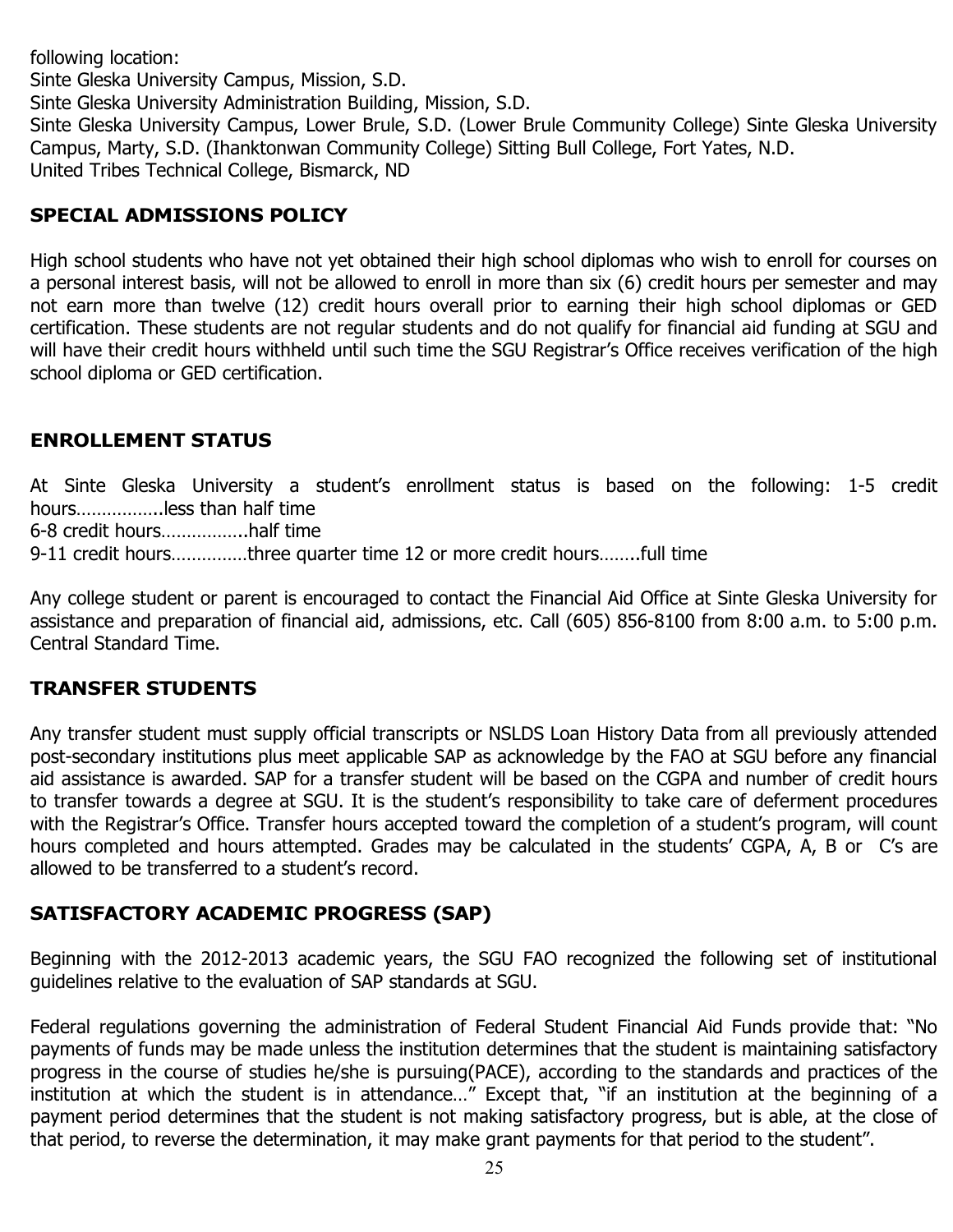## **RETAKE POLICY…**

The retake policy for financial aid purposes at SGU is a student is allowed to retake and still receive financial aid for a class or classes until they receive a passing grade. Retakes count against the 150% eligibility of your program length, LEU and pace of progression.

Average credit hrs.attempted per degree / certificate at SGU and allowable150 % is as follows:  $BA/BS = 130-150\% = 195$   $AA = 65-150\% = 97$   $AAS = 70-150\% = 105$  Cert. = 40- 150% = 60.

A student will be required to complete 67% of credit hours attempted, within 150% of the program length and maintain a CGPA per semester toward a specific degree objective and will be evaluated at the conclusion of each semester according to his/her official enrollment status to determine whether he/she is in "good standing" or should be placed on "financial aid warning", "financial aid ineligible "Educational Plan or financial aid PROBATION.

Qualitative measurement will consist of grades, work projects completed and/or other factors measurable against a norm. Quantitative measurement allow for a maximum time frame for the completion of a certificate or degree program not to exceed 150% of the published program length. This standard does not apply to Graduate Programs.

Periods of enrollment where the student doesn't receive Title IV aid for any reason, is counted against the maximum time frame. All transfer credits that are counted towards a student's degree program are also counted towards their maximum timeframe. Students are allowed to change degree programs, any course work counting towards the new degree program will be counted against the maximum timeframe.

Students are allowed to purse a second degree, provided they have not meet requirements for a BA/S degree. In essence, this means if you still have eligibility left, and working on a second lower degree (diploma; certificate, AAS, AA) you may still be eligible to receive Title IV Aid. Additionally, students may pursue two degrees simultaneously but maximum timeframes and the 600% benchmark for maximum Federal Pell Grant awards are still in effect.

SAP is an on going semester by semester calculation, any grade changes will be recalculated at the end of the semester we are currently in. a student may request a hand calculation to be done by the SGU FAO should a grade change happen after our system has done the calculation if they feel it will impact their Financial Aid Status.

All courses students are in after the initial drop/add period are counted towards their maximum time frame. SGU counts all withdrawals the same, there is no indication on if it is a withdrawal passing or failing.

Students are allowed to take up to one academic year of remedial courses that have a credit value assigned to them to receive Title IC Aid for them if they are eligible.

The Maximum Time Frame for all programs is calculated by credit hours, not years.

Satisfactory completion of a course for financial aid purposes is letter grade of an A, B, C, D, P. A, W or I is not acceptance for completion of a course.

#### **GRADE POINT AVERAGE STANDARDS**

Freshman (0-31) credit hours earned 1.5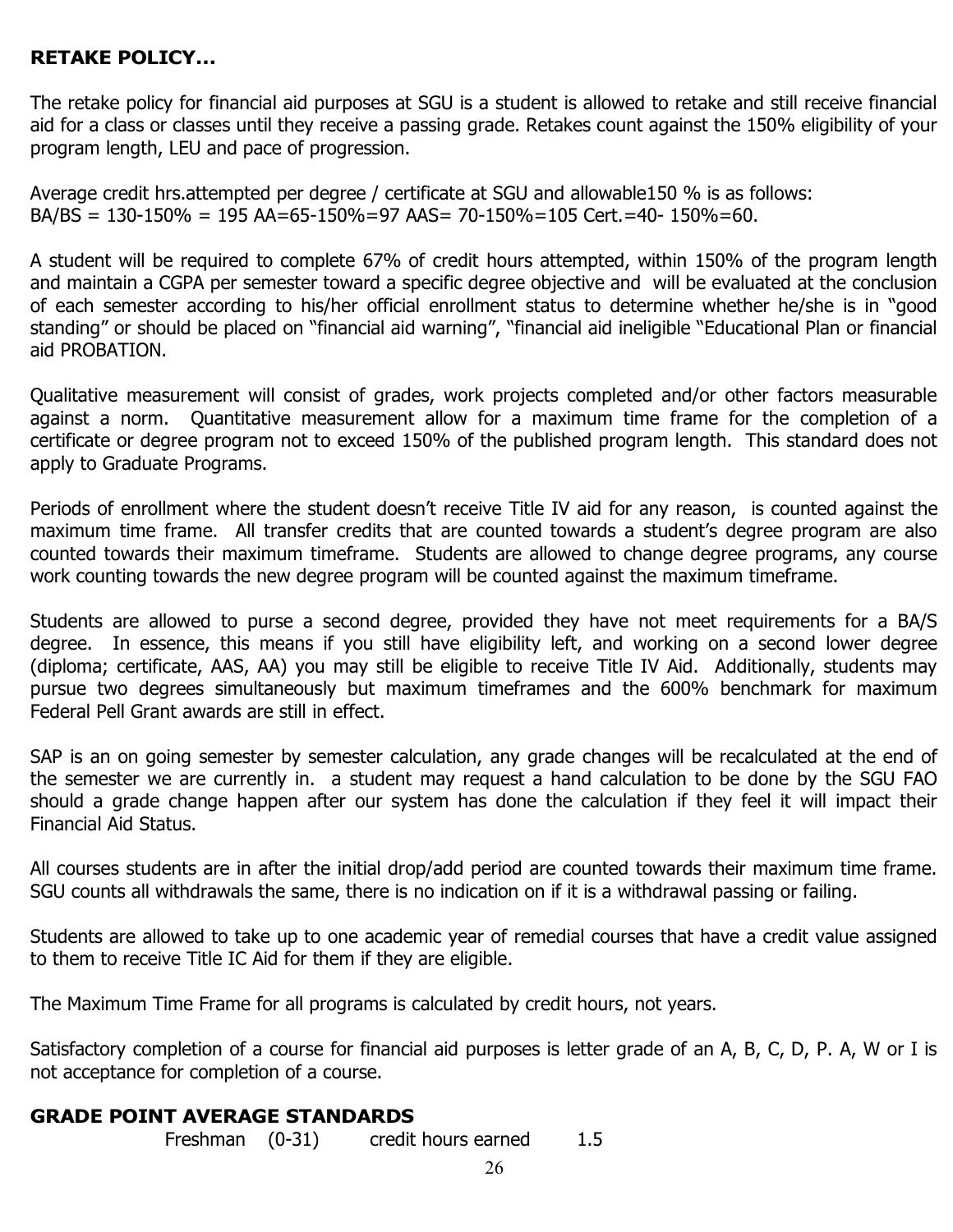| Sophomore (32-64) |            | credit hours earned | 2.0 |
|-------------------|------------|---------------------|-----|
| Junior            | $(65-95)$  | credit hours earned | 2.0 |
| Senior            | $(96-128)$ | credit hours earned | 2.0 |

### **FINANCIAL AID WARNING**

If a student fails to complete 67% of the courses they have registered for or if the student fails to earn an acceptable CGPA in one semester, they will be on WARNING status; they can receive financial aid when they are on warning status and will receive a notice from the Financial Aid Office (FAO).

A student who has been place on **FINANCIAL AID WARNING**, because of "incomplete" grades may reverse this condition by completing the necessary course work, by receiving a grade for any such incomplete course(s), and by meeting the above aforementioned CGPA standards.

To regain approved financial aid status in "Good Standing", a student must satisfactorily complete a total 67% of credits enrolled within an academic year based on your enrollment status with and acceptable CGPA, an exception may be an Educational Plan that may run into another academic year.

#### **FINANCIAL AID INELIGBLE**

If a student fails to complete 67% of the course work they have registered for or if the student fails to earn an acceptable CGPA in two consecutive semesters or more, they will be on ineligible status and will NOT be eligible to receive Title IV aid.

A student who has been placed on FINANCIAL AID INELIGBILE because of "incomplete" grades may reverse this condition by completing the necessary course work by receiving a grade for any such incomplete course(s), and by meeting the above aforementioned CGPA Standards.

To regain an approved financial aid status, (Good Standing) a student must earn at least 67% credit hours, attempted utilizing his/her own resources plus earn a minimum CGPA, which corresponds to his/her class level.

#### **APPEALS**

Federal regulations allow for certain cases in which the school may waive the standards. Specifically if a student's failure to be in compliance with one or more arrears of SAP is due to events beyond the students' control, such as a student's extended illness, or serious illness or death in the family or other significant problems a student might encounter during their educational endeavors. The circumstance that caused the student's deficiency to occur must be documented. The appeal should address and document these extenuating circumstances, why he/she failed to make SAP and what has changed that will allow the student to make SAP at the next evaluation. Appeals must be typed and submitted to the financial aid department, not hand written. A student may have multiple appeals-but must be for different reasons. Students may appeal qualitative or quantitative or both (including 150%). (See FAO Form 09 pg. 43. Student Appeal Form)

#### **ACADEMIC PLAN**

If an appeal is granted by the FA committee, the Financial Aid Department, Advisor and student will compile an agreement with the student that will get the student in compliance with SAP. (See FAO Form-09 pg. 43)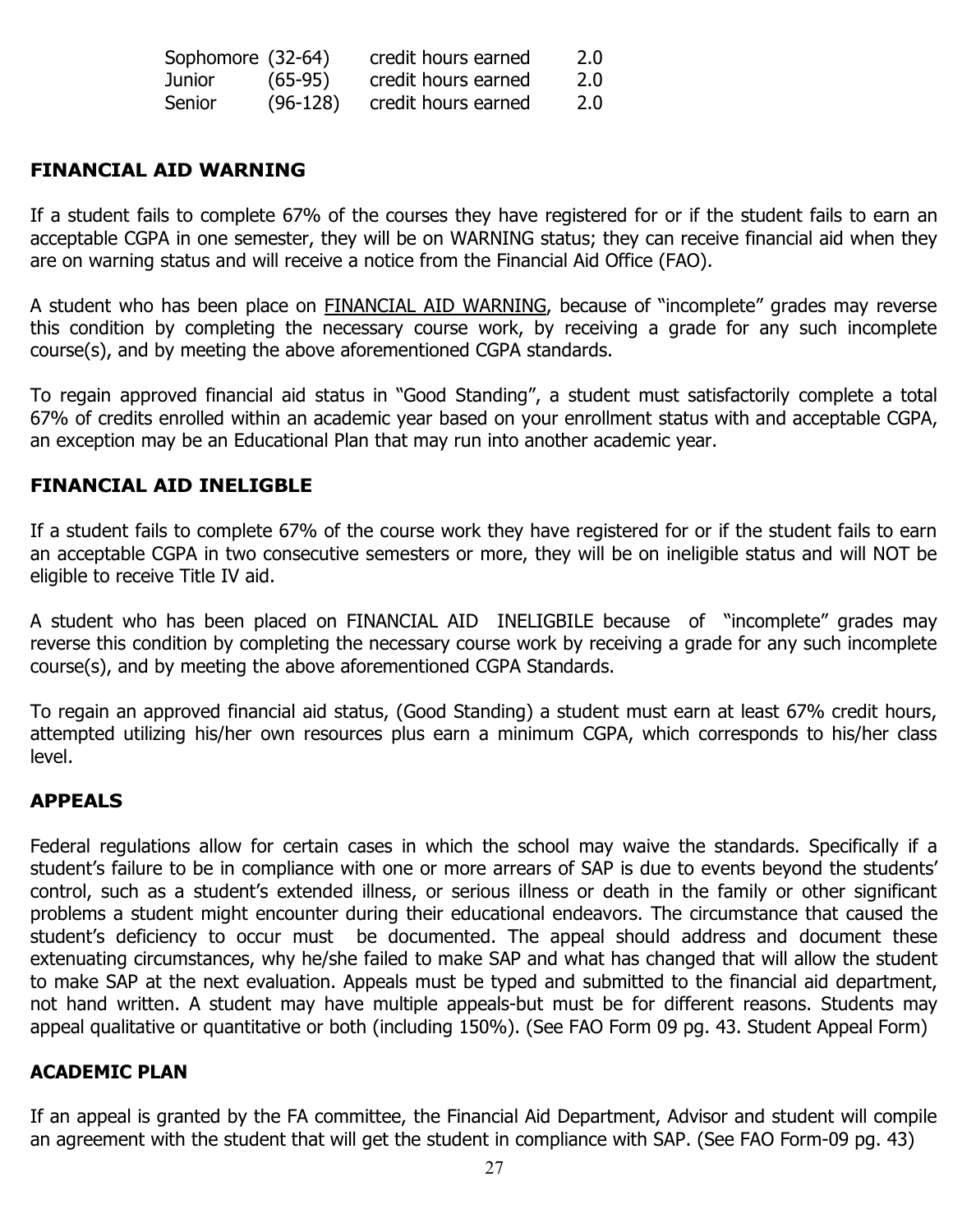#### **PROBATION**

If, after a successful appeal a student may receive financial aid under probationary status. If it is determined at the completion of the semester that a student will not complete their degree within 150% of hours attempted, they will be ineligible for Title IV at SGU without a plan.

### **LIFETIME ELIGIBILITY USED (LEU)**

Students are eligible to receive full time Pell Grants for up to 600% or a total number semester of full time equivalent and or 150%. If it is determined at the completion of the semester that a student will not complete their degree within 150% of hours attempted, they will be ineligible for Title IV aid at SGU.

## **RETENTION OF FINANCIAL AID RECORDS**

Sinte Gleska University will retain all financial aid reports or documents and student files dealing with funds received from the Department of Education for minimum of five (5) years, or school termination.

#### **ANNUAL FINANCIAL AID REPORTS**

FISAP – Sent to each institution that participates in Campus Based Aid Programs (FPG, FWS and FSEOG) The FISAP is a report of current year expenditures and request for funds for the upcoming year. It is completed according to attached instruction. Information to complete the form is gathered from the Business Office, MIS, COD and SAR/ISIR's. A copy of this report must be mailed to the Department of Education by the date expressed on the FISAP form, October  $1<sup>st</sup>$  of each year and electronically submitted.

BIA – Statistical reporting of current year expenditures of Bureau of Indian Affairs funds. The report is completed according to attached instructions. Information needed to complete the BIA report is gathered from the Registrar's Office, Business Office, and the Financial Aid Office. The report is returned to the agency Superintendent for Education in Mission, S.D. by the date expressed on the form, December, 31 of each year.

SSCR – This report is processed through the computer and is sent to NSLDS. This report is completed according to instruction. Information needed to complete this SSCR report is gathered from the Registrar's Office and the Financial Aid Office. The form is then returned by computer to the NSLDS according to the return date on the report.

#### **SINTE GLESKA UNIVERSITY'S POLICY IS TO PREVENT THE UNLAWFUL POSSESSION, USE, OR DISTRIBUTION OF ILLICIT DRUGS AND ALCOHOL BY ITS STUDENTS AND EMPLOYEES.**

Sinte Gleska University prohibits the unlawful possession, use, or distribution of illicit drugs and alcohol by student and employees on its property or as part of any of its activities.

The unlawful possession or distribution of illicit drugs and alcohol are federal offenses punishable under state and federal laws. Purchasing of alcoholic beverages by persons under the age of twenty-one (21) is a class one misdemeanor. The unauthorized manufacture, distribution, counterfeiting, or possession of substances ranges from class one misdemeanor for possession or distribution of more than one ounce but less that one half (1/2) pound of marijuana, a class four felony to distribute or possess more than ten (10) pounds of marijuana, and ranges from a class two felony to a class six felony for other controlled substances.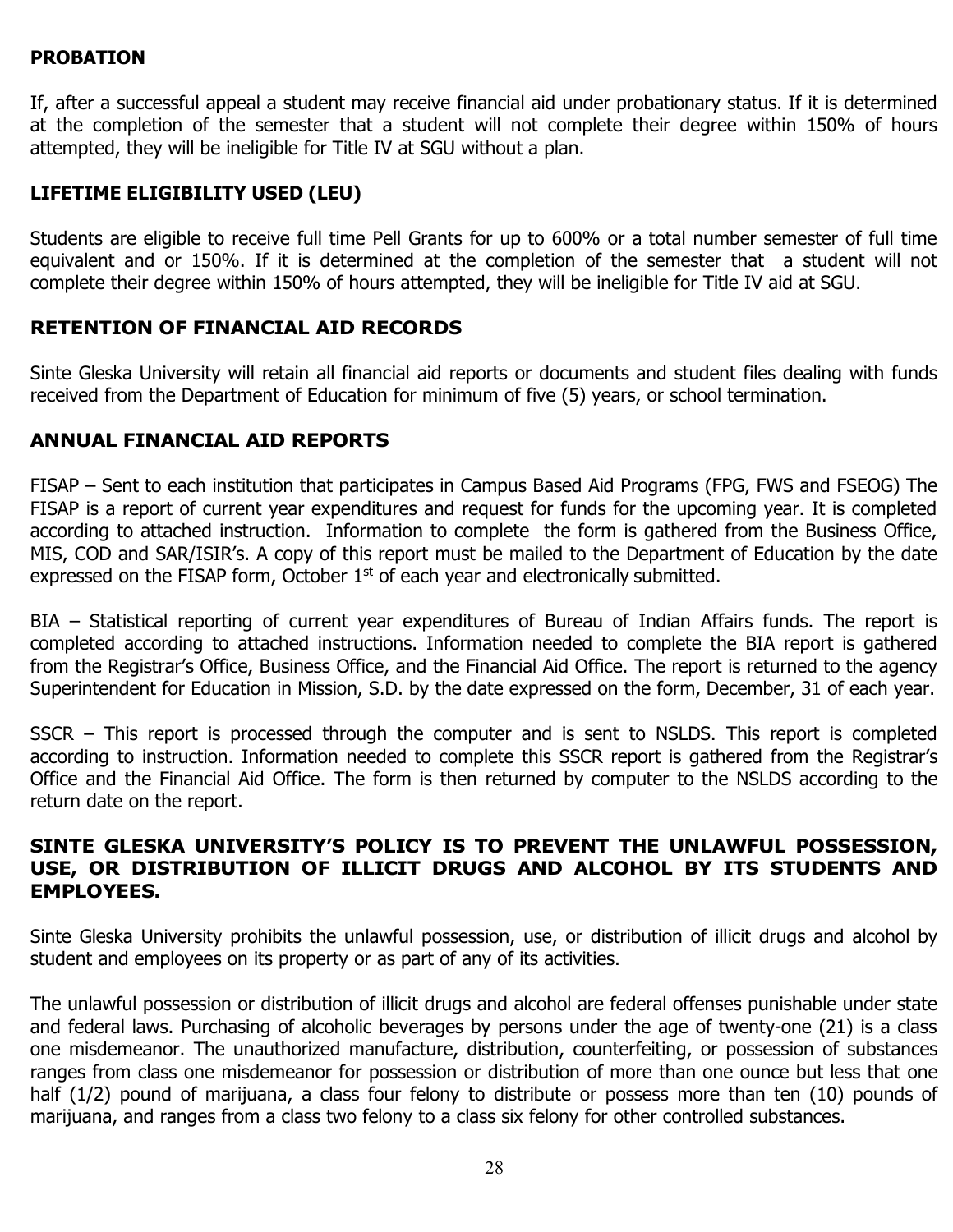Serious health risks are associated with abusers of drugs and alcohol. Heavy alcohol consumption can produce major, irreversible damage to the brain, heart, central nervous system, liver, other body systems, and may cause retardation, birth defects, and reduced weight to offspring of pregnant women. Some of the effects of commonly abused drugs include: skin disorders, malnutrition, ulcers, brain damage, life threatening infections and diseases, hallucinations, visual disturbance, convulsions, delirium, coma, speech, and muscle impairment, violent behavior, loss of concentration and memory, nausea, constipation, increase in pulse rate, damage to liver and kidneys, blood and bone marrow, and death.

Listed below are centers that offer drug and alcohol counseling, treatment and rehabilitation programs:

Veterans Administration Hospital Fort Meade Campus 113 Comanche Road Ft Mead, SD 57741 (605) 347-2511

Addiction Recovery 1101 11<sup>th</sup> Street Rapid City, S.D. 57701

Little Hoop Lodge Mission, S.D. 57555 (605) 856-2242

Parkside River Park 24 hour assistance (605) 341-3900

Employee Assistance Program Burdette Clifford, Staff Counselor Sinte Gleska University P.O. Box 8 Mission, S.D. 57555 (605) 856-4891

Student Assistance Program Marlies White Hat, Student Counselor Sinte Gleska University P.O. Box 8 Mission, S.D. 57555 (605) 856-2635

Sinte Gleska University will impose disciplinary sanctions on students and employees including expulsion from school and termination of employment and referral for prosecution for violators of the standard of conduct required by paragraph one. Violators may also be required to complete an appropriate rehabilitation program.

## **STUDENT AID INTERNET GATEWAY TRANSMISSION (SAIG)**

With SAIG students will be responsible for entering their own data on line. Federal Student Aid (FAFSA) or Renewal Application Data Document, (RADD). SGU wil be responsible for "drawing them down", electronically from the CPS database. SGU will also do corrections electronically, with updated information from the student. Transfer students,

Or those who did not list our SGU code will have to call 1-800-4-FED-AID, and get their DRN number. With the DRN number we will be able to process those students electronically.

Depending on some circumstances, SGU may do a student's FAFSA or RADD electronically.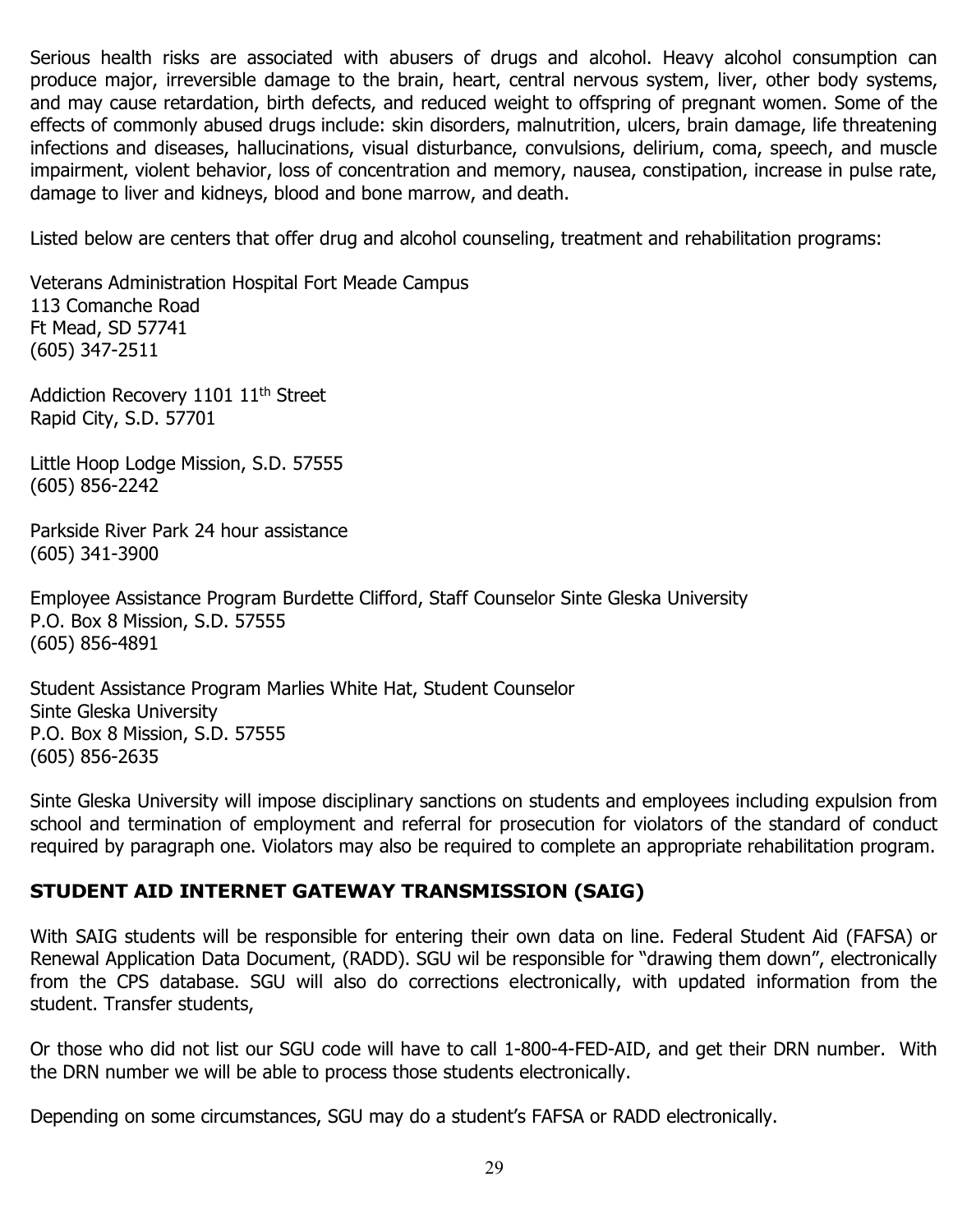## **BACK UP FILES FOR SAIG**

Back up files for SAIG will be coordinated with the MIS Department, Financial Aid Office, and backed up on storage device (tape or disk) on a regular basis and stored with the MIS Department and the Financial Aid Office.

#### Block classes for Nonstandard term (s)

Starting with the 2013-2014 academic year SGU will be offering block classes (modules) that are in a nonstandard term, the cost for these block classes will be the same as regular classes. The first offering beginning fall 2013 semester will consist of two blocks of classes both lasting seven and one half weeks each. Students may enroll for three to six semester hours or more of credit (s), in each block. Depending upon the number of semester hours of credit(s), the student enrolls will determine the student's financial aid eligibility. If a student enrolls for or attends less than 15 weeks or signs up to complete them in less than 15 weeks their Pell Grant will be prorated, if a student fails the class(s) in the first block, they do not continue on to the next block but rather repeat the first block until they pass the first block; Financial Aid

is limited for retakes in Foundational Classes. If their Pell is prorated the amount of Pell Grant may not cover the total cost of the student's tuition, fees, or books. The block classes will be eligible for all financial aid provided the student is a regular student, pursuing a degree from SGU and meeting Satisfactory Academic Progress. There may be some exceptions, but they will be minimal and will be dealt with on a case by case basis.

When the school determines that a student cannot complete their degree within 150% (192 hours attempted for a 4 year degree (s); 90 hours attempted for a 2 year degree (s); or 60 hours for a certificate degree (s) they will no longer be eligible for federal aid. Any appeals for each situation will be considered on a case by case basis.

THESE FINANCIAL AID POLICIES AND PROCEDURES ARE LOCATED ON THE SINTE GLESKA UNIVERSITY WEB PAGE

#### PAGE

| FAO Form-01 Book Store Charge Form              | 34 |
|-------------------------------------------------|----|
| FAO Form-02Disclosure Form                      | 35 |
| FAO Form-03 Release of Information              | 36 |
| FAO Form-04 Budget Sheet                        | 37 |
| FAO Form-05 Federal Work Study Application Form | 38 |
| FAO Form-06 FWS Authorization Card              | 39 |
| FAO Form-07 FWS Time Sheet                      | 40 |
| FAO Form-08 Professional Judgment Worksheet     | 41 |
| FAO Form-09 Student Appeal/Academic Plan        | 42 |

To the extent possible starting with the 13-14 academic year, the SGU Financial Aid Office will try to be as paperless as possible. Every student that registers for classes at SGU should sign up for " SGU Students Email" and we will be able to contact students by Email. New or updated information will be posted on the FA Webb Page.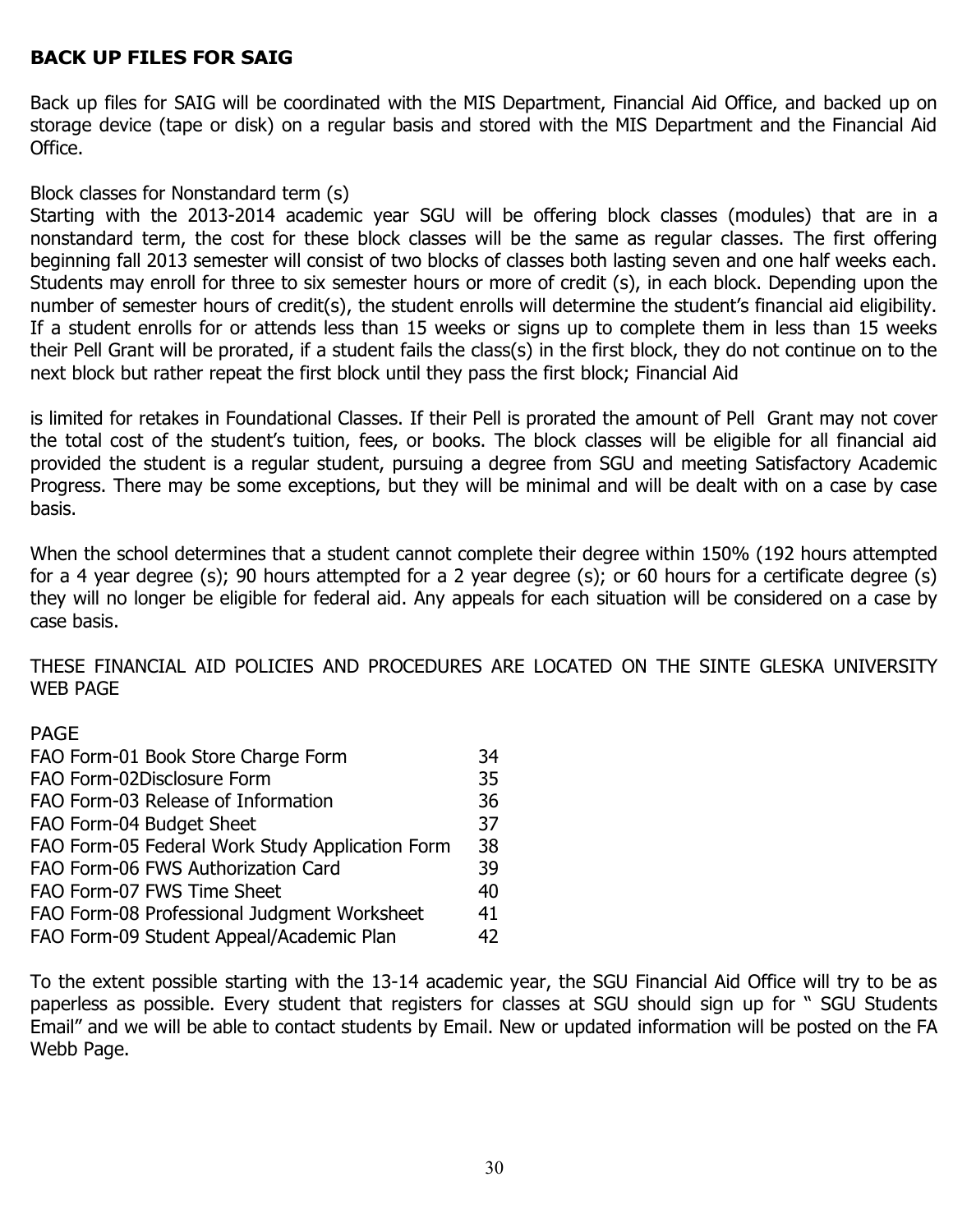#### **FAO Form-01**

#### **SINTE GLESKA UNIVERSITY BOOKSTORE STUDENT PURCHASE AGREEMENT/BOOK CHARGE FORM**

Name: Address: P.O. Box City, State, Zip Semester: Fall Spring Summer Financial Code: 2000 Contract Code: 2000 Contract Code: 2000 Code: 2000 Code: 2000 Code: 2000 Code: 2000 Code: 2000 Code: 2000 Code: 2000 Code: 2000 Code: 2000 Code: 2000 Code: 2000 Code: 2000 Code: 2000 Code: 2000 Code: 2 Social Security Number: Bookstore Code:

**In consideration of goods received by me I agree to pay Sinte Gleska University Bookstore for any a all items purchased by me, or my agent. I am solely responsible for these costs regardless of the rece or non-receipt of Financial Aid. I will pay these costs before next semester begins or forfeit my cre privileges. I authorize Sinte Gleska University to deduct my bookstore charges from my financialaid.**

**Signature Date** 

| DATE ITEM PURCHASED COST DATE ITEM PURCHASED COST |  |  |
|---------------------------------------------------|--|--|
|                                                   |  |  |
|                                                   |  |  |
|                                                   |  |  |
|                                                   |  |  |
|                                                   |  |  |
|                                                   |  |  |
|                                                   |  |  |
|                                                   |  |  |
|                                                   |  |  |
|                                                   |  |  |
|                                                   |  |  |
|                                                   |  |  |
|                                                   |  |  |
|                                                   |  |  |

TOTAL CHARGES FOR THIS SEMESTER: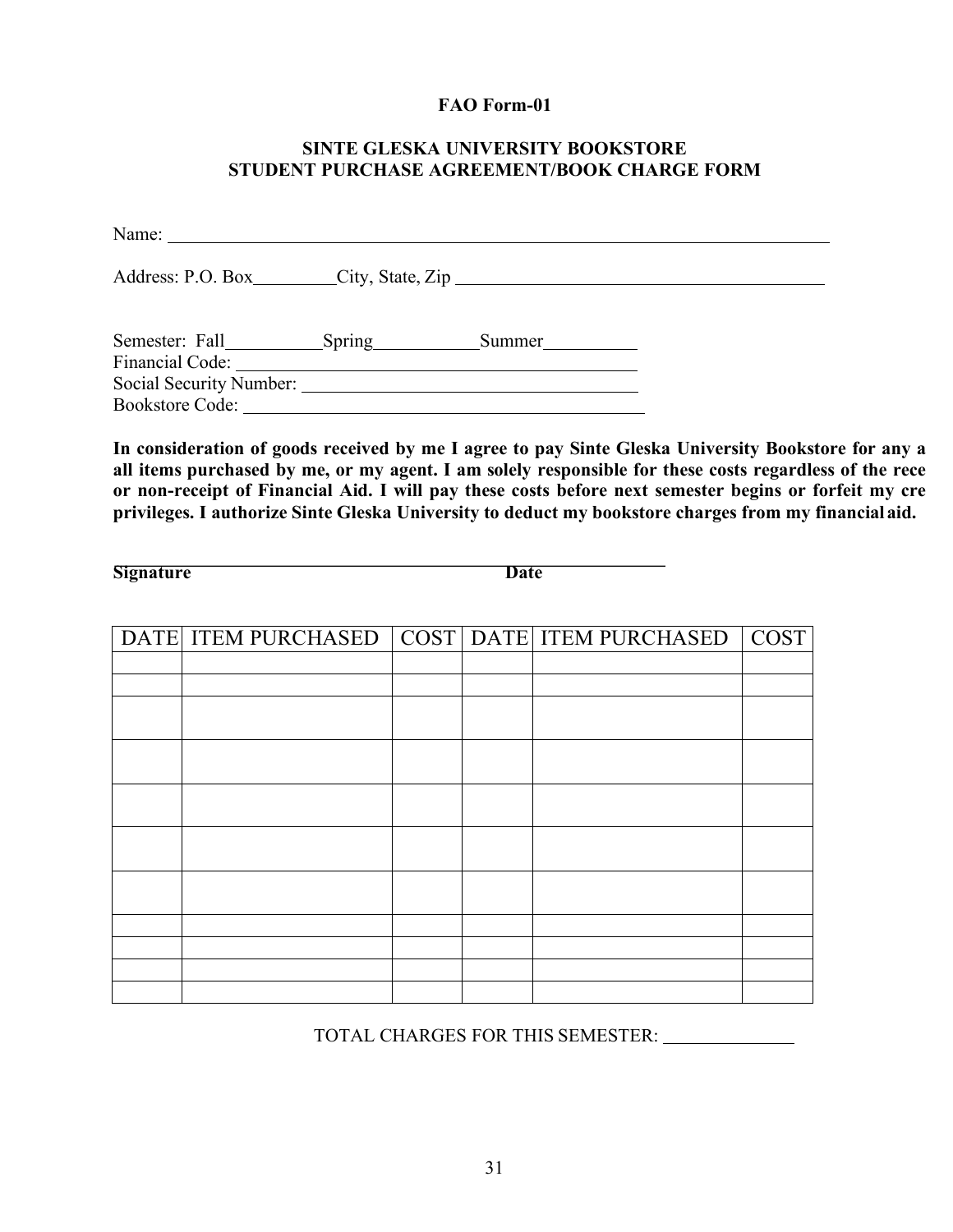#### FAO Form-02 DISCLOSUER FORM

34 CFR Part 99.31 (a) (4)

STUDENT NAME: SOCIAL SECURITY NUMBER:

34 CFR Part 99.31 (a) (4)

THESE FINANCIAL AID RECORDS WERE DISCLOSED, UNDER 34 CFR, PART 99.31  $(A)$  (4), TO THE REPRESENTATIVE OF THE  $\underline{\hspace{1cm}}$  **ON**  $\underline{\hspace{1cm}}$  **.** To determine compliance with Financial Aid requirements.

**Name of Representative Date** 

**Name of Representative Date**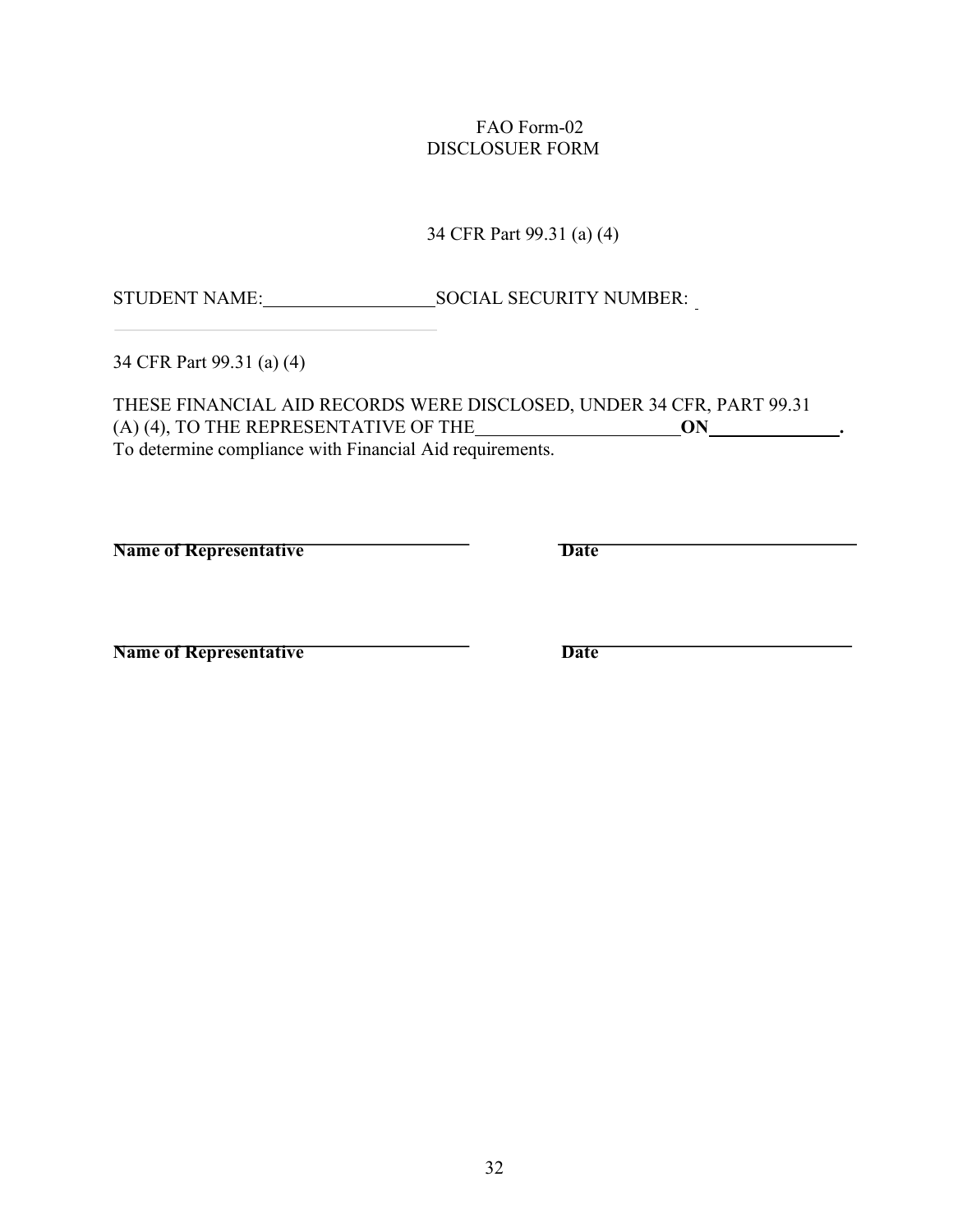#### FAO FORM 03

## SINTE GLESKA UNIVERSITY AUTHORIZATION TO FURNISH INFORMATION AND RELEASE INFORMATION

STUDENT NAME:

SOCIAL SECURITY NUMBER: - -

TO WHOM IT MAY CONCERN:

**I hereby authorize any person, agency, or institution to supply information requested by the Sinte Gleska University Financial Aid Office for the current academic year, concerning me and/or my family, and to allow inspection and reproduction of records in his or their possession pertaining to me and/or my family by any du authorized representative of the Sinte Gleska University Financial Aid Office.**

**I further authorize the Sinte Gleska University Financial Aid Office to release such information to providers cooperating State and Federal agencies.**

**I herewith release any person, agency, or institution from any and all liability to me and/or my family for supplying such information.**

**This authorization is given only in connection with its use by the Sinte Gleska University Financial Aid Office administration of its programs for no other purpose.**

**Student's Signature Date** 

**Parent or Guardian Signature (Dep.) Date** 

**Address (City, State, Zip)**

**I, do not authorize Sinte Gleska University Financial Aid Office release or gather any information pertaining to me and/or my family for this current academic year. Inform needed by this Financial Aid Office will be handled by me personally. I relize if I don't get needed informatio the Sinte Gleska University Financial Aid Office in a reasonable time frame I will be ineligible to receive any financial aid for that academic year.**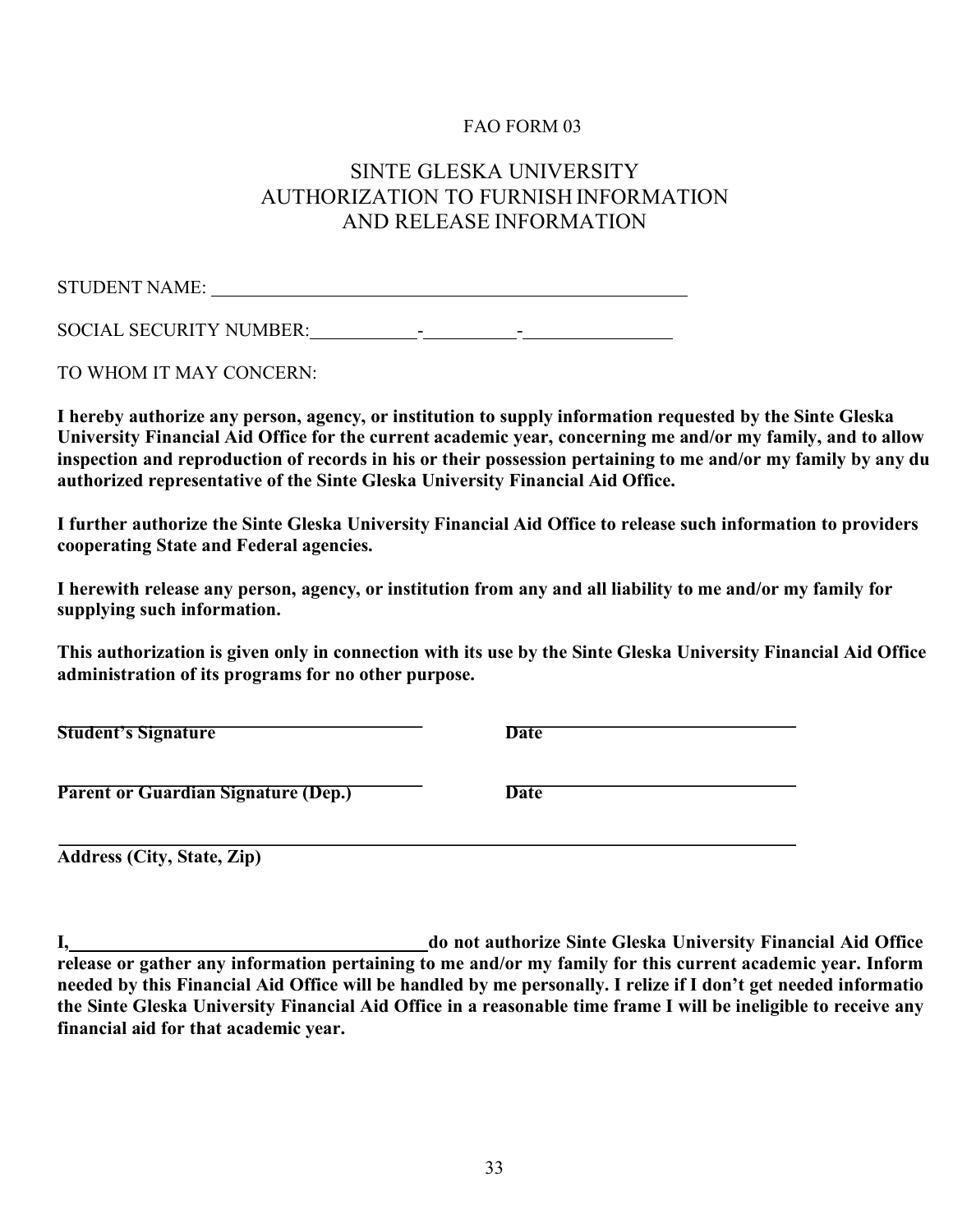#### FAO FORM-04 BUDGET WORKSHEET

|                                                                                    | <b>Est. BIA Budget</b>                                                                                                                                                                                                                              |
|------------------------------------------------------------------------------------|-----------------------------------------------------------------------------------------------------------------------------------------------------------------------------------------------------------------------------------------------------|
|                                                                                    | <b>Est. FWS Budget</b>                                                                                                                                                                                                                              |
|                                                                                    | <b>Est. FSEOG Budget</b>                                                                                                                                                                                                                            |
|                                                                                    | <b>Est. SSIG Budget</b>                                                                                                                                                                                                                             |
|                                                                                    |                                                                                                                                                                                                                                                     |
|                                                                                    |                                                                                                                                                                                                                                                     |
|                                                                                    |                                                                                                                                                                                                                                                     |
|                                                                                    |                                                                                                                                                                                                                                                     |
|                                                                                    |                                                                                                                                                                                                                                                     |
|                                                                                    |                                                                                                                                                                                                                                                     |
|                                                                                    |                                                                                                                                                                                                                                                     |
| <b>EXPENSES:</b>                                                                   | <b>RESOURCES:</b>                                                                                                                                                                                                                                   |
| <b>Tuition</b><br><u> 1989 - Johann Barbara, martin a</u>                          | $FPELL (EFC:$ $\qquad)$ $\qquad$                                                                                                                                                                                                                    |
| <b>Registration Fee</b><br><u> 1989 - Johann Barbara, martin a</u>                 | <b>FSEOG</b>                                                                                                                                                                                                                                        |
| <b>Activity Fee</b><br><u> 1989 - Johann Stoff, Amerikaansk politiker († 1908)</u> | <b>FWS</b>                                                                                                                                                                                                                                          |
| <b>Matriculation Fee</b>                                                           | <b>SSIG</b><br><u>and the contract of the contract of the contract of the contract of the contract of the contract of the contract of the contract of the contract of the contract of the contract of the contract of the contract of the contr</u> |
| <b>Lab Fee</b>                                                                     | Parent Contribution<br><u>Parent Contribution</u>                                                                                                                                                                                                   |
| <b>Books &amp; Supplies</b><br><u> 1989 - Johann Barbara, martin a</u>             | <b>Student Contribution</b>                                                                                                                                                                                                                         |
| <b>Housing</b><br><u> 1989 - Johann Barbara, martxa alemaniar a</u>                | <b>BIA Grant</b><br><u> 2008 - Andrea Andrew Maria (b. 1989)</u>                                                                                                                                                                                    |
| <b>Utilities</b>                                                                   | <b>College Waiver</b>                                                                                                                                                                                                                               |
| Food                                                                               | Voc. Rehab                                                                                                                                                                                                                                          |
| <b>Personal</b>                                                                    | Other                                                                                                                                                                                                                                               |
| <b>Transportation</b>                                                              | Other                                                                                                                                                                                                                                               |
|                                                                                    | <b>Other</b>                                                                                                                                                                                                                                        |
| <b>Total Expenses</b>                                                              | (-) Total Resources<br>(=) Unmet Need                                                                                                                                                                                                               |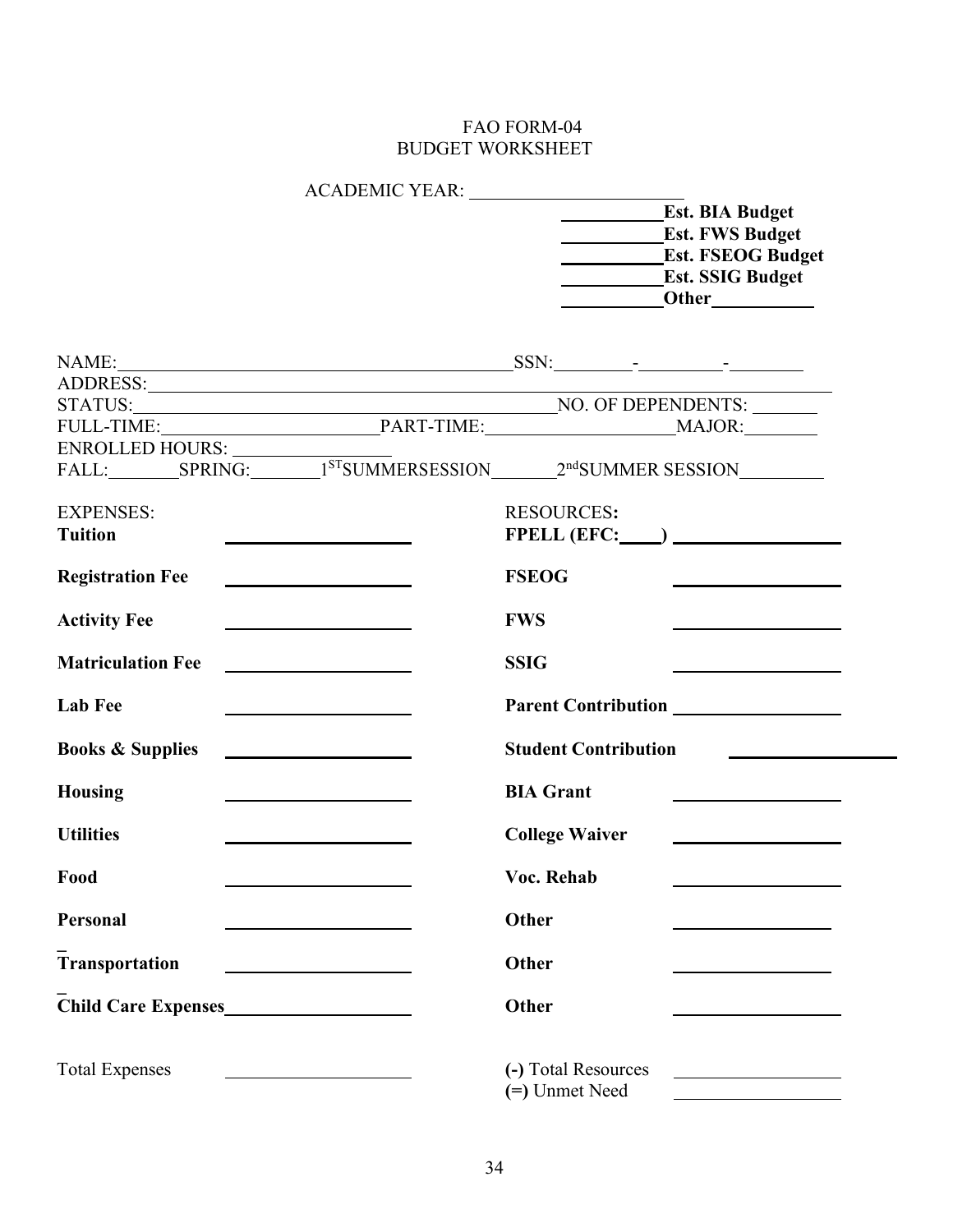#### FAO FORM-05

#### SINTE GLESKA UNIVERSITY STUDENT FINANCIAL AID APPLICATION FEDERAL WORK STUDY PROGRAM

**The Federal Work Study Program is designed to provide assistance through part-time employment to students who require such financial aid in order to attend Sinte Gleska University. Eligibility for a FWS Award is determined by the Sinte Gleska University Financial Aid Office which considers all pertinent student financial data, the amount of available institutional funds plus certain academic factors to analyze the best possible method of need for each individual student's financial need. Student's complete applications and departments select the student or students from available applications.**

| Name:                            |           | <b>Social Security Number</b>           |               |  |
|----------------------------------|-----------|-----------------------------------------|---------------|--|
| <b>Address:</b>                  |           |                                         |               |  |
| Year graduated from high school_ |           | <b>Year received G.E.D. Certificate</b> |               |  |
| <b>COLLEGE STATUS:</b>           |           |                                         |               |  |
| Freshman                         | Sophomore | <b>Junior</b>                           | <b>Senior</b> |  |

**If determined eligible for part-time employment through the FWS Program, I herein agree to follow Sinte Gleska University's Financial Aid Office terms andconditions:**

- **1. Compensation at an hourly rate equal to the prevailing federal minimum wage for no greater than 20(twenty) working hours per week except as allowed by the SGU Financial Aid Office.**
- **2. A SAR must be on file for each academic year a student is requesting FWS. Each academic year runs from July 1st to June30Th.**
- **3. To perform any assigned duties in a responsible and satisfactory manner as described according to the Student Employment Authorization Card. Failure to do so may result in institutional termination of my employment position.**
- **4. To register for, and maintain a registration status of, at least six (6) credit hours per semester. Failure to do so will result in institutional termination of my employmentposition.**
- **5. To remain in "ACADEMIC GOOD STANDING" and demonstrate normal "ACADEMIC PROGRESS" while employed through the FWSProgram.**
- **6. To complete, sign, and return to the Financial Aid Office all required forms: appropriate SAR on file, application for FWS, W4, Authorization Card for first time employees, a signed form I-9 and accompanying required documents.**

**Student's Signature:**

**Date:**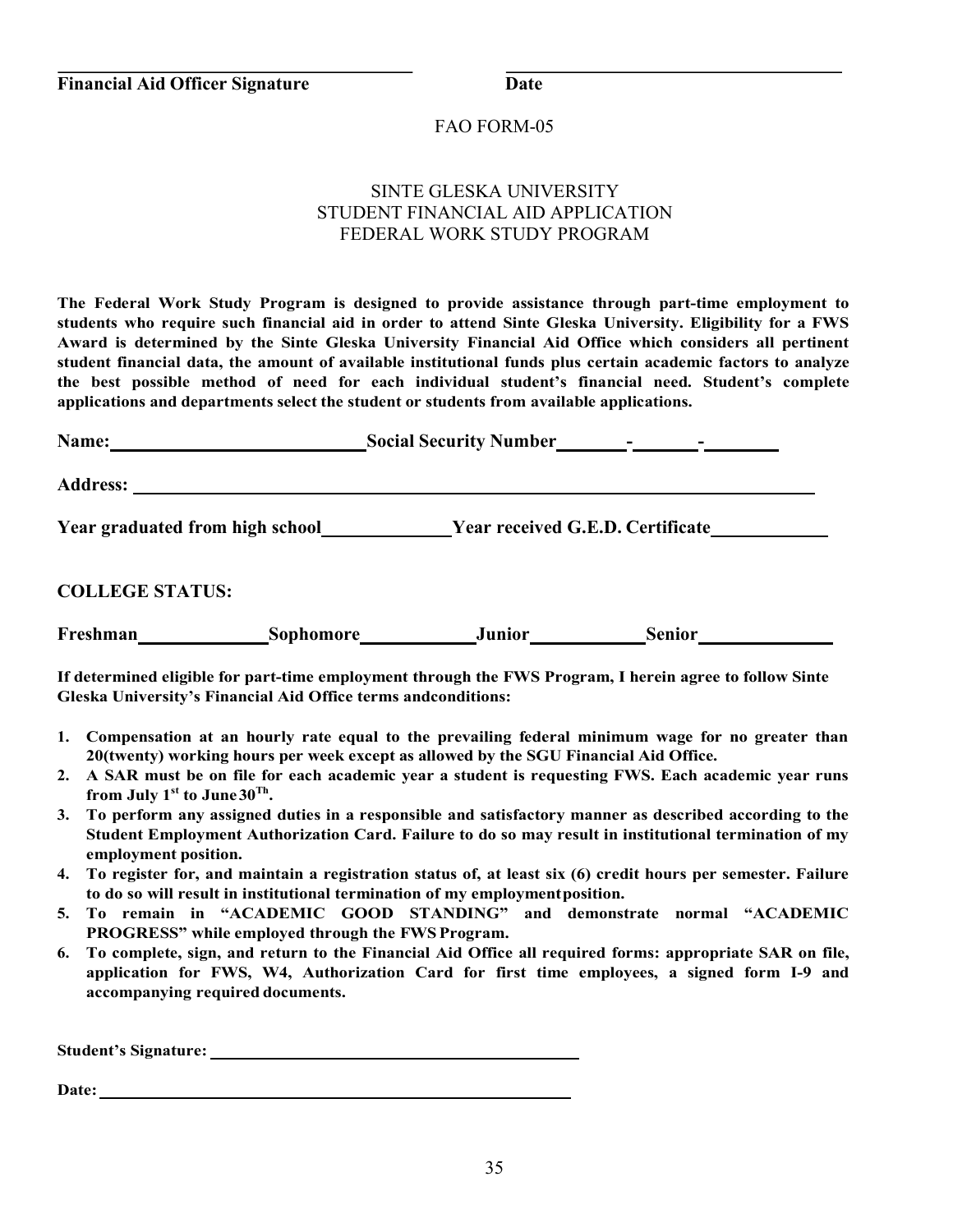#### FAO FORM-06

#### FEDERAL WORK STUDY STUDENT EMPLOYMENT AUTHORIZATION CARD

| <b>LAST</b>    | <b>FIRST</b> | M. | <b>SOCIAL SECURITY NUMBER</b> | PERIOD OF ELIGIBILITY |
|----------------|--------------|----|-------------------------------|-----------------------|
| <b>ADDRESS</b> |              |    | <b>AUTHORIZED CARD</b>        | AUTHORIZED SIGNATURE  |

TO THE EMPLOYER**: The above named student is eligible for employment under the Sinte Gleska University student employment program or Federal Work Study. The authorized award is the maximum the student may earn during period indicated. No payment of wages can be made until this card is returned to the Financial Aid Office of Sinte Gleska University.**

STUDENT CERTIFICATION**: I understand that the authorized award is the maximum amount that I may earn for the period indicated and that this offer is conditional upon my satisfactory performance of the job.**

Student Signature Date

EMPLOYER CERTIFICATION: **This is to certify that the above named student has been employed by our department and that work performed will be in compliance with Sinte Gleska University regulations.**

Employers Signature Date

Sinte Gleska University Department

JOB DESCRIPTION: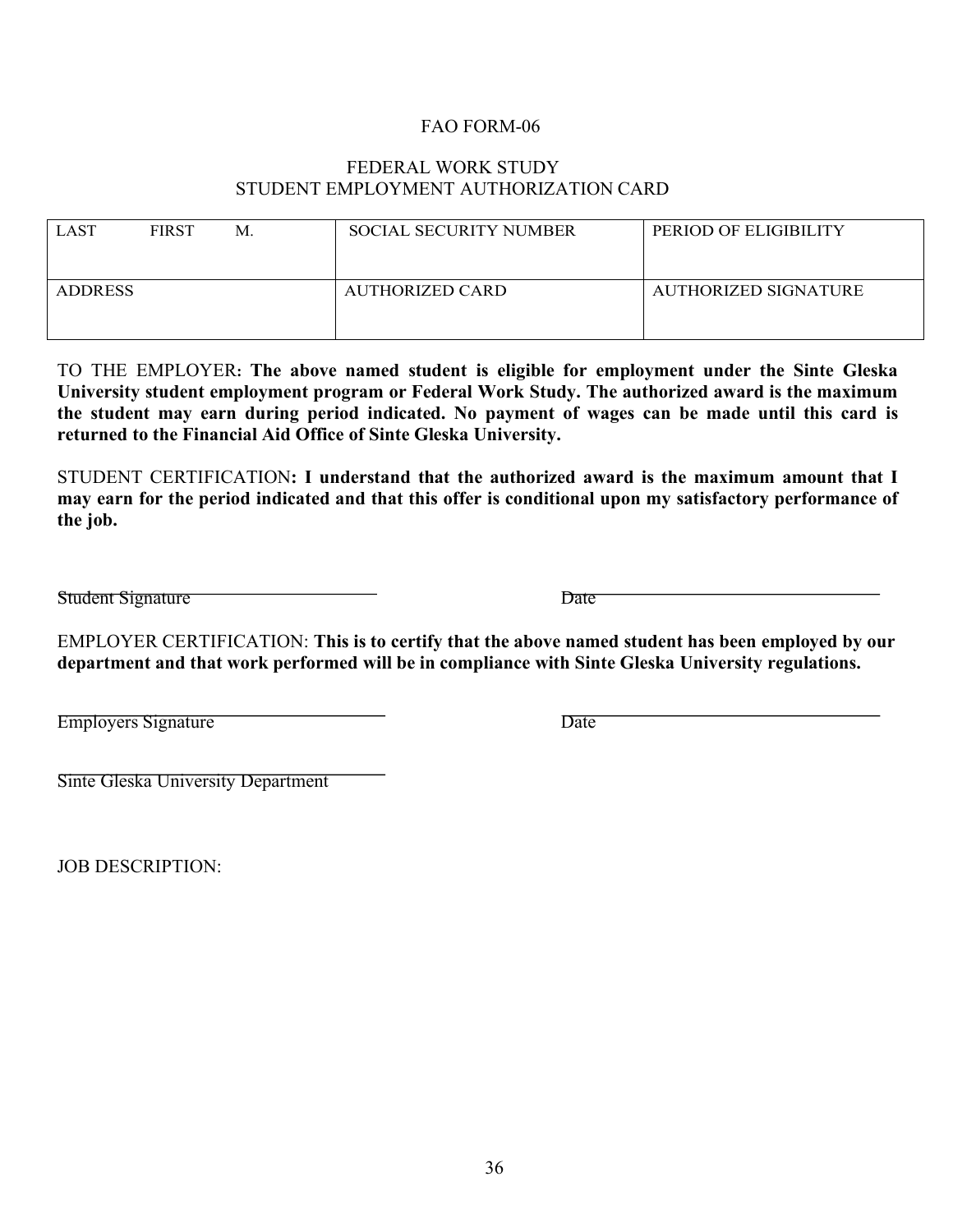#### FAO FORM-07

#### SINTE GLESKA UNIVERSITY MISSION, SOUTH DAKOTA

#### WORK STUDY TIMESHEET

| <b>NAME:</b>     | <b>SOCIAL SECURITY NUMBER</b><br><u> 1980 - Jan Samuel Barbara, politik a politik (</u>                                       |
|------------------|-------------------------------------------------------------------------------------------------------------------------------|
|                  | PAY PERIOD FROM TO:                                                                                                           |
| FICA:            |                                                                                                                               |
| <b>FED. TAX:</b> | AMOUNT:                                                                                                                       |
| <b>OTHER:</b>    | DATE:<br><u>a sa barang sa mga barang sa mga barang sa mga barang sa mga barang sa mga barang sa mga barang sa mga barang</u> |

#### **PAYROLL OFFICER SIGNATURE:**

**\*\*\*\*\*\*\*\*\*\*\*\*\*\*\*\*\*\*\*\*\*\*\*\*\*\*\*\*\*\*\*\*\*\*\*OFFICE USE ONLY\*\*\*\*\*\*\*\*\*\*\*\*\*\*\*\*\*\*\*\*\*\*\*\*\*\*\*\*\*\*\*\*\*\*\*\*\***

|                 | IN | <b>OUT</b> | IN | OUT | <b>TOTAL</b> |                 | IN | OUT | IN | <b>OUT</b> | <b>TOTAL</b> |
|-----------------|----|------------|----|-----|--------------|-----------------|----|-----|----|------------|--------------|
| <b>MONDAY</b>   |    |            |    |     |              | <b>MONDAY</b>   |    |     |    |            |              |
| <b>TUESDAY</b>  |    |            |    |     |              | <b>TUESDAY</b>  |    |     |    |            |              |
| WEDNESDAY       |    |            |    |     |              | WEDNESDAY       |    |     |    |            |              |
| <b>THURSDAY</b> |    |            |    |     |              | <b>THURSDAY</b> |    |     |    |            |              |
| <b>FRIDAY</b>   |    |            |    |     |              | <b>FRIDAY</b>   |    |     |    |            |              |
| <b>SATERDAY</b> |    |            |    |     |              | <b>SATERDAY</b> |    |     |    |            |              |

| <b>GRAND TOTAL:</b> |
|---------------------|

**Supervisors please keep running totals on all hours awarded to the CWS student:**

**Supervisors will be responsible to monitor total hours awarded to CWS students. If a student works over a total awarded hour the organization they are working for will pay for those hours, not the CWS Program.**

| <b>Total Hours Awarded:</b> |                |
|-----------------------------|----------------|
|                             | <b>Balance</b> |
|                             |                |
|                             |                |
|                             |                |
|                             |                |
|                             |                |

**I certify that the student has worked the number of hours listed and the work has been performed in a satisfactory manner.**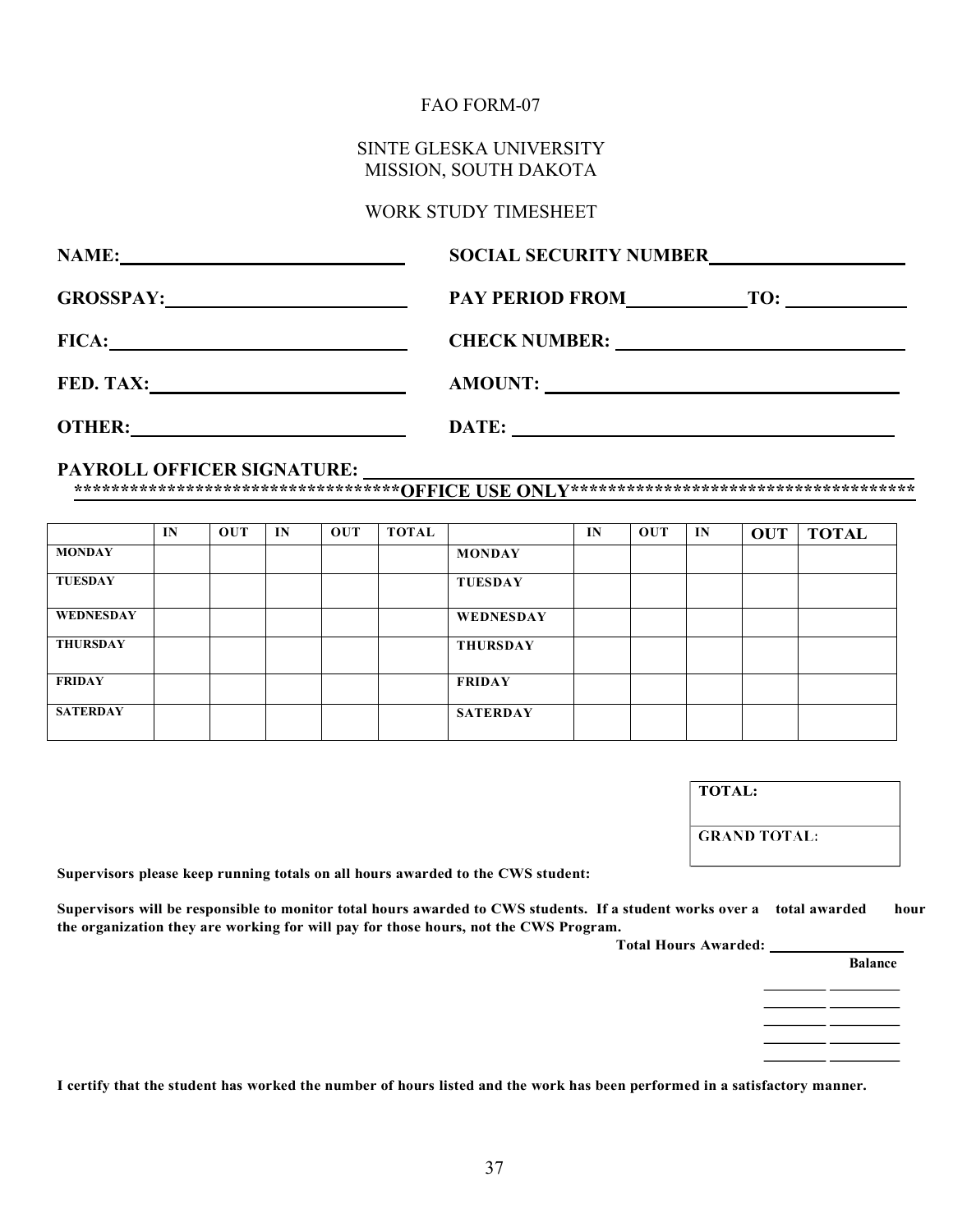**Supervisor's Signature Student's Signature**

#### PROFESSIONAL JUDGMENT WORKSHEET

| <b>CIRCUMSTANCES:</b>   |                                                                                                                                                                                                                               |                                                                                                                                                                                                                                                                                                                                                                                                                                                                                                                                        |  |  |  |
|-------------------------|-------------------------------------------------------------------------------------------------------------------------------------------------------------------------------------------------------------------------------|----------------------------------------------------------------------------------------------------------------------------------------------------------------------------------------------------------------------------------------------------------------------------------------------------------------------------------------------------------------------------------------------------------------------------------------------------------------------------------------------------------------------------------------|--|--|--|
|                         | DEPENDENCY STATUS<br>PARENT CONTRIBUTION INCOME ASSETS<br>$\overline{\text{OTHER:}}$                                                                                                                                          |                                                                                                                                                                                                                                                                                                                                                                                                                                                                                                                                        |  |  |  |
|                         |                                                                                                                                                                                                                               |                                                                                                                                                                                                                                                                                                                                                                                                                                                                                                                                        |  |  |  |
|                         |                                                                                                                                                                                                                               |                                                                                                                                                                                                                                                                                                                                                                                                                                                                                                                                        |  |  |  |
| <b>DECISION:</b>        | <u> 1989 - Johann Stoff, amerikansk politiker (d. 1989)</u>                                                                                                                                                                   |                                                                                                                                                                                                                                                                                                                                                                                                                                                                                                                                        |  |  |  |
|                         | the control of the control of the control of the control of the control of the control of the control of the control of the control of the control of the control of the control of the control of the control of the control |                                                                                                                                                                                                                                                                                                                                                                                                                                                                                                                                        |  |  |  |
| HOW CALCULATED: EAC     | <b>OTHER</b>                                                                                                                                                                                                                  |                                                                                                                                                                                                                                                                                                                                                                                                                                                                                                                                        |  |  |  |
| DOCUMENTATION ATTACHED: | ,我们也不会有什么。""我们的人,我们也不会有什么?""我们的人,我们也不会有什么?""我们的人,我们也不会有什么?""我们的人,我们也不会有什么?""我们的人                                                                                                                                              |                                                                                                                                                                                                                                                                                                                                                                                                                                                                                                                                        |  |  |  |
|                         | ,我们也不会有什么。""我们的人,我们也不会有什么?""我们的人,我们也不会有什么?""我们的人,我们也不会有什么?""我们的人,我们也不会有什么?""我们的人                                                                                                                                              | $\textbf{FAO INITIALS:}\underline{\hspace{2.5cm}}\underline{\hspace{2.5cm}}\underline{\hspace{2.5cm}}\underline{\hspace{2.5cm}}\underline{\hspace{2.5cm}}\underline{\hspace{2.5cm}}\underline{\hspace{2.5cm}}\underline{\hspace{2.5cm}}\underline{\hspace{2.5cm}}\underline{\hspace{2.5cm}}\underline{\hspace{2.5cm}}\underline{\hspace{2.5cm}}\underline{\hspace{2.5cm}}\underline{\hspace{2.5cm}}\underline{\hspace{2.5cm}}\underline{\hspace{2.5cm}}\underline{\hspace{2.5cm}}\underline{\hspace{2.5cm}}\underline{\hspace{2.5cm}}$ |  |  |  |
| SPECIAL CONDITIONS:     | 1) I OSS OF EMBI OVMENT BABENT BABENT NATUBAL DISASTEB STUDENT STUDENT NATUBAL DISASTEB                                                                                                                                       |                                                                                                                                                                                                                                                                                                                                                                                                                                                                                                                                        |  |  |  |

1) LOSS OF EMPLOYMENT PARENT PARENT NATURAL DISASTER STUDENT STUDENT NATURAL DISASTER

2) LOSS OF NON-TAXABLE INCOME BENEFITS PARENTS STUDENT

3) SEPARATION OR DIVORCE PARENT STUDENT

4) DEATH ONE OF STUDENT'S PARENTS STUDENTS SPOUSE OR SOLE SURVIVING PARENT HAS DIED